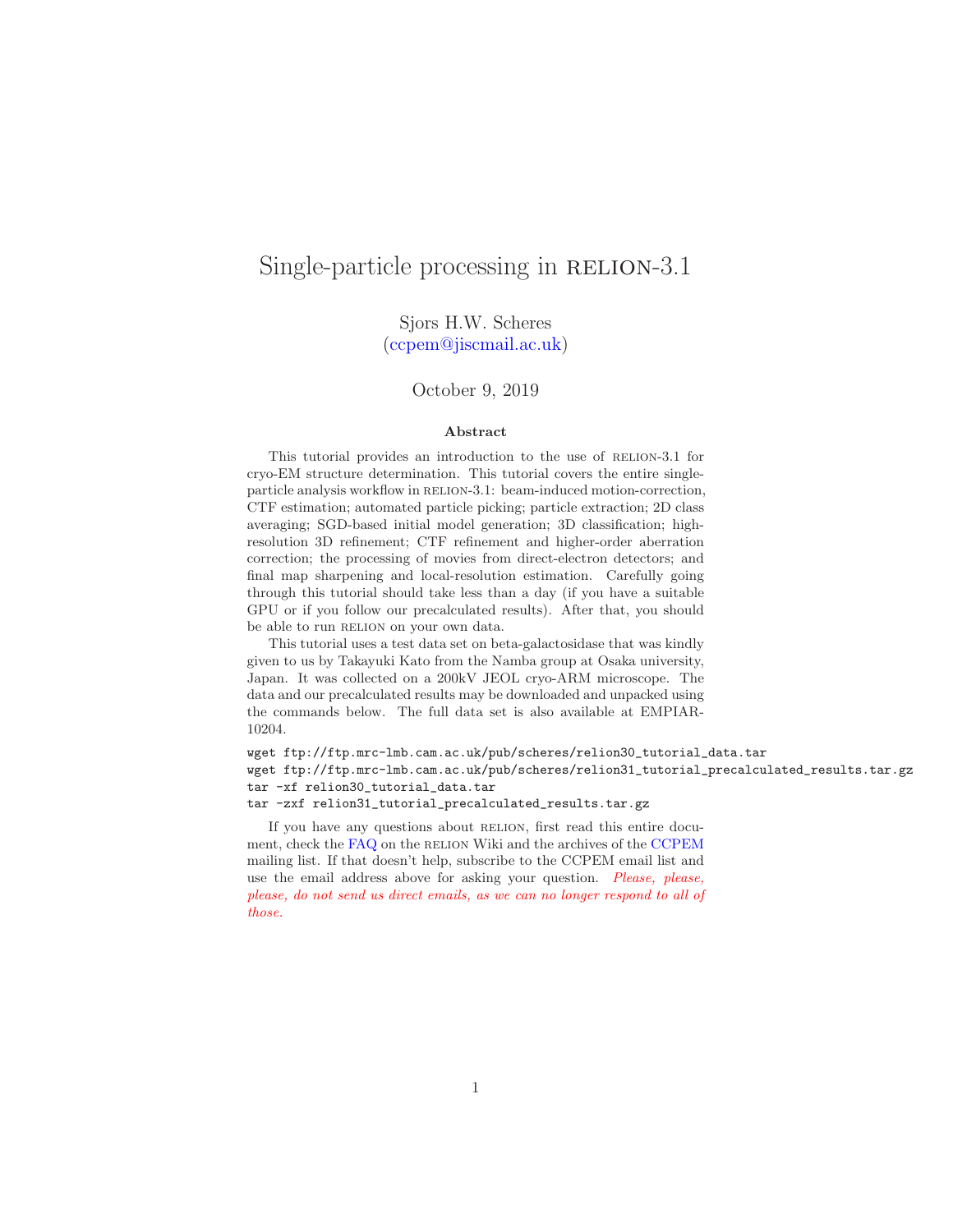# Contents

| 1                       | What's new in release 3.1?                                                              | $\overline{\mathbf{4}}$ |
|-------------------------|-----------------------------------------------------------------------------------------|-------------------------|
|                         | 1.1<br>Aberration corrections and optics groups                                         | 4                       |
|                         | 1.2<br>The External job-type $\dots \dots \dots \dots \dots \dots \dots \dots \dots$    | $\rm 5$                 |
|                         | Schedules for on-the-fly processing<br>1.3                                              | $\bf 5$                 |
|                         | 1.4                                                                                     | $\bf 5$                 |
|                         | 1.5                                                                                     | $\,6$                   |
| $\overline{\mathbf{2}}$ | Preprocessing                                                                           | $\overline{7}$          |
|                         | 2.1                                                                                     | $\overline{7}$          |
|                         | 2.2                                                                                     | 8                       |
|                         | 2.3                                                                                     | 11                      |
|                         | 2.4                                                                                     | 12                      |
|                         | 2.5                                                                                     | 14                      |
|                         | 2.6                                                                                     | 16                      |
|                         | 2.7<br>Making templates for auto-picking                                                | 18                      |
|                         | 2.8<br>Selecting templates for auto-picking $\ldots \ldots \ldots \ldots \ldots$        | 22                      |
|                         | 2.9                                                                                     | 22                      |
|                         | The shrink parameter $\dots \dots \dots \dots \dots \dots \dots$<br>2.9.1               | 27                      |
| 3                       | Reference-free 2D class averaging                                                       | 28                      |
|                         | 3.1                                                                                     | 28                      |
|                         | 3.2                                                                                     | 29                      |
|                         | 3.3                                                                                     | 30                      |
| 4                       | De novo 3D model generation                                                             | 31                      |
|                         | 4.1                                                                                     | 31                      |
|                         | 4.2                                                                                     | 32                      |
| 5                       | <b>Unsupervised 3D classification</b>                                                   | 32                      |
|                         | Running the job $\ldots \ldots \ldots \ldots \ldots \ldots \ldots \ldots \ldots$<br>5.1 | 33                      |
|                         | 5.2<br>Analysing the results in more detail                                             | 35                      |
| 6                       | <b>High-resolution 3D refinement</b>                                                    | 36                      |
|                         | 6.1                                                                                     | $38\,$                  |
|                         | 6.2                                                                                     | 39                      |
| 7                       | Mask creation & Postprocessing                                                          | 39                      |
|                         | 7.1                                                                                     | 39                      |
|                         | 7.2                                                                                     | 40                      |
| 8                       | <b>CTF</b> and aberration refinement                                                    | 42                      |
|                         | 8.1                                                                                     | 42                      |
|                         | 8.2                                                                                     | 43                      |
|                         | 8.3                                                                                     | 44                      |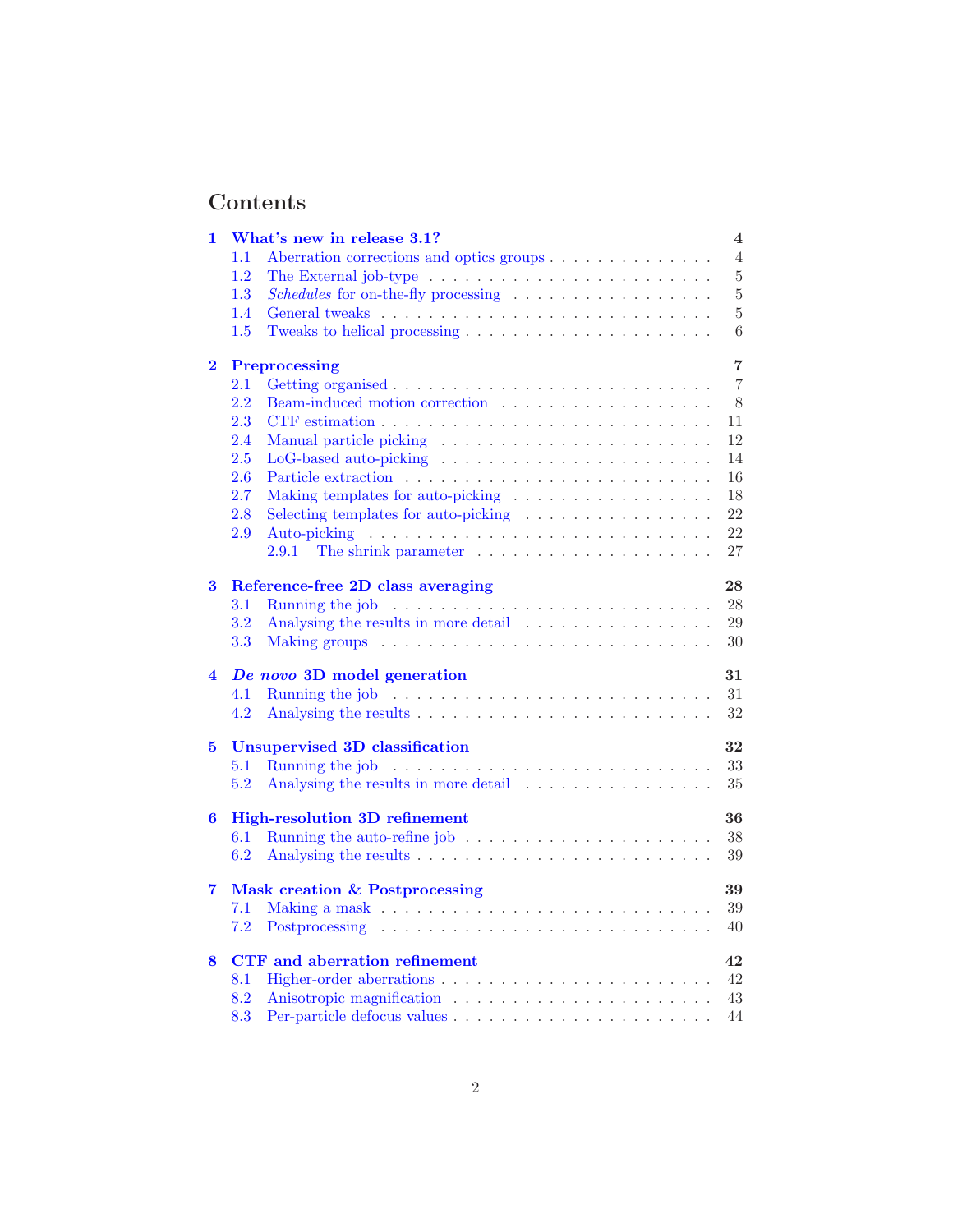| 9 | <b>Bayesian polishing</b><br>45                                               |        |
|---|-------------------------------------------------------------------------------|--------|
|   | 9.1                                                                           | 45     |
|   | 9.2                                                                           | 46     |
|   | 9.3                                                                           | 47     |
|   | When and how to run CTF refinement and Bayesian polishing.<br>9.4             | $48\,$ |
|   | 10 Local-resolution estimation<br>49                                          |        |
|   |                                                                               | 49     |
|   |                                                                               | 49     |
|   | 11 Checking the handedness<br>50                                              |        |
|   | 12 Wrapping up<br>50                                                          |        |
|   |                                                                               | 50     |
|   |                                                                               | 51     |
|   |                                                                               | 51     |
|   |                                                                               | 51     |
|   | 13 Appendix A: notes on installation<br>53                                    |        |
|   |                                                                               | $53\,$ |
|   |                                                                               | $53\,$ |
|   |                                                                               | 53     |
|   |                                                                               | 53     |
|   |                                                                               | 54     |
|   |                                                                               | 54     |
|   | 14 Appendix B: using RELION<br>55                                             |        |
|   |                                                                               | 55     |
|   | 14.1.1 A pipeline approach $\ldots \ldots \ldots \ldots \ldots \ldots \ldots$ | 55     |
|   | 14.1.2 The upper half: jobtype-browser and parameter-panel                    | 55     |
|   | 14.1.3 The lower half: job-lists and stdout/stderr windows                    | 55     |
|   |                                                                               | 56     |
|   | 14.1.5 The Job actions button $\ldots \ldots \ldots \ldots \ldots \ldots$     | 56     |
|   | 14.1.6 Clean-up to save disk space $\dots \dots \dots \dots \dots \dots$      | 56     |
|   | 14.2 Optimise computations for your setup                                     | 57     |
|   |                                                                               | 57     |
|   |                                                                               | 57     |
|   | 14.3 Interaction with other programs                                          | 59     |
|   |                                                                               | $59\,$ |
|   | 14.4.1 User interaction through the GUI                                       | 59     |
|   | 14.4.2 Functionality of the executable script                                 | 60     |
|   | 14.4.3 Example: a particle-picker                                             | 61     |
|   |                                                                               | 62     |
|   |                                                                               | 63     |
|   | 14.5.2                                                                        | 63     |
|   |                                                                               | 63     |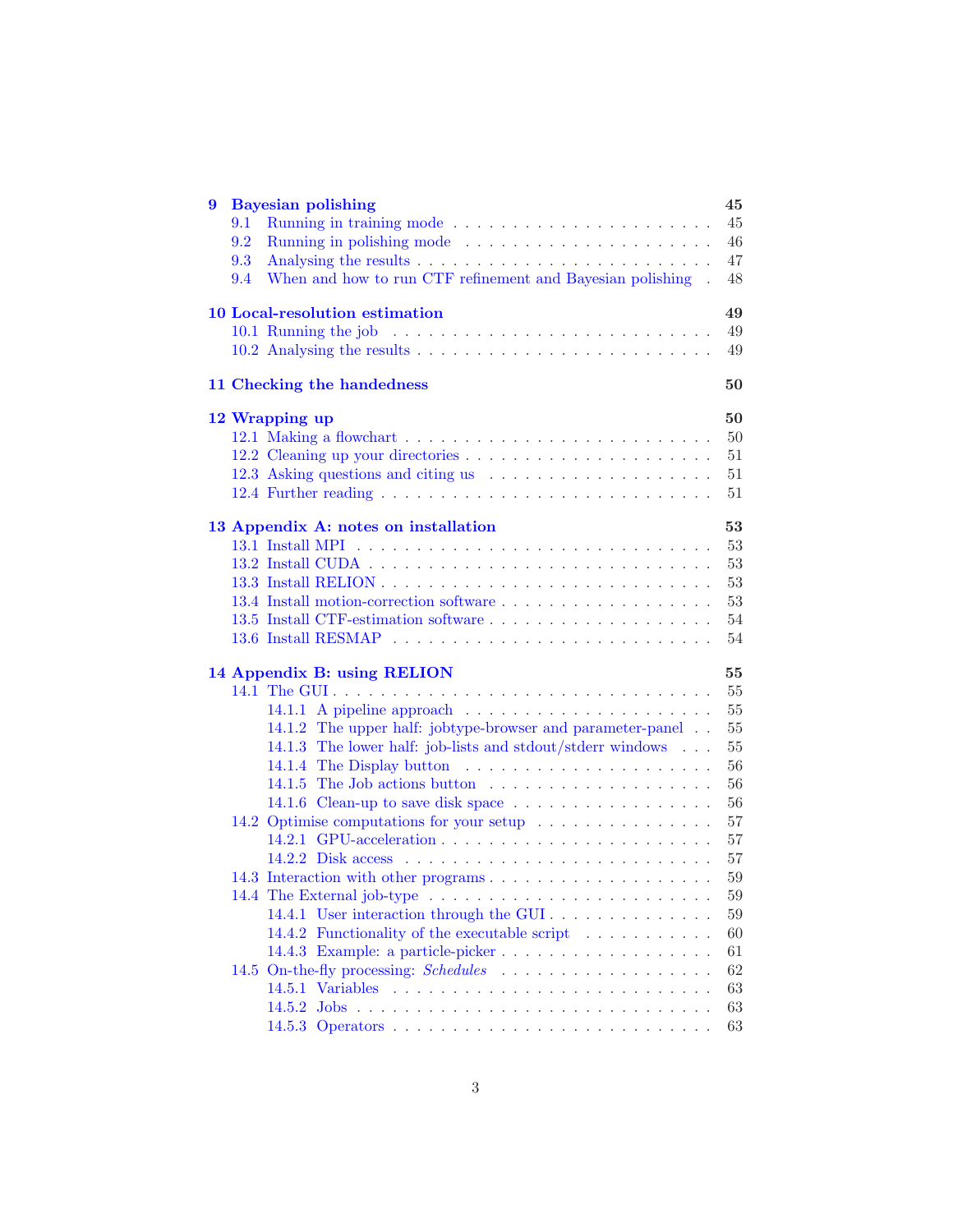| 14.6.1 Initial model generation for amyloids $\ldots \ldots \ldots \ldots$ 69 |  |
|-------------------------------------------------------------------------------|--|
|                                                                               |  |

## <span id="page-3-1"></span><span id="page-3-0"></span>1 What's new in release 3.1?

## 1.1 Aberration corrections and optics groups

One of the major new features in RELION-3.1 is a correction for higher-order aberrations in the data, i.e. besides the beamtilt correction already present in relion-3.0, the current version can also estimate and correct for trefoil and tetrafoil, as well as deviations from the nominal spherical aberration (Cs). The corresponding paper can be found on bioRxiv [\[21](#page-71-0)]. The signal to estimate these aberrations is calculated by averaging over particles from multiple micrographs. To allow for multiple subsets of a data set having different Zernike coefficients, RELION-3.1 implements the new concept of *optics groups*. Optics groups are defined in a separate table called data\_optics at the top of a STAR file, which will also contain a table called data\_movies, data\_micrographs or data\_particles, depending on what type of images it refers to. The second table is similar to the content of STAR files in previous releases, but contains a new column called rlnOpticsGroup, which is also present in the data\_optics table. Common CTF-parameters, like rlnVoltage and \_rlnSphericalAberration, but also the new rlnOddZernike and rlnEvenZernike, can be stored once for each optics group in the data\_optics table, without the need to store them for each particle/micrograph in the second table.

The same program that handles higher-order aberrations can also be used to refine differences in (anisotropic) magnification between the reference and (groups of) the particles. Besides correcting for anisotropic magnification in the data, this is also useful when combining data from different scopes. As of release 3.1, the program that does 2D/3D classification and 3D refinement (relion\_refine) can combine particles with different box sizes and pixel sizes in a single refinement, and the magnification refinement can be used to correct small errors in the (calibrated) pixel sizes. The box and pixel size of the input reference (or the first optics group in 2D classification) will be used for the reconstructions/class averages. You may want to check they are on the desired scale before running classifications or refinements!

Upon reading STAR files that were generated in older releases of RELION, RE-LION-3.1 will attempt to convert these automatically into the RELION-3.1-style STAR files. Therefore, moving a project from an older release to RELION-3.1 should be easy. However, please note that RELION-3.1-style STAR files cannot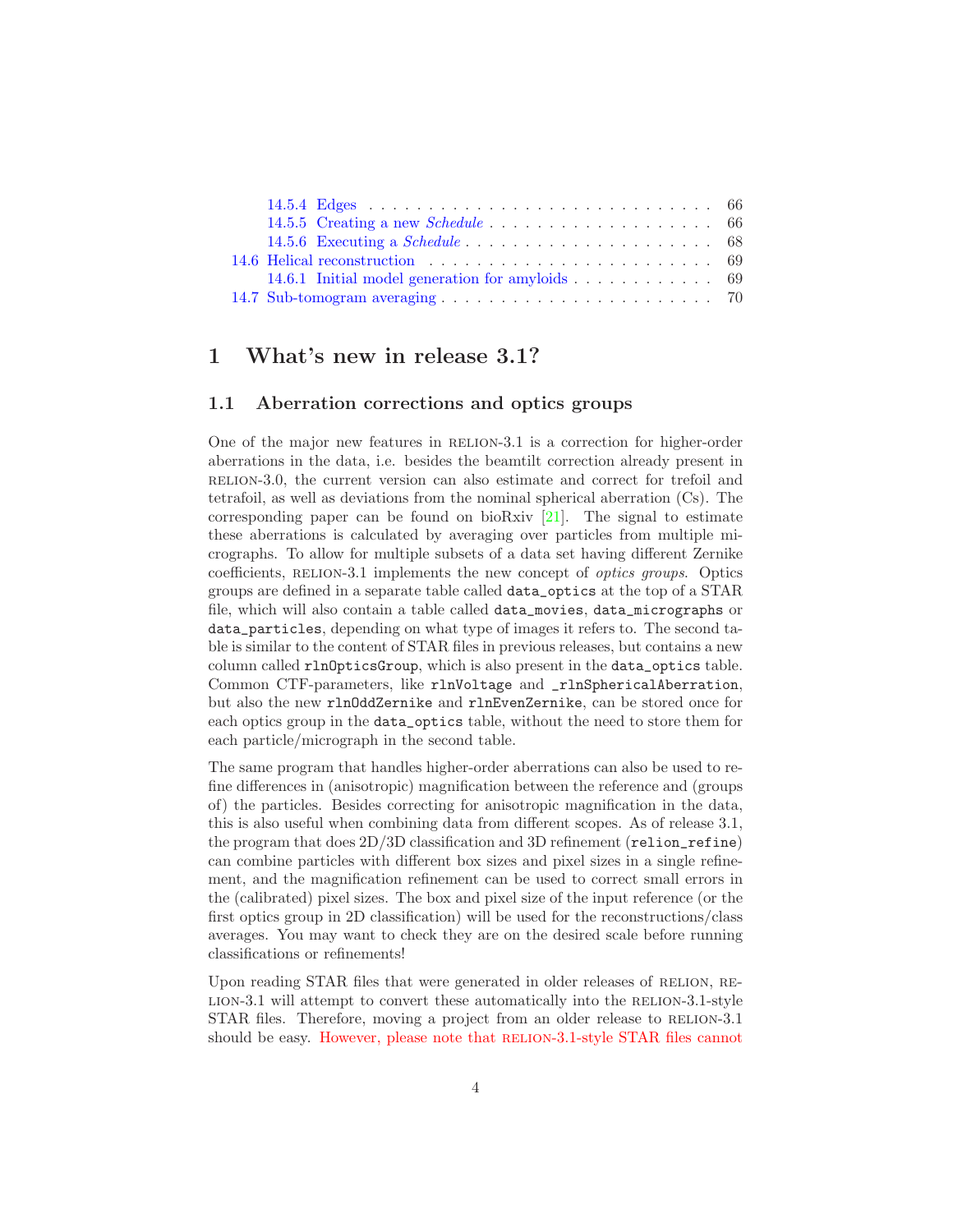be read by older releases. Therefore, it will be more difficult to go back from a RELION-3.1 project to an older release.

## <span id="page-4-0"></span>1.2 The External job-type

relion-3.1 allows execution of third-party software within the relion pipeline through the new  $\boxed{\text{External}}$  job-type. See section [14.4](#page-58-1) for details on how to use this.

## <span id="page-4-1"></span>1.3 Schedules for on-the-fly processing

The python script relion\_it.py in RELION-3.0 has been replaced by a new framework of *Schedules*, which implement decision-based scheduling and execution of RELION jobs. This comes with its own GUI interface. See section  $14.5$ for details on how to use this.

## <span id="page-4-2"></span>1.4 General tweaks

Several tweaks have been made to enhance user experience:

- The pipeliner no longer looks for output files to see whether a job has finished. Instead, upon successful exit, all programs that are launched from within the RELION pipeline will write out a file called RELION\_EXIT\_SUCCESS in the job directory. This avoids problems with subsequent execution of scheduled jobs with slow disc I/O.
- Likewise, when encountering an error, all programs will write out a file called RELION\_EXIT\_FAILURE. The GUI will recognise these jobs and use a red font in the Finished jobs list. Note that incorrectly labeled jobs can be changed using the 'Mask as finished' or 'Mark as failed' options from the Job actions pull-down menu.
- There is an 'Abort running' option on the Job actions pull-down menu, which will trigger the currently selected job to abort. This works because all jobs that are executed from within the RELION pipeline will be on the lookout for a file called RELION\_JOB\_ABORT\_NOW in their output directory. When this file is detected, the job will exit prematurely and write out a RELION\_EXIT\_ABORTED file in the job directory. Thereby, users no longer need to kill undesired processes through the queuing or operating system. The GUI will display aborted jobs with a strike-through red font in the Finished jobs list.
- When a job execution has given an error, in previous releases the user would need to fix the error through the input parameters, and then launch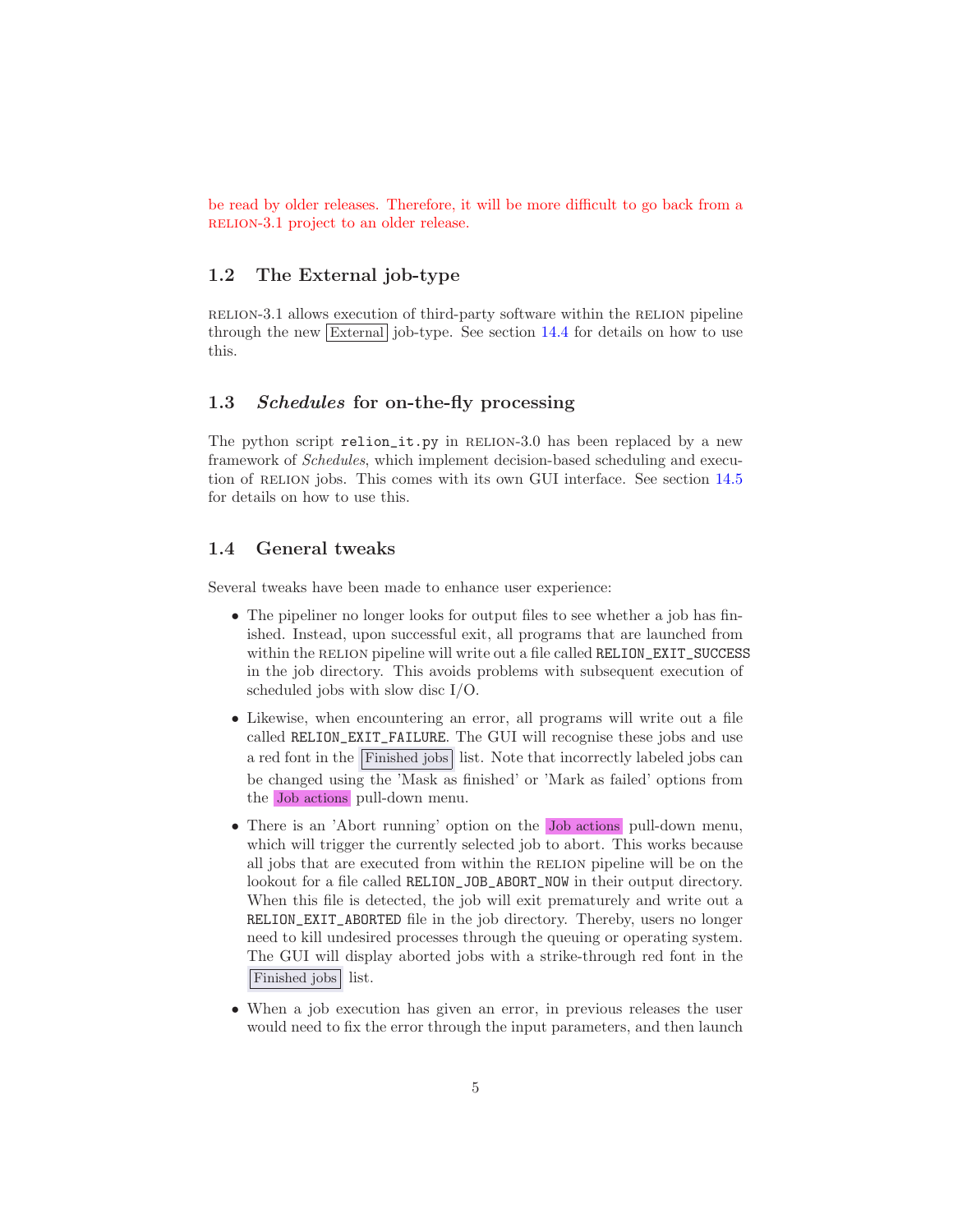a new job. They would then typically delete the old job. RELION-3.1 allows to directly overwrite the old job. This is accessible on Linux systems through 'ALT+o' or through the 'Overwrite continue' option from the 'File menu'. Note that the run.out and run.err files will be deleted upon a job overwrite.

### <span id="page-5-0"></span>1.5 Tweaks to helical processing

Several new functionalities were implemented for helical processing:

- The relion\_helix\_inimodel2d program can be used to generate initial 3D reference maps for helices, in particular for amyloids, from 2D classes that span an entire cross-over (see section [14.6.1\)](#page-68-1).
- The translational offsets along the direction of the helical axis can now be restricted to a single rise in 2D-classification.
- The 3D refinement and 3D classification now can use a prior on the first Euler angle, (rlnAngleRotPrior), which was implemented by Kent Thurber from the Tycko lab at the NIH.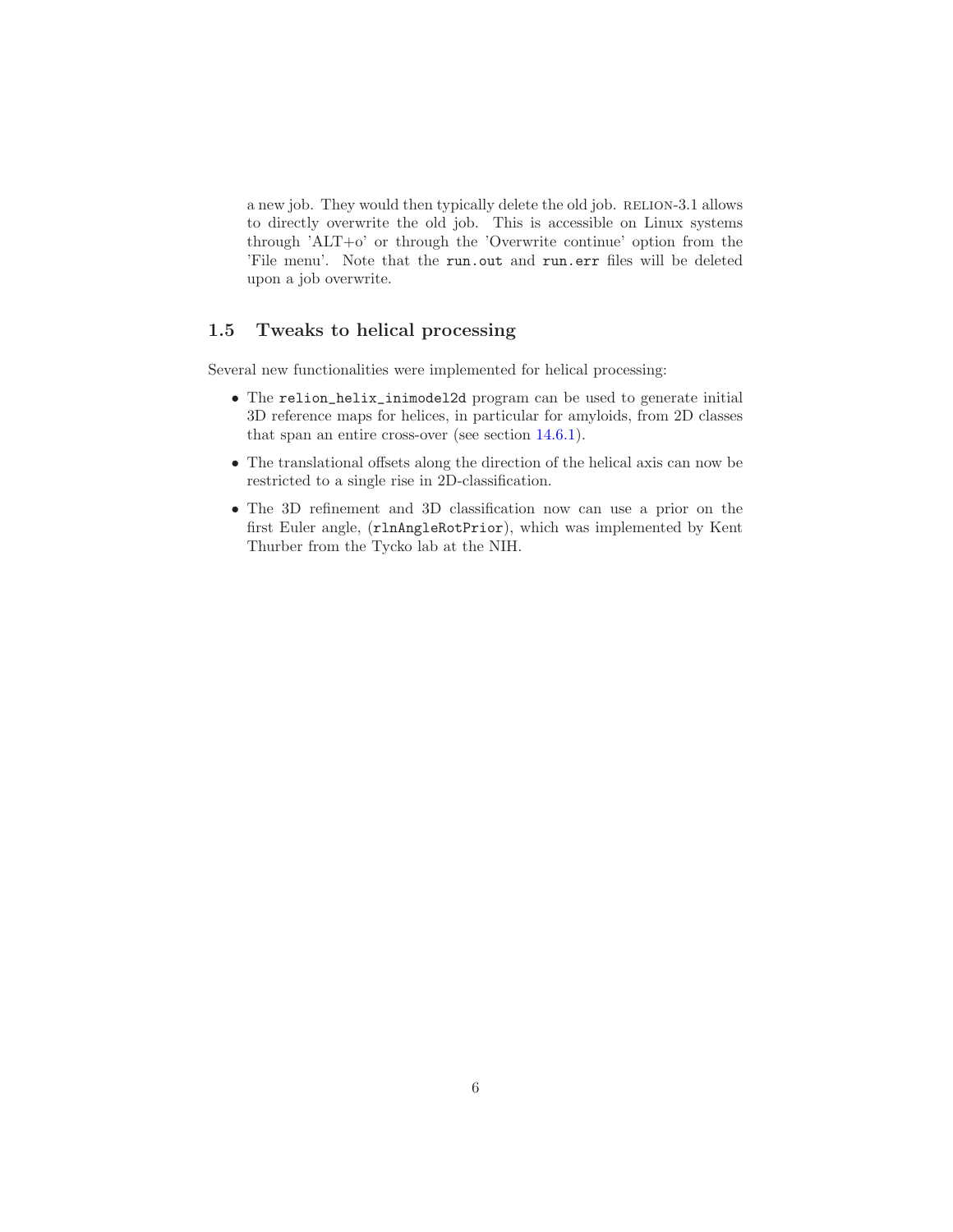## <span id="page-6-1"></span><span id="page-6-0"></span>2 Preprocessing

## 2.1 Getting organised

We recommend to create a single directory per project, i.e. per structure you want to determine. We'll call this the project directory. It is important to always launch the RELION graphical user-interface (GUI) from the project directory. Inside the project directory you should make a separate directory to store all your raw micrographs or micrograph movies in MRC or TIFF format. We like to call this directory Movies/ if all movies are in one directory, or for example Movies/15jan16/ and Movies/23jan16/ if they are in different directories (e.g. because they were collected on different dates). If for some reason you do not want to place your movies inside the RELION project directory, then inside the project directory you can also make a symbolic link to the directory where your movies are stored.

Single-image micrographs should have a .mrc extension, movies can have a .mrc, .mrcs, .tif or .tiff extension. When you unpacked the tutorial test data, the (Movies/) directory was created. It should contain 24 movies in compressed TIFF format, a gain-reference file (gain.mrc) and a NOTES file with information about the experiment.

We will start by launching the RELION GUI. As said before, this GUI always needs to be launched from the project directory. To prevent errors with this, the GUI will ask for confirmation the first time you launch it in a new directory. Therefore, the first time you launch the GUI in a new directory, you should not use the "&" character to launch it in the background. Make sure you are inside the project directory, and launch the GUI by typing:

#### relion

and answer "y" to set up a new RELION project here.

The first thing to do is to import the set of recorded micrograph movies into the pipeline. Select "Import" from the job-type browser on the left, and fill in the following parameters on the Movies/mics tab:

- Import raw movies/micrographs? Yes
- Raw input files: Movies/\*.tiff
- Are these multi-frame movies? Yes

(Set this to "No" if these are single-frame micrographs)

```
• Optics group name: opticsGroup1
```
(This field can be used to divide the data set into multiple optics groups: separately import each optics group with its own name, and then use the "Join star files" jobtype to combine the groups.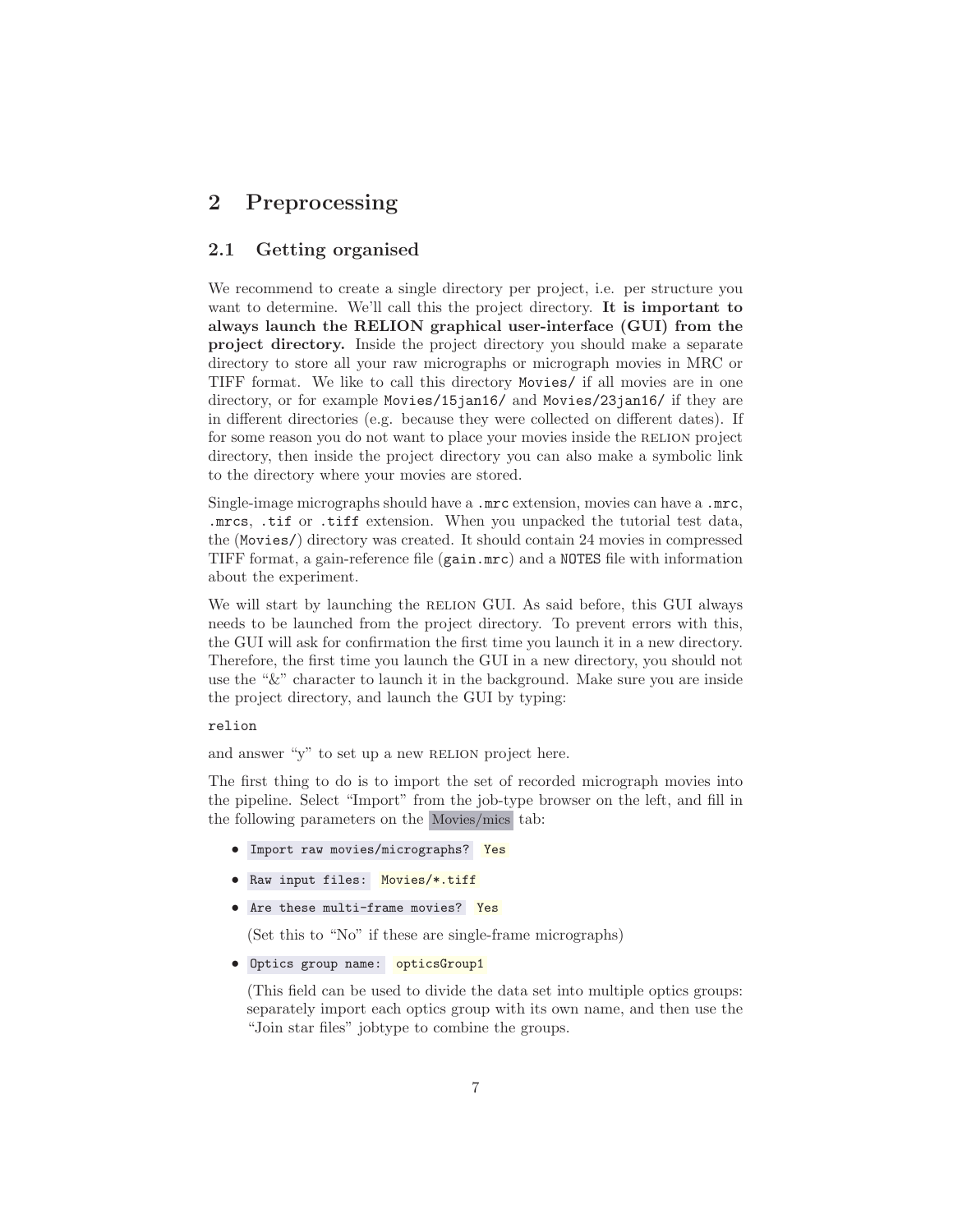- MTF of the detector: mtf\_k2\_200kV.star
- Pixel size (Angstrom): 0.885
- Voltage (kV): 200
- Spherical aberration (mm): 1.4
- Amplitude contrast: 0.1
- Beamtilt in X (mrad): 0
- Beamtilt in Y (mrad): 0

On the Others tab, make sure the following is set:

```
• Import other node types? No
```
You may provide a meaningful alias (for example: movies) for this job in the white field named Current job: Give\_alias\_here. Clicking the Run! button will launch the job. A directory called  $\text{Import/job001/}$  will be created, together with a symbolic link to this directory that is called Import/movies. Inside the newly created directory a STAR file with all the movies is created. Have a look at it using:

```
less Import/job001/movies.star
```
If you had extracted your particles in a different software package, then instead of going through the Preprocessing steps below, you would use the same Import job-type to import particles star file, 3D references, 3D masks, etc. Note that this is NOT the recommended way to run RELION, and that the user is responsible for generating correct STAR files.

## <span id="page-7-0"></span>2.2 Beam-induced motion correction

The Motion correction job-type implements RELION's own (CPU-based) implementation of the UCSF MOTIONCOR2 program for convenient whole-frame movie alignment, as well as a wrapper to the (GPU-based) motioncor2 program itself  $[20]$ . Besides executing the calculations on the CPU/GPU, there are three other differences between the two implementations:

- Bayesian polishing (for per-particle motion-correction; see section [9\)](#page-44-0) can only read local motion tracks from our own implementation;
- The MOTIONCOR2 program performs outlier-pixel detection on-the-fly, and this information is not conveyed to  $\boxed{\text{Bayesian polishing}}$ , which may result in unexpectedly bad particles after polishing;
- Our own implementation can write out the sum of power spectra over several movie frames, which can be passed directly into CTFFIND4-1 for faster CTF-estimation.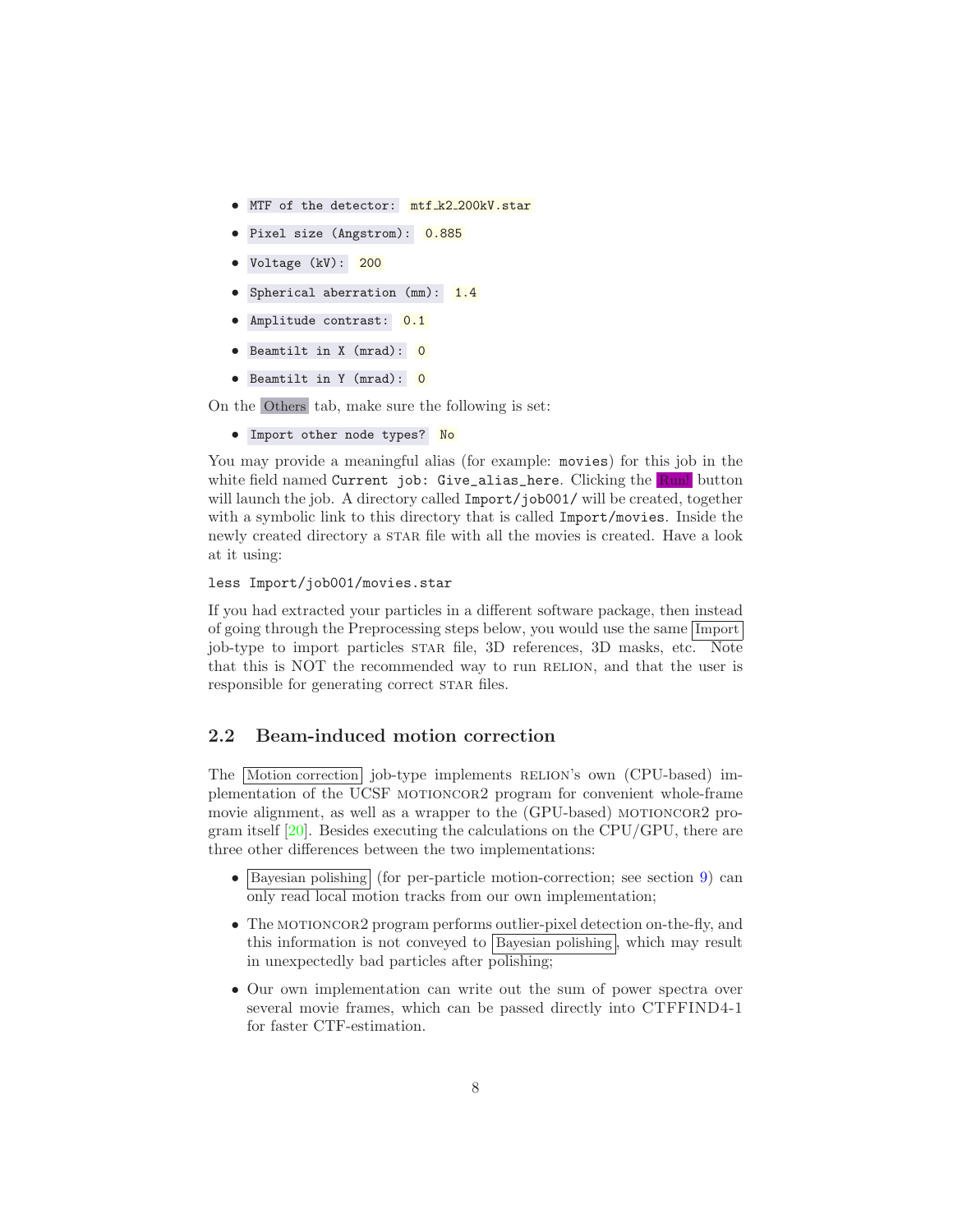For these three reasons, we now favour running our own implementation. On the I/O tab set:

• Input movies STAR file: Import/movies/movies.star

(Note that the Browse button will only list movie STAR files.)

- First frame for corrected sum: 1
- Last frame for corrected sum: 0

(This will result in using all movie frames.)

- Dose per frame (e/A2) 1.277
- Pre-exposure (e/A2) 0
- Do dose-weighting? Yes
- Save non-dose-weighted as well? No

(In some cases non-dose-weighted micrographs give better CTF estimates. To save disk space, we're not using this option here as the data are very good anyway.)

- Save sum of power spectra? Yes
- Sum of power spectra every e/A2: 4

(This seems to be a good value according to measurements by Greg Mc-Mullan and Richard Henderson.)

Fill in the Motion tab as follows:

• Bfactor: 150

(use larger values for super-resolution movies)

- Number of patches X, Y 5 5
- Group frames: 1
- Binning factor: 1

(we often use 2 for super-resolution movies)

• Gain-reference image: Movies/gain.mrc

(This can be used to provide a gain-reference file for on-the-fly gainreference correction. This is necessary in this case, as these movies are not yet gain-corrected.)

- Gain rotation: No rotation (0)
- Gain flip: No flipping (0)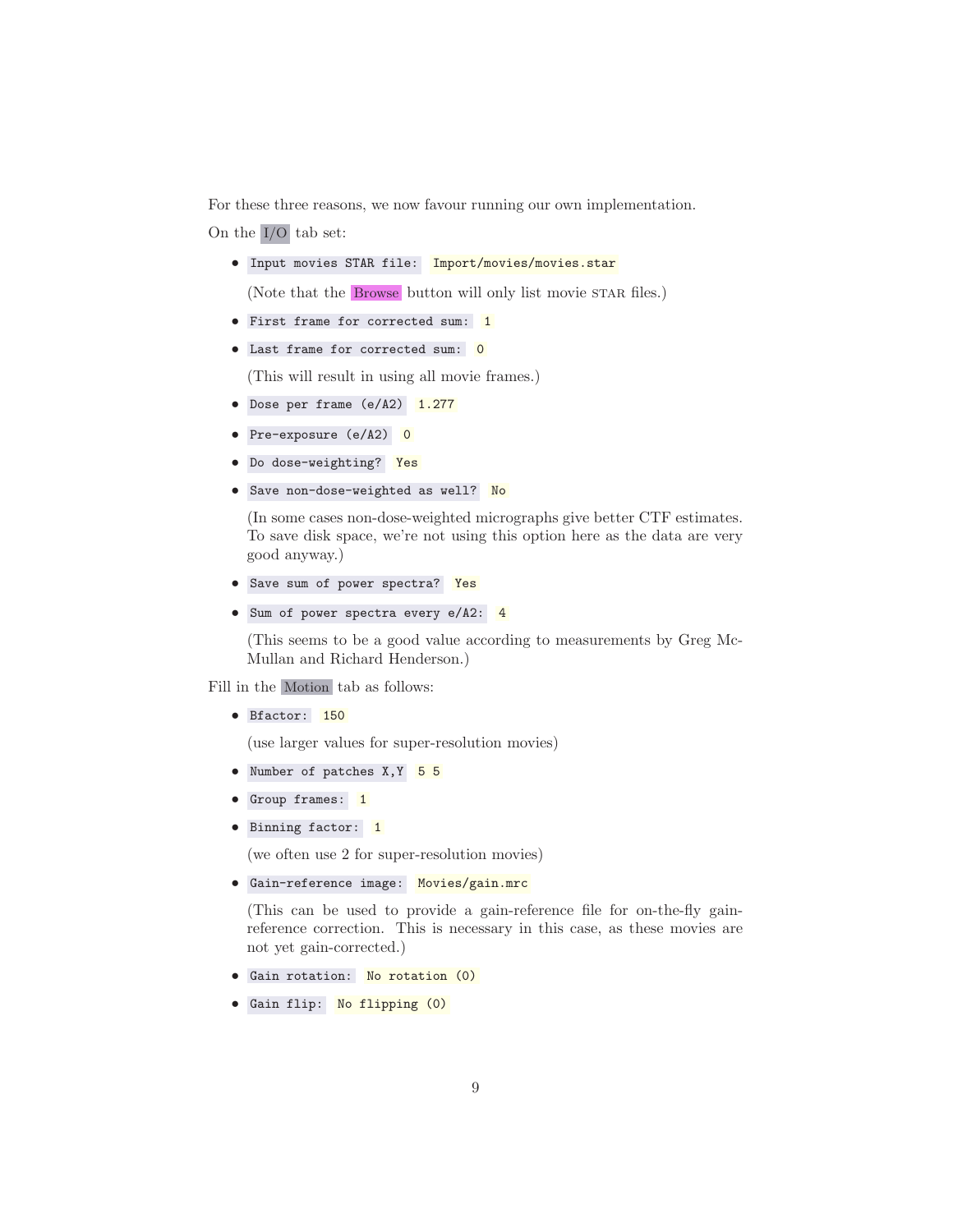#### • Defect file:

(This can be used to mask away broken pixels on the detector. Formats supported in our own implementation and in UCSF MOTIONCOR2 are either a text file in UCSF MOTIONCOR2 format (each line contains four numbers: x, y, width and height of a defect region); or a defect map (an image in MRC or TIFF format, where 0=good and 1=bad pixels). The coordinate system is the same as the input movie before application of binning, rotation and/or flipping. Note that defect text files produced by serialem are NOT supported! However, one can convert a serialem-style defect file into a defect map using  $(MOD)$ .

• Use RELION's own implementation? Yes

(this reduces the requirement to install the UCSF implementation. If you have the UCSF program installed anyway, you could also use that one. In that case, you also need to fill in the options below.)

Fill in the Running tab as follows:

• Number of MPI procs: 1

(Assuming you're running this tutorial on a local computer)

• Number of threads: 12

(As these movies are 24 frames, each thread will do two movie frames)

• Submit to queue? No

(Again, assuming you're running this tutorial on a local computer)

Executing this program takes approximately 5 minutes when using 12 threads on a reasonably modern machine. Note that our own implementation of the motioncor2 algorithm does not use a GPU. It is however multi-threaded. As each thread will work independently on a movie frame, it is optimal to use a number of threads such that the number of movie frames divided by the number threads is an integer number. As these movies have 24 frames, using 12 threads will result in 2 frames being processed by each thread. You can look at the estimated beam-induced shifts, and their statistics over the entire data set, by selecting the out: logfile.pdf from the Display: button below the run buttons, or you can look at the summed micrographs by selecting out: corrected\_micrographs.star. Depending on the size of your screen, you should probably downscale the micrographs (Scale: 0.3) and use Sigma contrast: 3 and few columns (something like Number of columns: 3) for convenient visualisation. Note that you cannot select any micrographs from this display. If you want to exclude micrographs at this point (which we will not do, because they are all fine), you could use the Subset selection job-type.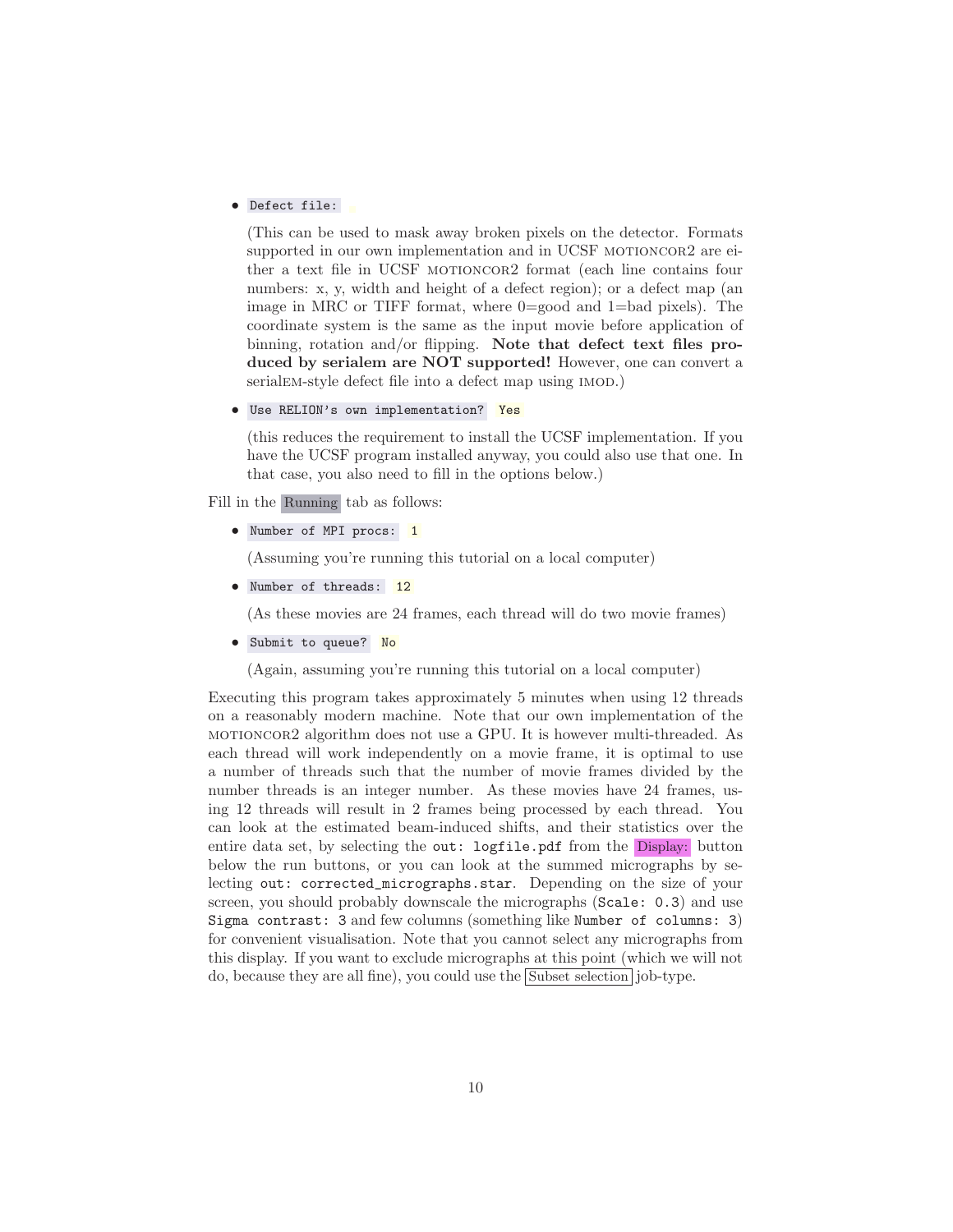## <span id="page-10-0"></span>2.3 CTF estimation

Next, we will estimate the CTF parameters for each corrected micrograph. You can use the  $\boxed{\text{CTF}}$  estimation job-type as a wrapper to Kai Zhang's GCTF to execute on the GPU, or you can also use Alexis Rohou and Niko Grigorieff's CTFFIND4.1 to execute efficiently on the CPU. We now prefer CTFFINDCTFFIND-4.1, as it is the only open-source option, and because it allows reading in the movie-averaged power spectra calculation by RELION's own implementation of the motioncor-2 algorithm. On the I/O tab, use the Browse button to select the corrected\_micrographs.star file of the Motion correction job. Then fill in the other settings as follows:

On the I/O :

• Use micrograph without dose-weighting? No

(These may have better Thon rings than the dose-weighted ones, but we decided in the previous step not to write these out)

• Estimate phase shifts? No

(This is only useful for phase-plate data)

• Amount of astigmatism (A): 100

(Assuming your scope was reasonably well aligned, this value will be suitable for many data sets.)

On the CTFFIND-4.1 tab, set:

- Use CTFFIND-4.1? Yes
- CTFFIND-4.1 executable: /wherever/it/is/ctffind.exe
- Use power spectra from MotionCorr job? Yes

(We can use these, as we told RELION's own implementation of the MOtioncor-2 algorithm to write these out in the previous section.)

• Use exhaustive search? No

(In difficult cases, the slower exhaustive searches may yield better results. For these data, this is not necessary.)

```
• Estimate CTF on window size (pix) -1
```
(If a positive value is given, a squared window of this size at the center of the micrograph will be used to estimate the CTF. This may be useful to exclude parts of the micrograph that are unsuitable for CTF estimation, e.g. the labels at the edge of photographic film. )

- FFT box size (pix): 512
- Minimum resolution (A): 30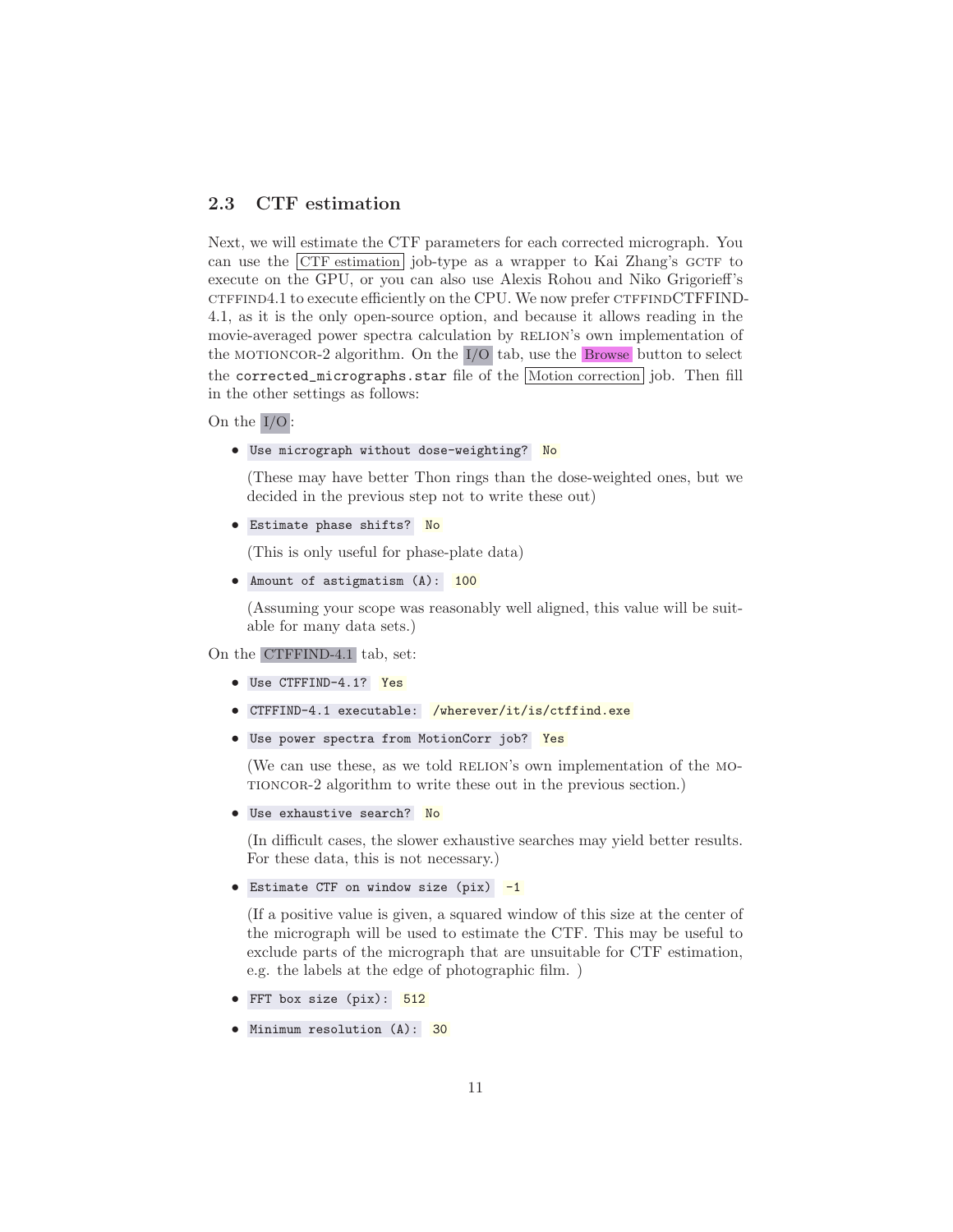- Maximum resolution (A): 5
- Minimum defocus cvalue (A): 5000
- Maximum defocus cvalue (A): 50000
- Defocus step size (A): 500

On the Gctf tab, make sure the option to use GCTF instead is set to No. On the Running tab, use six MPI processes to process the 24 micrographs in parallel. This took less than 10 seconds on our machine. Once the job finishes there are additional files for each micrograph inside the output CtfFind/job003/Movies directory: the .ctf file contains an image in MRC format with the computed power spectrum and the fitted CTF model; the .log file contains the output from CTFFIND or GCTF; (only in case of using CTFFIND, the .com file contains the script that was used to launch CTFFIND).

You can visualise all the Thon-ring images using the Display button, selecting out: micrographs\_ctf.star. The zeros between the Thon rings in the experimental images should coincide with the ones in the model. Note that you can sort the display in order of defocus, maximum resolution, figure-of-merit, etc. The logfile.pdf file contains plots of useful parameters, such as defocus, astigmatism, estimated resolution, etc for all micrographs, and histograms of these values over the entire data set. Analysing these plots may be useful to spot problems in your data acquisition.

If you see CTF models that are not a satisfactory fit to the experimental Thon rings, you can delete the .log files for those micrographs, select the CtfFind/job003 entry from the Finished jobs list, alter the parameters in the parameter-panel, and then re-run the job by clicking the Continue! button. Only those micrographs for which a .log file does not exist will be re-processed. You can do this until all CTF models are satisfactory. If this is not possible, or if you decide to discard micrographs because they have unsatisfactory Thon rins, you can use the Subset selection job-type to do this.

### <span id="page-11-0"></span>2.4 Manual particle picking

The next job-type Manual picking may be used to manually select particle coordinates in the (averaged) micrographs. We like to manually select at least several micrographs in order to get familiar with our data. Often, the manually selected particles to calculate reference-free 2D class averages, which will then be used as templates for automated particle picking of the entire data set. However, as of release 3.0, RELION also contains a reference-free auto-picking procedure based on a Laplacian-of-Gaussian (LoG) filter. In most cases tested thus far, this procedure provides reasonable starting coordinates, so that the Manual picking step may be skipped. The pre-shipped Schedules for on-the-fly processing make use of this functionality to perform fully automated on-the-fly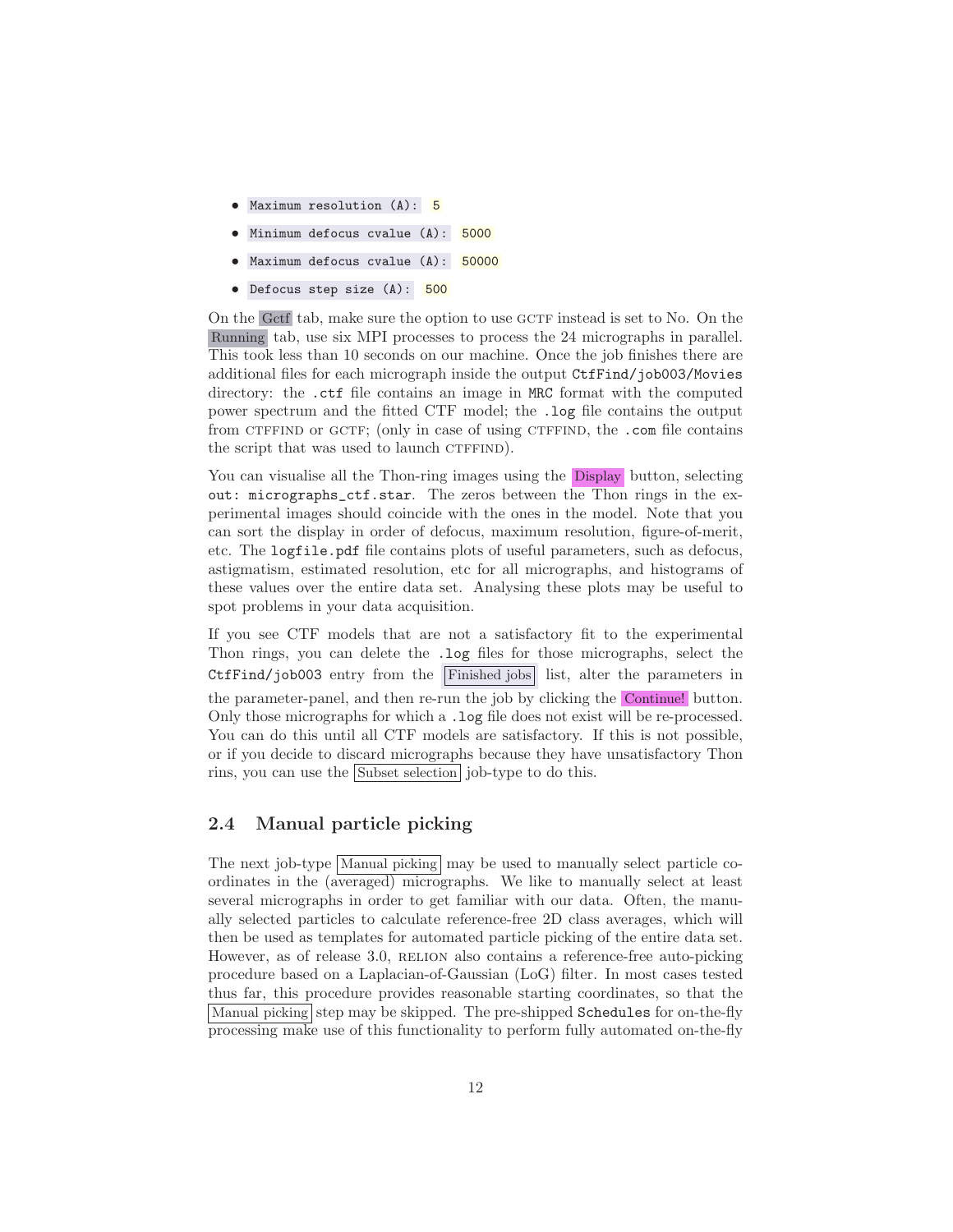processing. In this tutorial, we will just launch a  $|\text{Manual picking}|$  job for illustrative purposes, and then proceed with LoG-based Auto-picking to generate the first set of particles.

Picking particles manually is a personal experience! If you don't like to pick particles in RELION, we also support coordinate file formats for Jude Short's XIMDISP  $\left[17\right]$  $\left[17\right]$  $\left[17\right]$  (with any extension); for XMIPP-2.4  $\left[16\right]$  (with any extension); and for Steven Ludtke's  $E2BOXER.PY$  [\[18](#page-71-4)] (with a .box extension). If you use any of these, make sure to save the coordinate files as a text file in the same directory as from where you imported the micrographs (or movies), and with the same micrograph rootname, but a different (suffix+) extension as the micrograph, e.g. Movies/006.box or Movies/006\_pick.star for micrograph Movies/006.mrc. You should then use the Import job-type and set Node type: to 2D/3D particle coordinates. Make sure that the Input Files: field contains a linux wildcard, followed by the coordinate-file suffix, e.g. for the examples above you *have to* give Movies/\*.box or Movies/\*\_pick.star, respectively.

On the I/O tab of the Manual picking job-type, use the Browse button to select the micrographs\_ctf.star file that was created in CtfFind/job003, ignore the Colors tab, and fill in the Display tab as follows:

• Particle diameter (A): 200

(This merely controls the diameter of the circle that is displayed on the micrograph.)

• Scale for micrographs: 0.25

(But this depends on your screen size)

• Sigma contrast: 3

(Micrographs are often best display with "sigma-contrast", i.e. black will be 3 standard deviation below the mean and white will be 3 standard deviations above the mean. The grey-scale is always linear from black to white. See the [DisplayImages entry on the](http://www2.mrc-lmb.cam.ac.uk/relion/index.php/DisplayImages) RELION wiki for more details)

• White value: 0

(Use this to manually set which value will be white. For this to work, Sigma contrast should be set to 0)

• Black value: 0

(Use this to manually set which value will be black. For this to work, Sigma contrast should be set to 0)

• Lowpass filter (A): 20

(Playing with this may help you to see particles better in very noisy micrographs)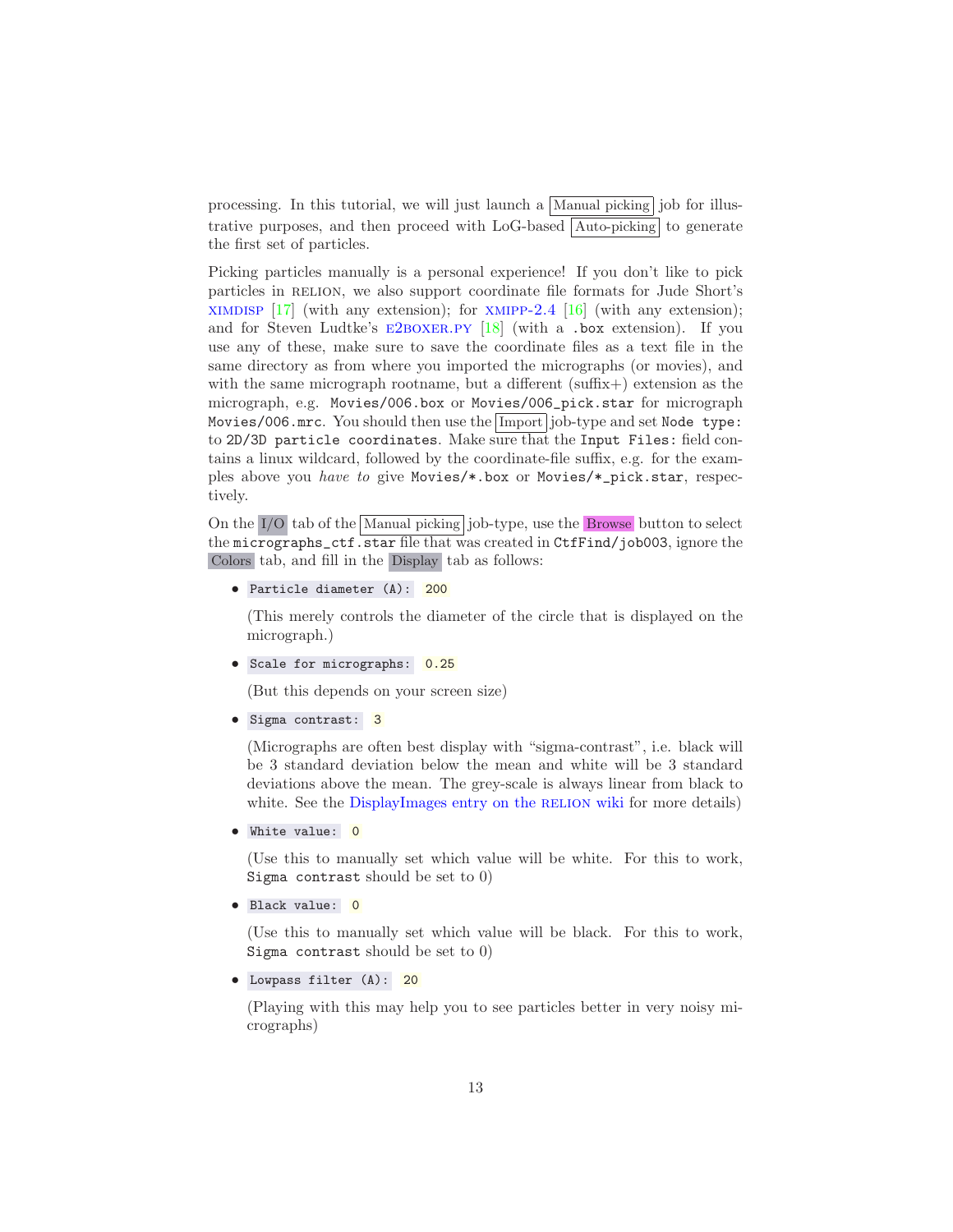• Highpass filter (A): 0

(This is sometimes useful to remove dark-¿light gradients over the entire micrograph)

• Pixel size: 0.885

(This is needed to calculate the particle diameter, and the low- and highpass filters)

• Scale for CTF image: 1

(This merely controls how large the Thon-ring images will be when you click the CTF button for any micrograph)

Run the job by clicking the Run! button and click on a few particles if you want to. However, as we will use the LoG-based autopicking in the next section, you do not need to pick any if you don't want to. If you were going to use manually picked particles for an initial 2D classification job, then you would need approximately 500-1,000 particles in order to calculate reasonable class averages. Left-mouse click for picking, middle-mouse click for deleting a picked particle, right-mouse click for a pop-up menu in which *you will need to save the coordinates!*. Note that you can always come back to pick more from where you left it (provided you saved the STAR files with the coordinates throught the pop-up menu), by selecting ManualPick/job004 from the Finished jobs and clicking the Continue! button.

## <span id="page-13-0"></span>2.5 LoG-based auto-picking

We will now use a template-free auto-picking procedure based on a Laplacianof-Gaussian (LoG) filter to select an initial set of particles. These particles will then be used in a 2D classification job to generate templates for a second Auto-picking job. Because we do not need many particles in the first round, we will only perform LoG-based auto-picking on the first 3 micrographs. Note that in general, one would probably perform LoG-based picking on all available micrographs to get as good templates as possible. However, here we only use a few micrographs to speed up the calculations in this tutorial.

First, in order to select a few micrographs, go to the Subset selection job, and on the I/O tab leave everything empty, except:

• OR select from picked coords: ManualPick/job004/coords\_suffix\_manualpick.star

(which was generated when we saved a few manually picked coordinates. We are not going to use the coordinates here, we are only using that job to make a subset selecton of the micrographs.)

We used an alias  $5mics$  for this job. When you press  $\mathbb{R}$ un!, the same popup window of the Manual picking job will appear again, i.e. the one with all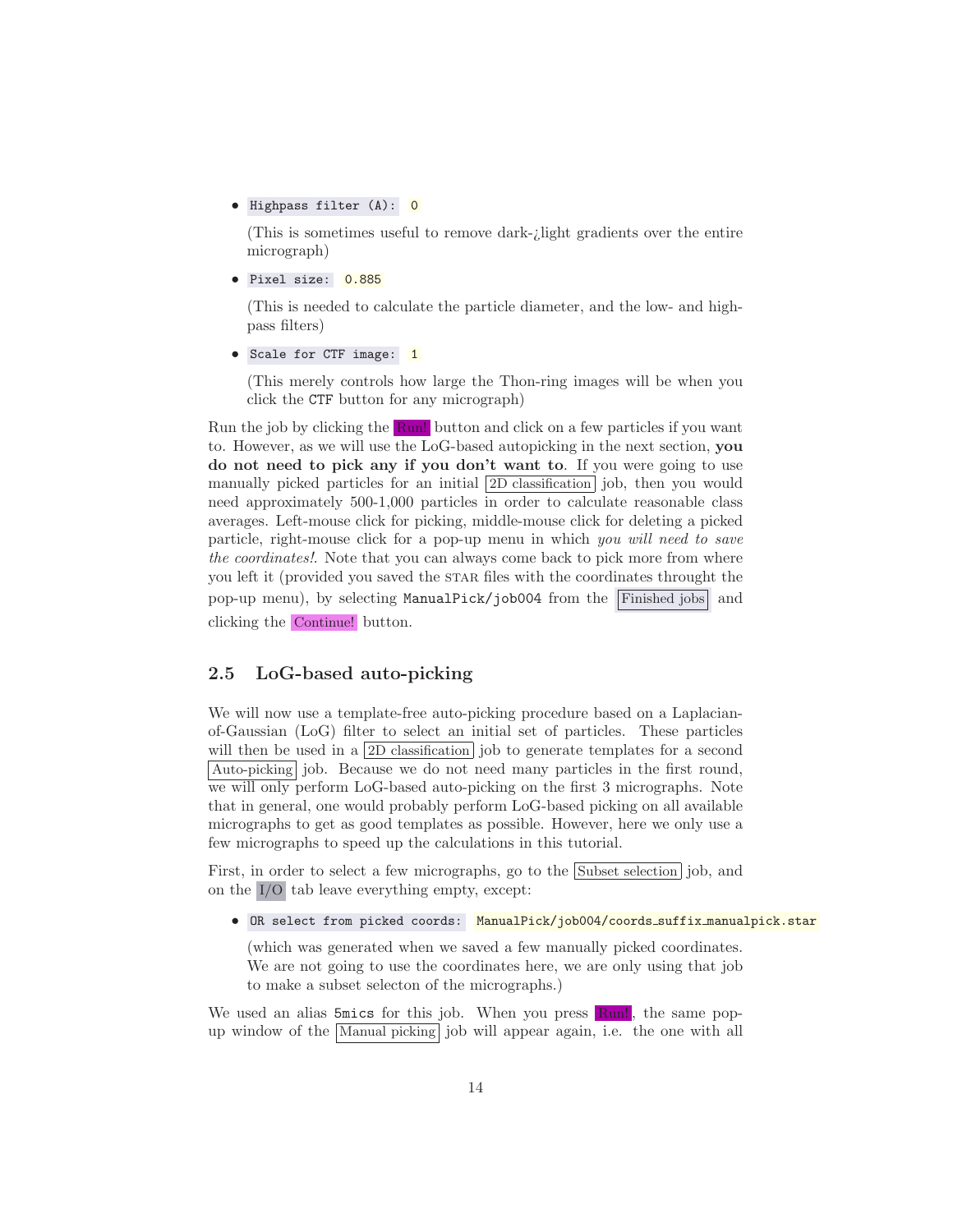the pick and CTF buttons. Use the 'File' menu to 'Invert selection'; click on the check box in front of the first five micrographs to select those; and then use the 'File' menu again to 'Save selection'. This will result in a file called ManualPick/job004/micrographs\_selected.star, which we will use for the Auto-picking job below.

Then, proceed to the  $\boxed{\text{Auto-picking}}$  job, and on the  $\boxed{I/O}$  tab set:

- Input micrographs for autopick: Select/job005/micrographs\_selected.star
- Pixel size in micrographs (A) -1

(The pixel size will be set automatically from the information in the input STAR file.)

• 2D references:

(Leave this empty for template-free LoG-based auto-picking.)

- OR: provide a 3D reference? No
- OR: use Laplacian-of-Gaussian? Yes

On the Laplacian tab, set:

- Min. diameter for loG filter (A) 150
- Max. diameter for loG filter (A) 180

(This should correspond to the smallest and largest size of your particless projections in Angstroms.)

• Are the particles white? No

(They are black.)

• Maximum resolution to consider 20

(Just leave the default value here.)

• Adjust default threshold 0

(Positive values, i.e. high thresholds, will pick fewer particles, negative values will pick fewer particles. Useful values are probably in the range [-1,1], but in many cases the default value of zero will do a decent job. The threshold is moved this many standard deviations away from the average.)

• Upper threshold 5

(Use this to discard picks with LoG values that are this many standard deviations above the average, e.g. to avoid high contrast contamination like ice and ethane droplets. Good values depend on the contrast of micrographs and may need to be interactively explored; for low contrast micrographs, values of 1.5 may be reasonable, but this value is too low for the high-contrast micrographs in this tutorial.)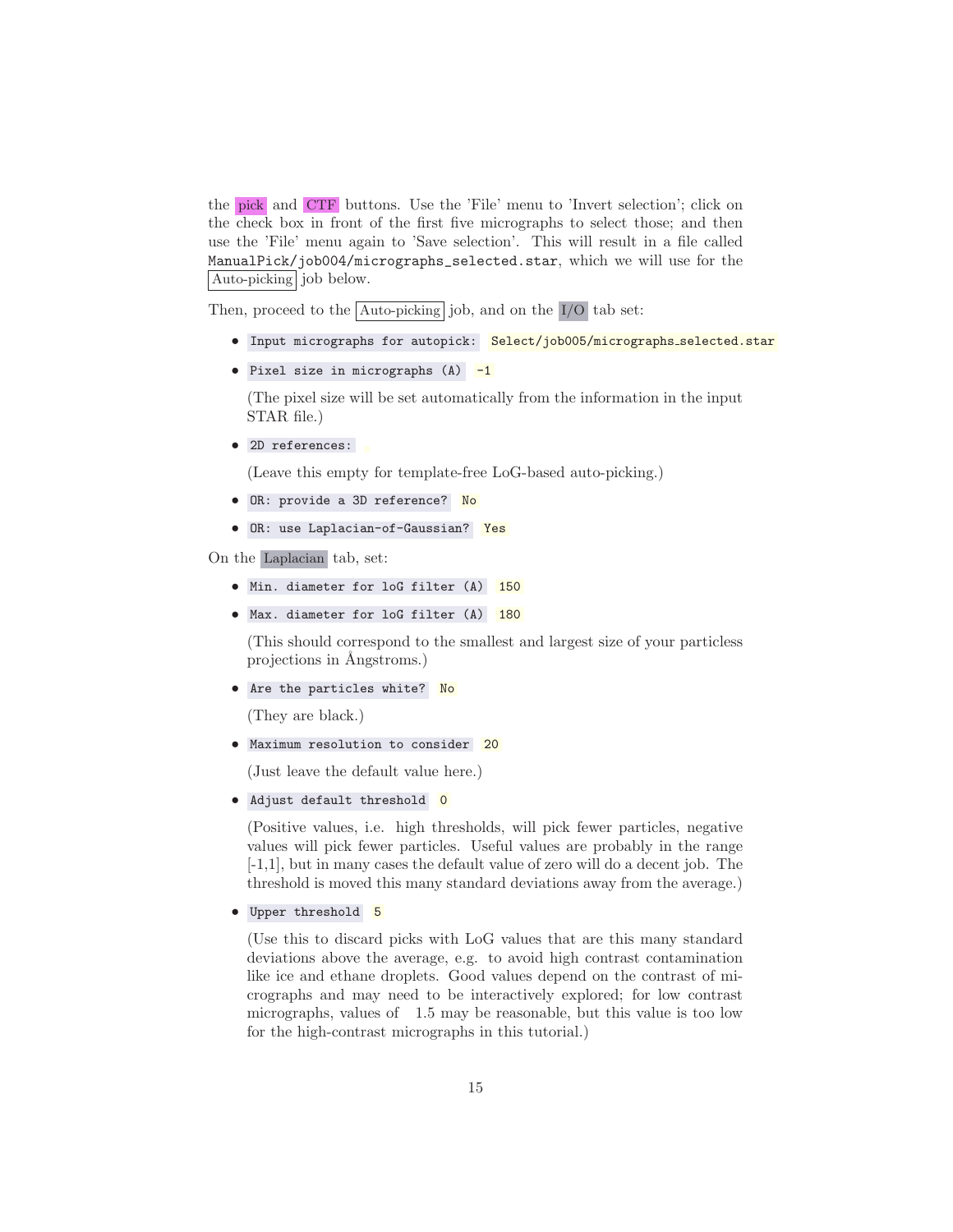Ignore the References tab, and on the autopicking tab, the first four options will be ignored. Set the rest as follows:

• Write FOM maps? No

(This will be used in the template-based picking below.)

• Read FOM maps? No

(This will be used in the template-based picking below.)

• Shrink factor: 0

(By setting shrink to 0, the autopicking program will downscale the micrographs to the resolution of the lowpass filter on the references. This will go much faster and require less memory, which is convenient for doing this tutorial quickly. Values between 0 and 1 will be the resulting fraction of the micrograph size. Note that this will lead to somewhat less accurate picking than using shrink=1, i.e. no downscaling. A more detailed description of this new parameter is given in the next subsection.)

• Use GPU acceleration? No

(LoG-based picking has not been GPU-accelerated as the calculations are very quick anyway.)

Ignore the Helix tab, and run using a single MPI processor on the Running tab . Perhaps an alias like LoG would be meaningful? Using a single processor, these calculations take about 15 seconds on our computer.

You can check the results by clicking the coords\_suffix\_autopick option from the Display: button. One could manually add/delete particles in the pop-up window that appears at this stage. In addition, one could choose to pick more or fewer particle by running a new job while adjusting the default threshold on the Laplacian tab, and/or the parameters for the stddev and avg of the noise on the autopicking tab. However, at this stage we are merely after a moreor-less OK initial set of particles for the generation of templates for a second auto-picking job, so in many cases this is probably not necessary.

## <span id="page-15-0"></span>2.6 Particle extraction

Once you have a coordinate file for every micrograph that you want to pick particles from, you can extract the corresponding particles and gather all required metadata through the Particle extraction job-type. On the corresponding I/O tab, set:

• micrograph STAR file: CtfFind/job003/micrographs\_ctf.star

(Use the Browse button to select this file. You could also chose the selected micrographs file from the ManualPick directory. It doesn't matter as there are only coordinate files for the three selected micrographs anyway.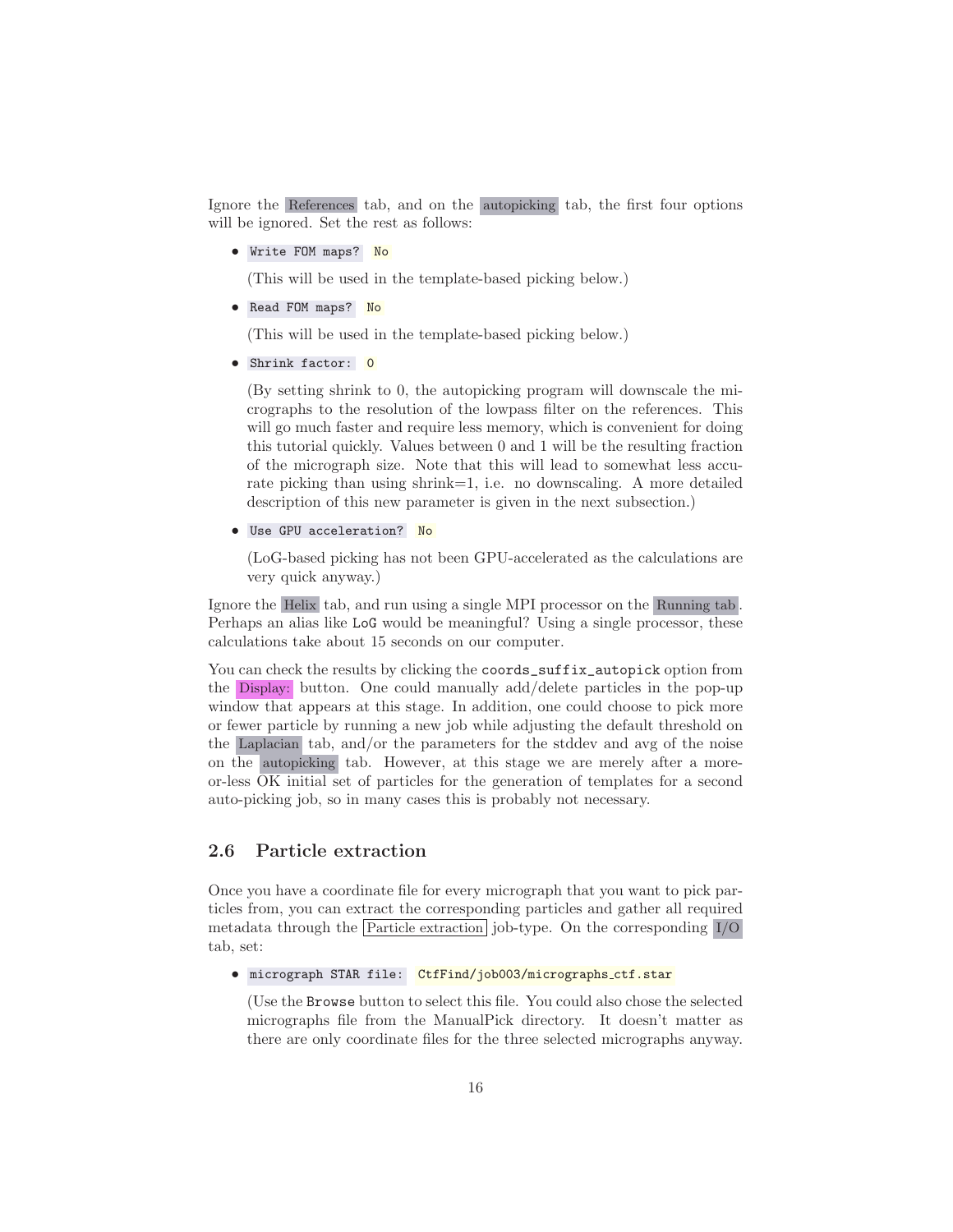Warning that coordinates files are missing for the rest of the micrographs will appear in red in the bottom window of the GUI.)

• Coordinate-file suffix: AutoPick/job006/coords\_suffix\_autopick.star

(Use the Browse button to select this file)

• OR re-extract refined particles? No

(This option allows you to use a  $_$ data.star file from a  $2D$  cassification. 3D classification or 3D auto-refine job for re-extraction of only those particles in the STAR file. This may for example be useful if you had previously down-scaled your particles upon extraction, and after initial classifications you now want to perform refinements with the original-scaled particles. As of RELION-3.0, this functionality has been extended with an option to 're-center refined coordinates' on a user-specified X,Y,Z-coordinate in the 3D reference used for a  $3D$  classification or  $3D$  auto-refine job. This will adjust the X and Y origin coordinates of all particles, such that a reconstruction of the newly extracted particles will be centered on that X,Y,Z position. This is useful for focused refinements.)

```
• Manually set pixel size? No
```
(This is only necessary when the input micrograph STAR file does NOT contain CTF information.)

On the extract tab you set the parameters for the actual particle extraction:

• Particle box size (pix): 256

(This should always be an even number!)

• Invert contrast? Yes

(This makes white instead of black particles.)

• Normalize particles? Yes

(We always normalize.)

• Diameter background circle (pix): 200

(Particles will be normalized to a mean value of zero and a standarddeviation of one for all pixels in the background area.The background area is defined as all pixels outside a circle with this given diameter in pixels (before rescaling). When specifying a negative value, a default value of 75% of the Particle box size will be used.)

- Stddev for white dust removal: -1
- Stddev for black dust removal: -1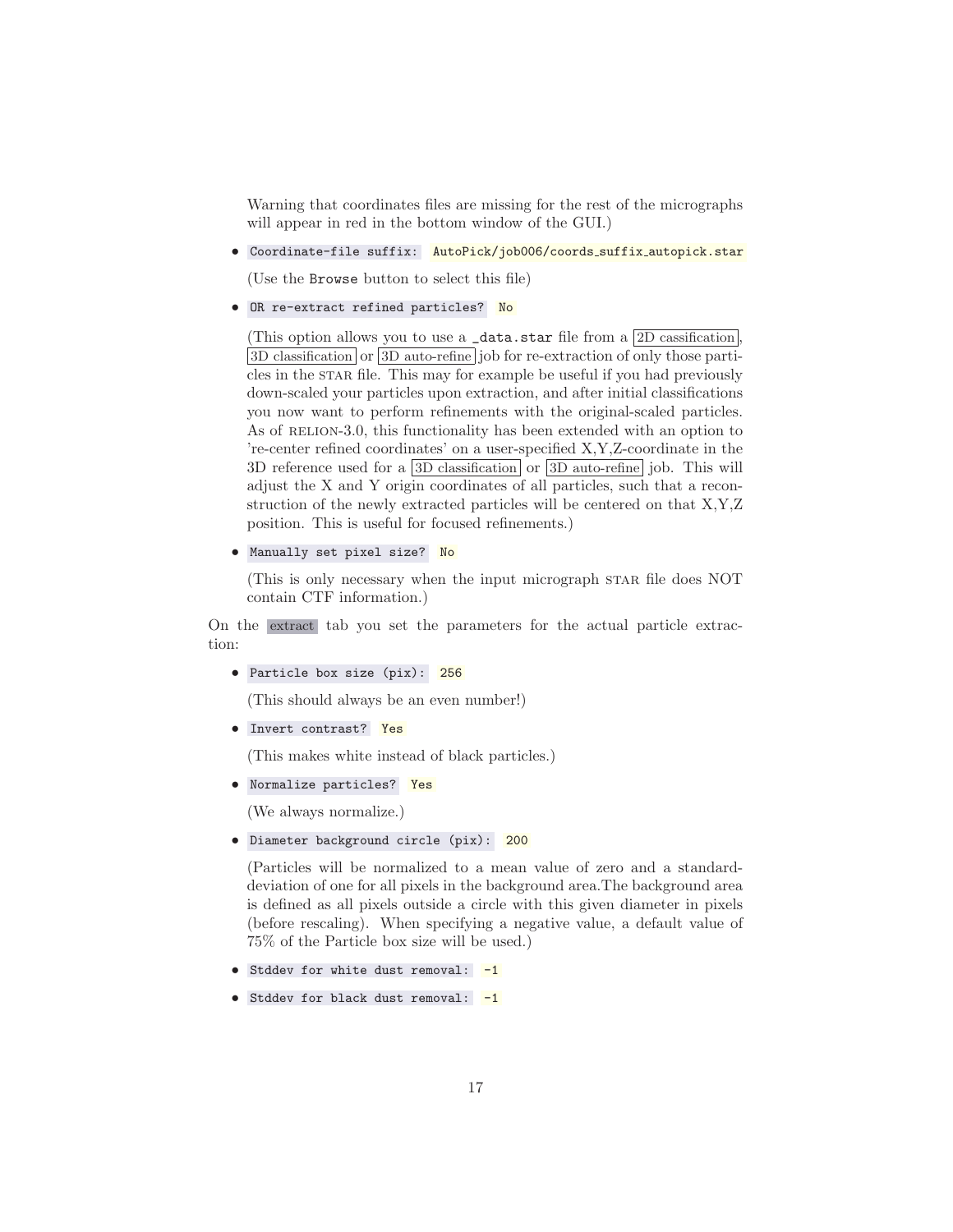(We only remove very white or black outlier pixels if we actually see them in the data. In such cases we would use stddev values of 5 or so. In this data set there are no outlier pixels, so we don't correct for them, and leave the default values at -1 (i.e. don't do anything).

• Rescale particles? Yes

(Down-scaling particles will speed up computations. Therefore, we often down-scale particles in the initial stages of processing, in order to speed up the initial classifications of suitable particles. Once our reconstructions get close to the Nyquist frequency, we then re-extract the particles without down-scaling.)

• Re-scaled sized (pixels)? 64

As we will later on also use the same job-type to extract all template-based auto-picked particles, it may be a good idea to give this job an alias like LoG. Ignore the Helix tab, and run using a single MPI processor.

Your particles will be extracted into MRC stacks (which always have an .mrcs extension in RELION) in a new directory called Extract/job007/Movies/. It's always a good idea to quickly check that all has gone OK by visualising your extracted particles selecting out: particles.star from the Display: button. Right-mouse clicking in the display window may be used for example to select all particles (Invert selection) and calculating the average of all unaligned particles (Show average of selection).

## <span id="page-17-0"></span>2.7 Making templates for auto-picking

To calculate templates for the subsequent auto-picking of all micrographs, we will use the 2D classification job-type. On the I/O tab, select the Extract/job007/particles.star file (using the Browse button), and on the CTF tab set:

• Do CTF-correction? Yes

(We will perform full phase+amplitude correction inside the Bayesian framework)

• Ignore CTFs until first peak? No

(This option is occasionally useful, when amplitude correction gives spuriously strong low-resolution components, and all particles get classified together in very few, fuzzy classes.)

On the Optimisation tab, set:

• Number of classes: 50

(For cryo-EM data we like to use on average at least approximately 100 particles per class. For negative stain one may use fewer, e.g. 20-50 particles per class. However, with this small number of particles, we have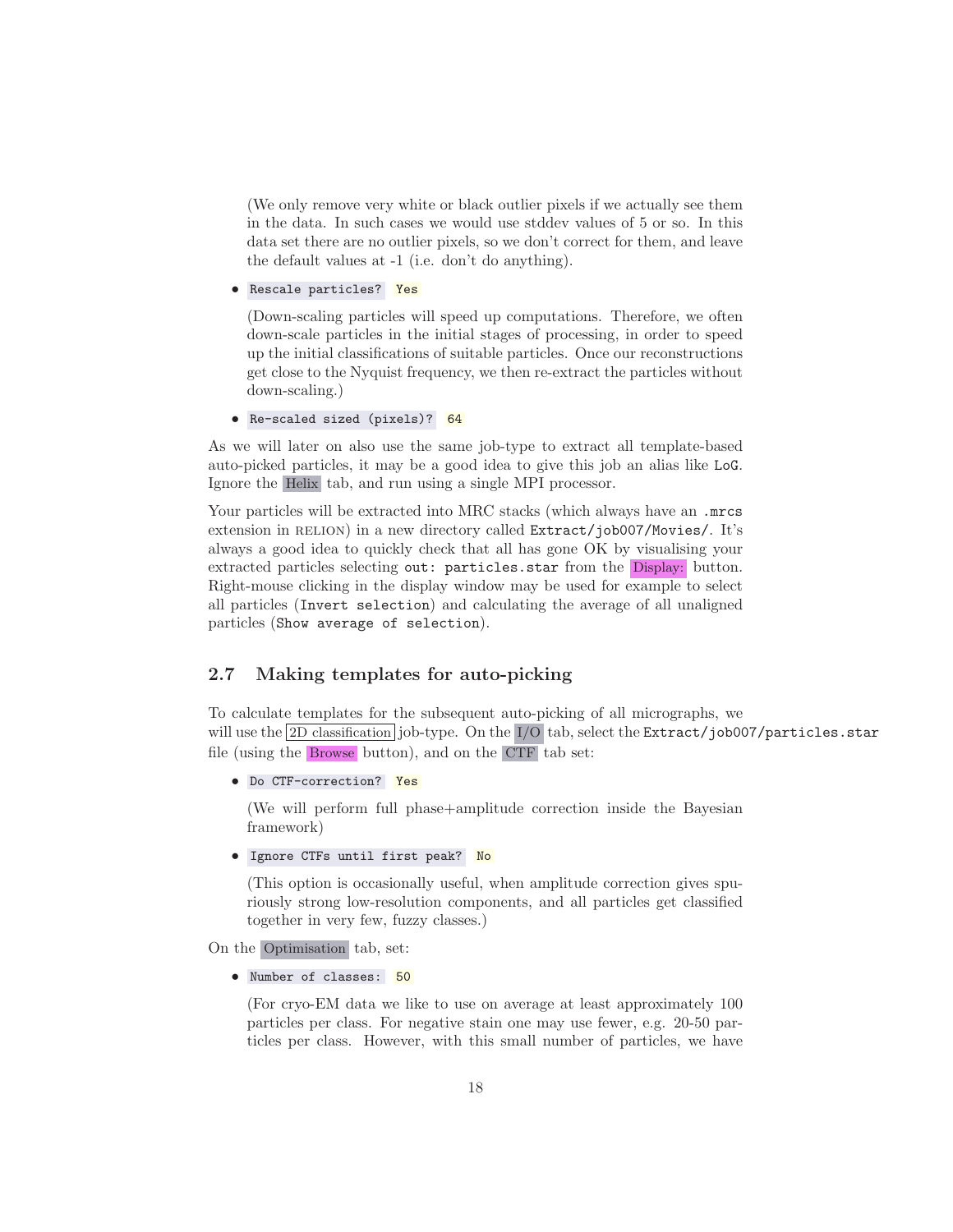observed a better separation into different classes by relaxing these numbers. Possibly, always having a minimum of 50 classes is not a bad idea.)

• Regularisation parameter T: 2

(For the exact definition of T, please refer to [\[13\]](#page-71-5). For cryo-EM 2D classification we typically use values of  $T=2-3$ , and for 3D classification values of 3-4. For negative stain sometimes slightly lower values are better. In general, if your class averages appear very noisy, then lower T; if your class averages remain too-low resolution, then increase T. The main thing is to be aware of overfitting high-resolution noise.)

• Number of iterations: 25

(We hardly ever change this)

• Use fast subsets for large data sets? No

(If set to Yes, the first 5 iterations will be done with random subsets of only  $K^*100$  particles, with K being the number of classes; the next 5 with  $K^*300$ particles, the next 5 with 30% of the data set; and the final ones with all data. This was inspired by a cisTEM implementation by Tim Grant, Niko Grigorieff et al. This option may be useful to make classification of very large data sets. With hundreds of thousands of particles it is much faster. For a small data set like this one, it is not needed.)

```
• Mask diameter (A): 200
```
(This mask will be applied to all 2D class averages. It will also be used to remove solvent noise and neighbouring particles in the corner of the particle images. On one hand, you want to keep the diameter small, as too much noisy solvent and neighbouring particles may interfere with alignment. On the other hand, you want to make sure the diameter is larger than the longest dimension of your particles, as you do not want to clip off any signal from the class averages.)

- Mask individual particles with zeros? Yes
- Limit resolution E-step to  $(A)$ : -1

(If a positive value is given, then no frequencies beyond this value will be included in the alignment. This can also be useful to prevent overfitting. Here we don't really need it, but it could have been set to 10-15A anyway. Difficult classifications, i.e. with very noisy data, often benefit from limiting the resolution.)

On the Sampling tab we hardly ever change the defaults. Six degrees angular sampling is enough for most projects, although some large icosahedral viruses may benefit from finer angular samplings. In that case, one could first run 25 iterations with a sampling of 6 degrees, and then continue that same run (using the Continue! button) for an additional five iteration (by setting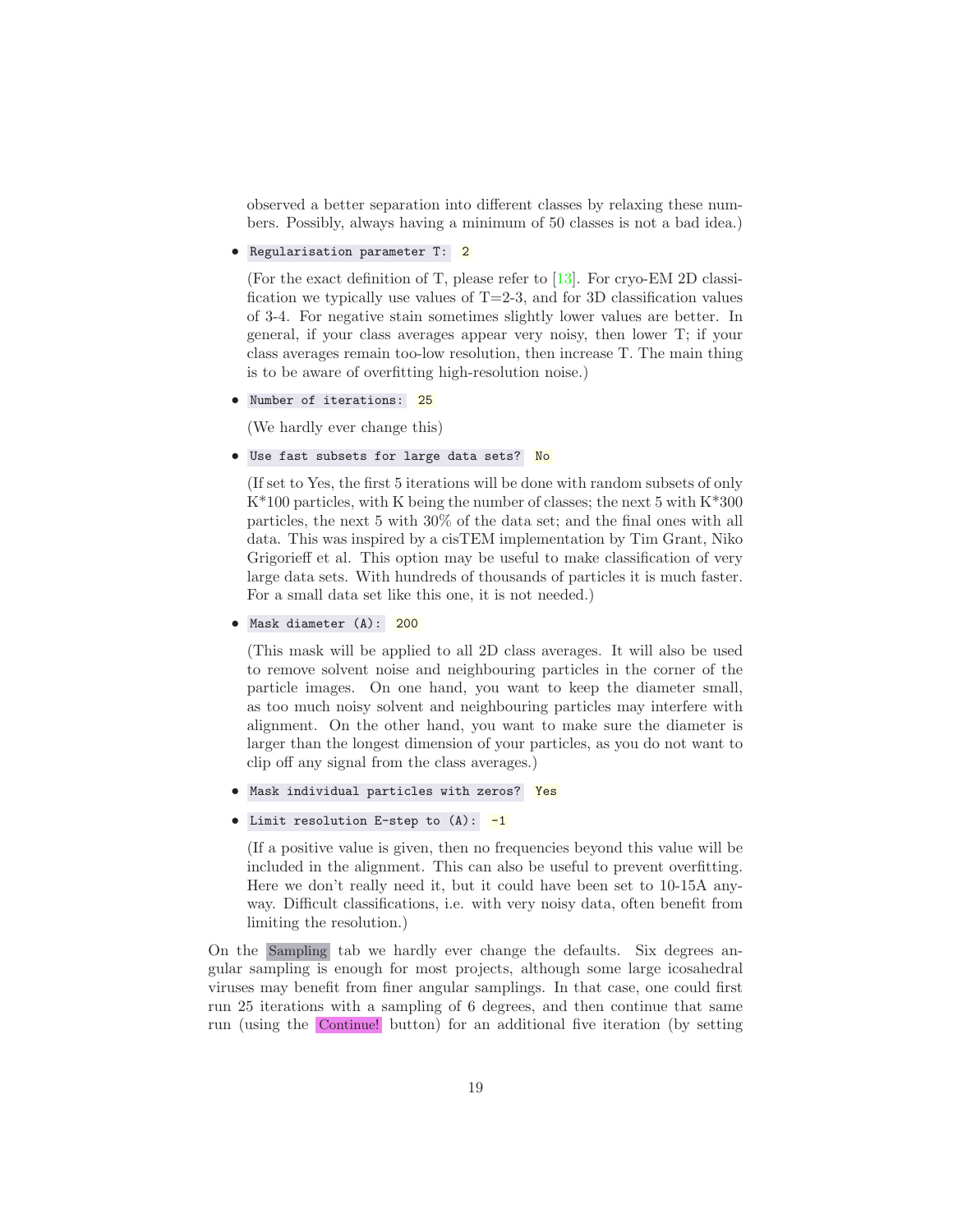Number of iterations: 30 on the Optimisation tab) with a sampling of say 2 degrees. For this data set, this is NOT necessary at all. It is useful to note that the same Continue! button may also be used to resume a job that has somehow failed before, in which case one would not change any of the parameters. For continuation of  $2D$  classification,  $3D$  initial model,  $3D$  classification or 3D auto-refine jobs one always needs to specify the \_optimiser.star file from the iteration from which one continues on the I/O tab.

Ignore the Helix tab, and on the Compute tab, set:

#### • Use parallel disc I/O? Yes

(This way, all MPI slaves will read their own particles from disc. Use this option if you have a fast (parallel?) file system. Note that non-parallel file systems may not be able to handle parallel access from multiple MPI nodes. In such cases one could set this option to No. In that case, only the master MPI node will read in the particles and send them through the network to the MPI slaves.)

#### • Number of pooled particles: 30

(Particles are processed in individual batches by MPI slaves. During each batch, a stack of particle images is only opened and closed once to improve disk access times. All particle images of a single batch are read into memory together. The size of these batches is at least one particle per thread used. The nr pooled particles parameter controls how many particles are read together for each thread. If it is set to 30 and one uses 8 threads, batches of 30x8=240 particles will be read together. This may improve performance on systems where disk access, and particularly metadata handling of disk access, is a problem. Typically, when using GPUs we use values of 10-30; when using only CPUs we use much smaller values, like 3. This option has a modest cost of increased RAM usage.)

#### • Pre-read all particles into RAM? Yes

(If set to Yes, all particle images will be read into computer memory, which will greatly speed up calculations on systems with slow disk access. However, one should of course be careful with the amount of RAM available. Because particles are read in double-precision, it will take ( $N * box.size$ \* box\_size \* 4 /  $(1024 * 1024 * 1024)$  Giga-bytes to read N particles into RAM. If parallel disc I/O is set to Yes, then all MPI slaves will read in all particles. If parallel disc I/O is set to No, then only the master reads all particles into RAM and sends those particles through the network to the MPI slaves during the refinement iterations.)

#### • Copy particles to scratch directory?

(This is useful if you don't have enough RAM to pre-read all particles, but you do have a fast (SSD?) scratch disk on your computer. In that case,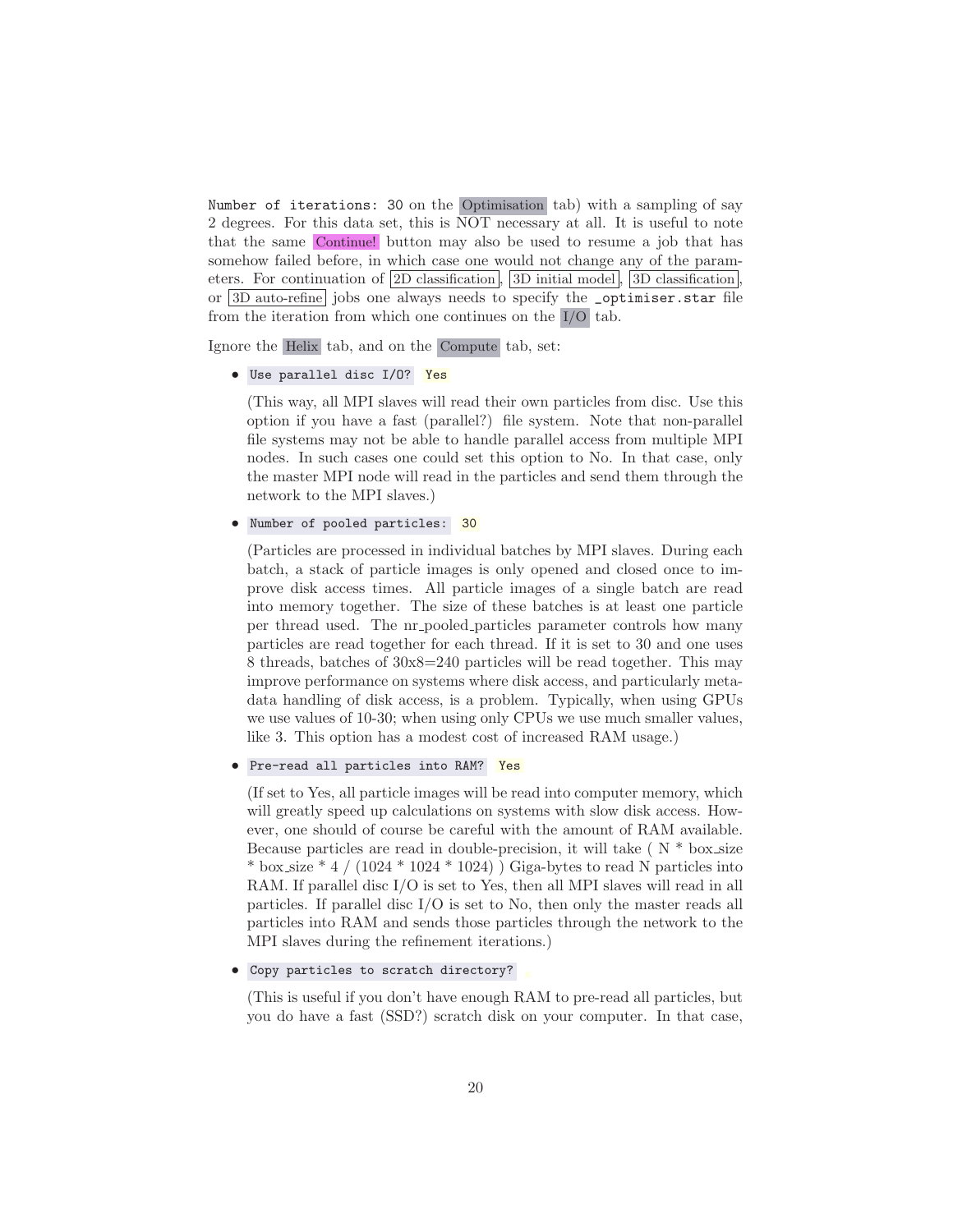specify the name of the scratch disk where you can make a temporary directory, e.g. /ssd)

• Combine iterations through disc? No

(This way all MPI nodes combine their data at the end of each iteration through the network. If the network is your main bottle-neck or somehow causing problems, you can set this option to No. In that case, all MPI nodes will write/read their data to disc.)

• Use GPU acceleration? Yes

(If you have a suitable GPU, this job will go much faster.)

• Which GPUs to use: 0:1:2:3

(This will depend on the available GPUs on your system! If you leave this empty, the program will try to figure out which GPUs to use, but you can explicitly tell it which GPU IDs , e.g. 0 or 1, to use. If you use multiple MPI-processors, you can run each MPI process on a specified GPU. GPU IDs for different MPI processes are separated by colons, e.g. 0:1:0:1 will run MPI process 0 and 2 on GPU 0, and MPI process 1 and 3 will run on GPU 1.)

On the Running tab, specify the 'Number of MPI processors' and the 'Number of threads' to use. The total number of requested CPUs, or cores, will be the product of the two values. Note that  $\boxed{2D \text{ classification}}$ ,  $\boxed{3D \text{ classification}}$ 3D initial model and 3D auto-refine use one MPI process as a master, which does not do any calculations itself, but sends jobs to the other MPI processors. Therefore, if one specifies 4 GPUs above, running with five MPI processes would be a good idea. Threads offer the advantage of more efficient RAM usage, whereas MPI parallelization scales better than threads. Often, for 3D classification and 3D auto-refine jobs you will probably want to use many threads in order to share the available RAM on each (multi-core) computing node. 2D classification is less memory-intensive, so you may not need so many threads. However, the points where communication between MPI processors (the bottle-neck in scalability there) becomes limiting in comparison with running more threads, is different on many different clusters, so you may need to play with these parameters to get optimal performance for your setup. We preread all particles into RAM, used parallel disc I/O, 4 GPUs and 5 MPI process with 6 threads each, and our job finished in approximately three minutes.

Because we will run more 2D classification jobs, it may again be a good idea to use a meaningful alias, for example LoG. You can look at the resulting class averages using the Display: button to select out: run\_it025\_model.star from. On the pop-up window, you may want to choose to look at the class averages in a specific order, e.g. based on rlnClassDistribution (in reverse order, i.e. from high-to-low instead of the default low-to-high) or on rlnAccuracyRotations.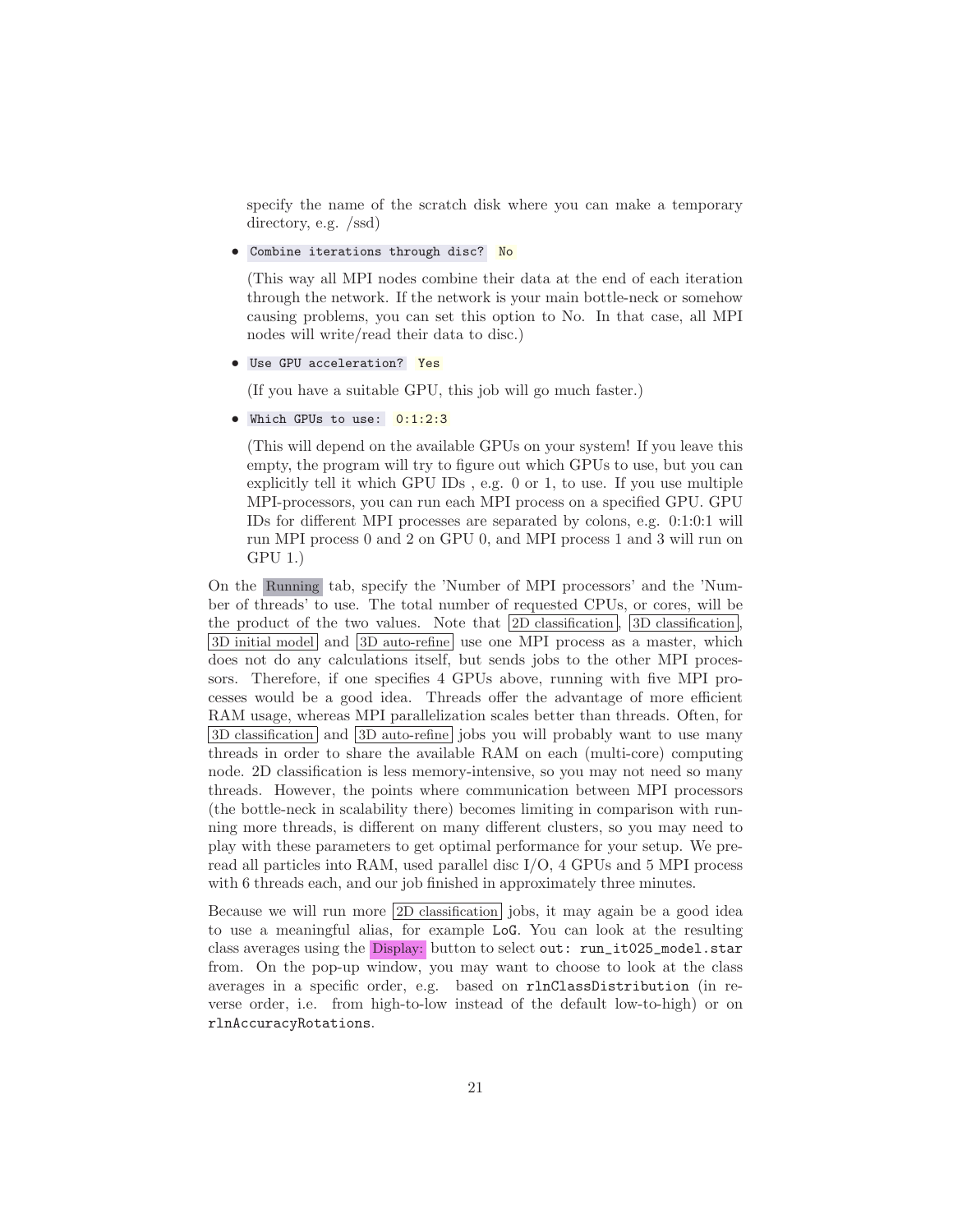### <span id="page-21-0"></span>2.8 Selecting templates for auto-picking

Selection of suitable class average images is done in the Subset selection jobtype. On the I/O tab, remove the picked coords entry from before, and select the Class2D/LoG/run\_it025\_model.star file using the Browse button on the line with Select classes from model.star:.

On the Class options tab, give:

• Re-center the class averages? Yes

(This option allows automated centering of the 2D class averages. The images are centered based on their center-of-mass, and the calculations for this require that the particles are WHITE (not black). Re-centering is often necessary, as class averages may become non-centered in the 2D classification run. In particular when using class average images for autopicking it is important that the are centered, as otherwise all your particle coordinates will become systematically off-centered.)

• Regroup the particles? No

(This option is useful when there are very few (selected) particles on individual micrographs, in which case the estimation of noise power spectra and scale factors become unstable. By default, the latter are calculated independently per micrograph. This option allows to grouping particles from multiple micrographs together in these calcutaions. RELION will warn you (in classification or auto-refine runs) when your groups become too small.)

Ignore the other tabs, and use an alias like templates4autopick. You may again want to order the class averages based on their rlnClassDistribution. Select a few class averages that represent different views of your particle. Don't repeat very similar views, and don't include bad class averages. We selected four templates from our run. Selection is done by left-clicking on the class averages. You can save your selection of class averages from the right-click pop-up menu using the Save selected classes option.

## <span id="page-21-1"></span>2.9 Auto-picking

We will now use the selected 2D class averages as templates in a reference-based run of the  $|\text{Auto-picking}|$  job-type. However, before we will run the auto-picking on all micrographs, we will need to optimise four of its main parameters on the autopicking tab: the Picking threshold, the Minimum inter-particle distance, the Maximum stddev noise, and the Minimum avg noise. This will be done on only a few micrographs in order to save time. We will use the same five micrographs we selected for the LoG-based auto-picking before.

Then, on the  $I/O$  tab of the  $\boxed{\text{Auto-picking}}$  job-type, set: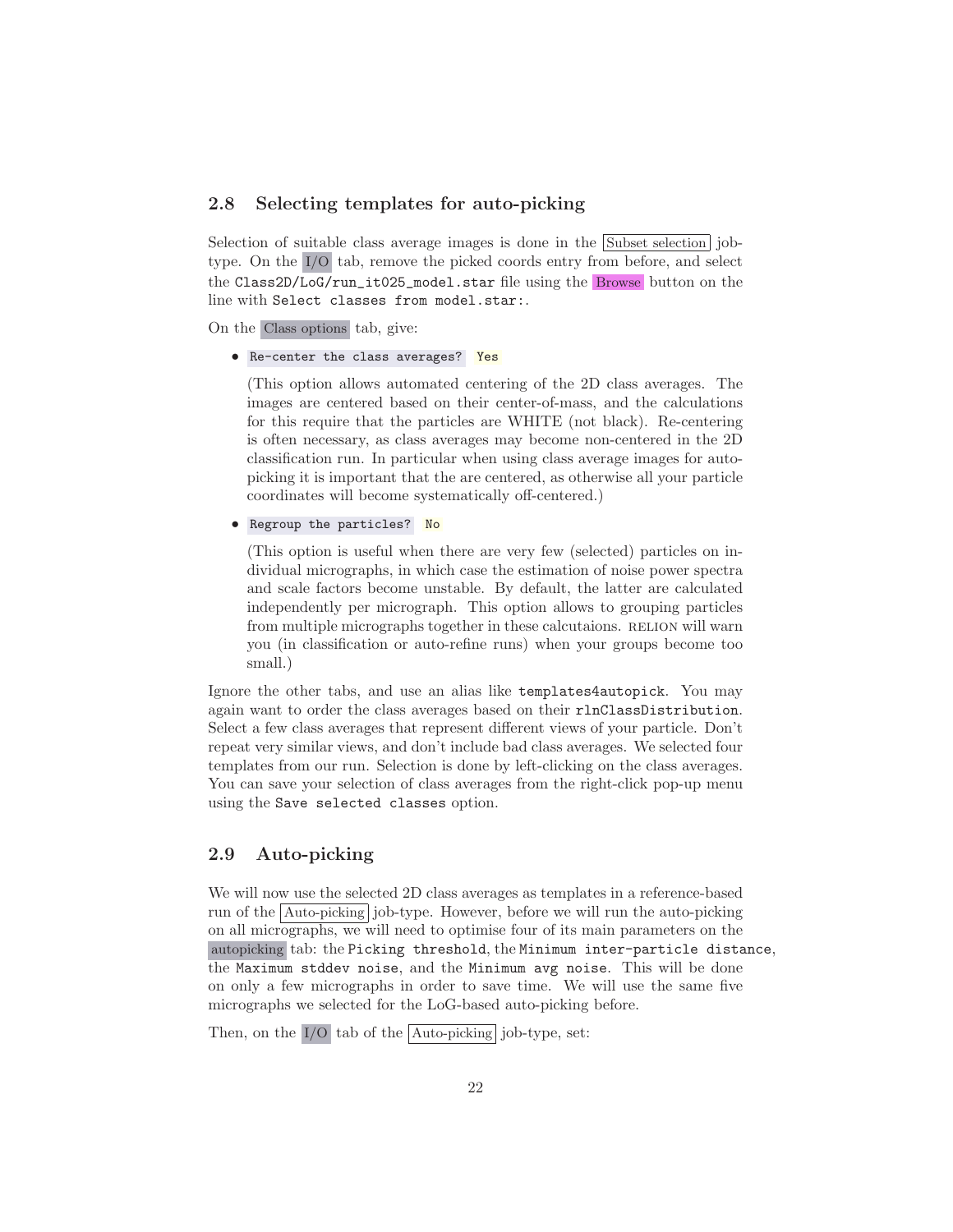- Input micrographs for autopick: Select/5mics/micrographs.star
- Pixel size in micrographs (A) -1

(The pixel size will be set automatically from the information in the input STAR file.)

- 2D references: Select/templates4autopick/class averages.star
- OR: provide a 3D reference? No
- OR: use Laplacian-of-Gaussian? No

Ignore the Laplacian , and on the References tab, set:

• Lowpass filter references (A): 20

(It is very important to use a low-pass filter that is significantly LOWER than the final resolution you aim to obtain from the data, to keep "Einsteinfrom-noise" artifacts at bay)

• Highpass filter  $(A)$ :  $-1$ 

(If you give a positive value, e.g. 200, then the micrograph will be highpass filtered prior to autopicking. This can help in case of strong grey-scale gradients across the micrograph.)

```
• Pixel size in references (A): 3.54
```
(If a negative value is given, the references are assumed to be on the same scale as the input micrographs. If this is not the case, e.g. because you rescaled particles that were used to create the references upon their extraction, then provide a positive value with the correct pixel size in the references here. As we downscaled the particles by a factor of 4 (i.e. from 256 to 64) in the  $\boxed{\text{Particle extraction}}$  job, the pixel size in the references is now  $4 * 0.885 = 3.54\AA$ .

• Mask diameter  $(A)$   $-1$ 

(When a negative value is given, the diameter of the mask will be determined automatically from the input reference images to be the same as the one used in the  $|2D \text{ classification}|$  job.)

• Angular sampling (deg): 5

(This value seems to work fine in almost all cases.)

• References have inverted contrast? Yes

(Because we have black particles in the micrographs, and the references we will use are white.)

• Are References CTF corrected? Yes

(Because we performed 2D class averaging with the CTF correction.)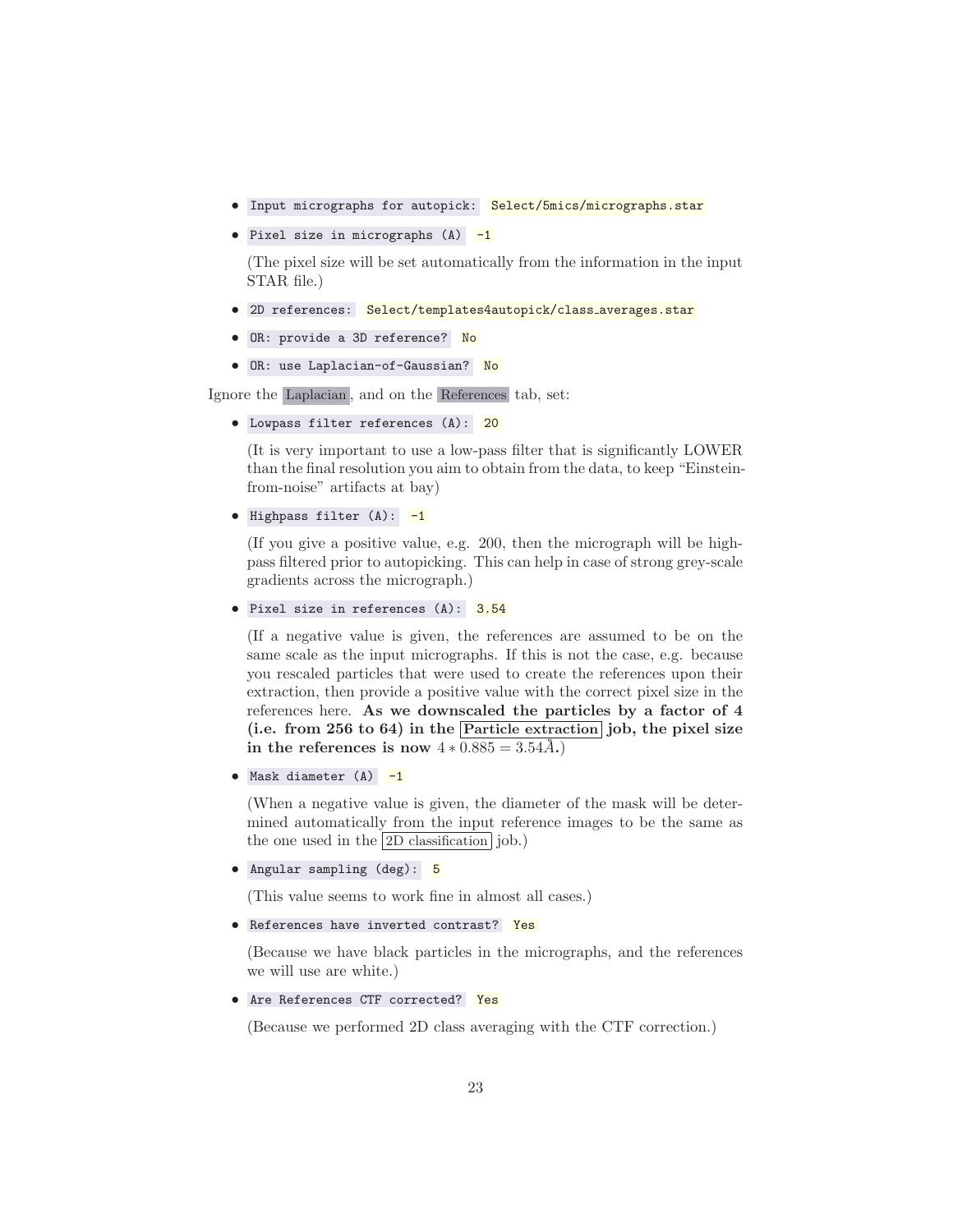#### • Ignore CTFs until first peak: No

(Only use this option if you also did so in the 2D classification job that you used to create the references.)

On the autopicking tab, set:

#### • Picking threshold: 0.8

(This is the threshold in the FOM maps for the peak-search algorithms. Particles with FOMs below this value will not be picked.)

• Minimum inter-particle distance (A): 200

(This is the maximum allowed distance between two neighbouring particles. An iterative clustering algorithm will remove particles that are nearer than this distance to each other. Useful values for this parameter are often in the range of 50-60% of the particle diameter.)

#### • Maximum stddev noise: -1

(This is useful to prevent picking in carbon areas, or areas with big contamination features. Peaks in areas where the background standard deviation in the normalized micrographs is higher than this value will be ignored. Useful values are probably in the range 1.0 to 1.2. Set to -1 to switch off the feature to eliminate peaks due to high background standard deviations.)

• Minimum avg noise: -999

(This is useful to prevent picking in carbon areas, or areas with big contamination features. Peaks in areas where the background standard deviation in the normalized micrographs is higher than this value will be ignored. Useful values are probably in the range -0.5 to 0. Set to -999 to switch off the feature to eliminate peaks due to low average background densities.)

• Write FOM maps? Yes

(See the explanation below.)

• Read FOM maps? No

(See the explanation below.)

• Shrink factor: 0

(By setting shrink to 0, the autopicking program will downscale the micrographs to the resolution of the lowpass filter on the references. This will go much faster and require less memory, which is convenient for doing this tutorial quickly. Values between 0 and 1 will be the resulting fraction of the micrograph size. Note that this will lead to somewhat less accurate picking than using shrink=1, i.e. no downscaling. A more detailed description of this new parameter is given in the next subsection.)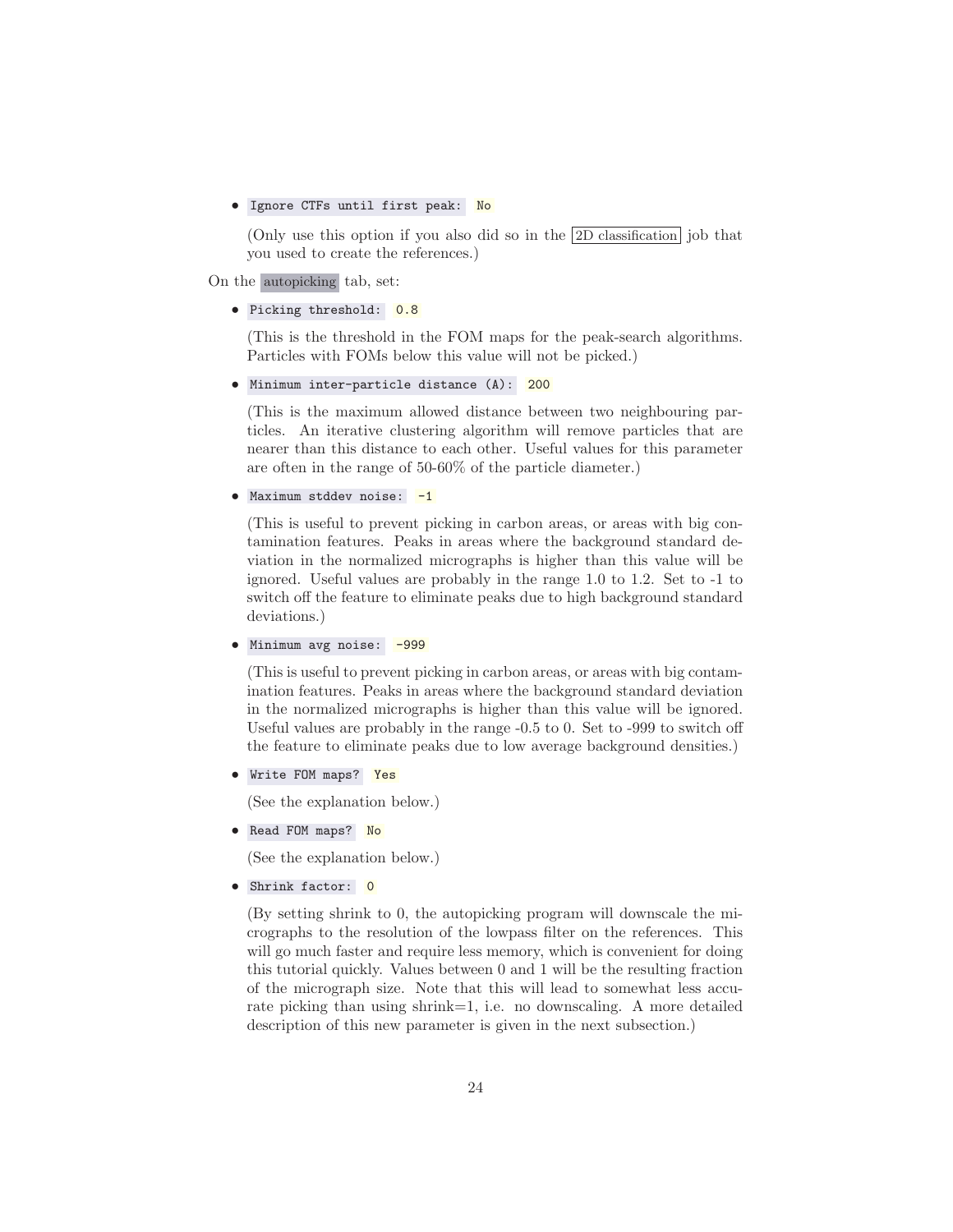• Use GPU acceleration? Yes

(Only if you have a suitable GPU!)

• Which GPUs to use: 0

(If you leave this empty, the program will try to figure out which GPUs to use, but you can explicitly tell it which GPU IDs , e.g. 0 or 1, to use. If you use multiple MPI-processors (not for this case!), you can run each MPI process on a specified GPU. GPU IDs for different MPI processes are separated by colons, e.g. 0:1:0:1 will run MPI process 0 and 2 on GPU 0, and MPI process 1 and 3 will run on GPU 1.)

Ignore the Helix tab, and run using a single MPI processor on the Running tab . Perhaps an alias like optimise\_params would be meaningful? When using GPU-acceleration, the job completes in half a minute.

The expensive part of this calculation is to calculate a probability-based figureof-merit (related to the cross-correlation coefficient between each rotated reference and all positions in the micrographs. This calculation is followed by a much faster peak-detection algorithm that uses the threshold and minimum distance parameters mentioned above. Because these parameters need to be optimised, the program will write out so-called FOM maps as specified on the References tab. These are two large (micrograph-sized) files per reference. To avoid running into hard disc I/O problems, the autopicking program can only be run sequentially (hence the single MPI processor above) when writing out FOM maps.

Once the FOM maps have been written to disc they can be used to optimise the picking parameters much faster. First, examine the auto-picked particles with the current settings using the coords\_suffix\_autopick option from the Display: button of the job you just ran. Note that the display window will take its parameters (like size and sigma-contrast) from the last Manual picking job you executed. You can actually change those parameters in the Manual picking job-type, and save the settings use the option Save job settings from the top left Jobs menu. Do this, after you've set on the following on the Colors tab:

- Blue<>red color particles? Yes
- MetaDataLabel for color: **rlnAutopickFigureOfMerit**
- STAR file with color label:

Leave this empty.

- Blue value: 1
- Red value: 0

Executing the job on the Running tab will produce a similar GUI with pick and CTF buttons as before. Open both micrographs from the display window,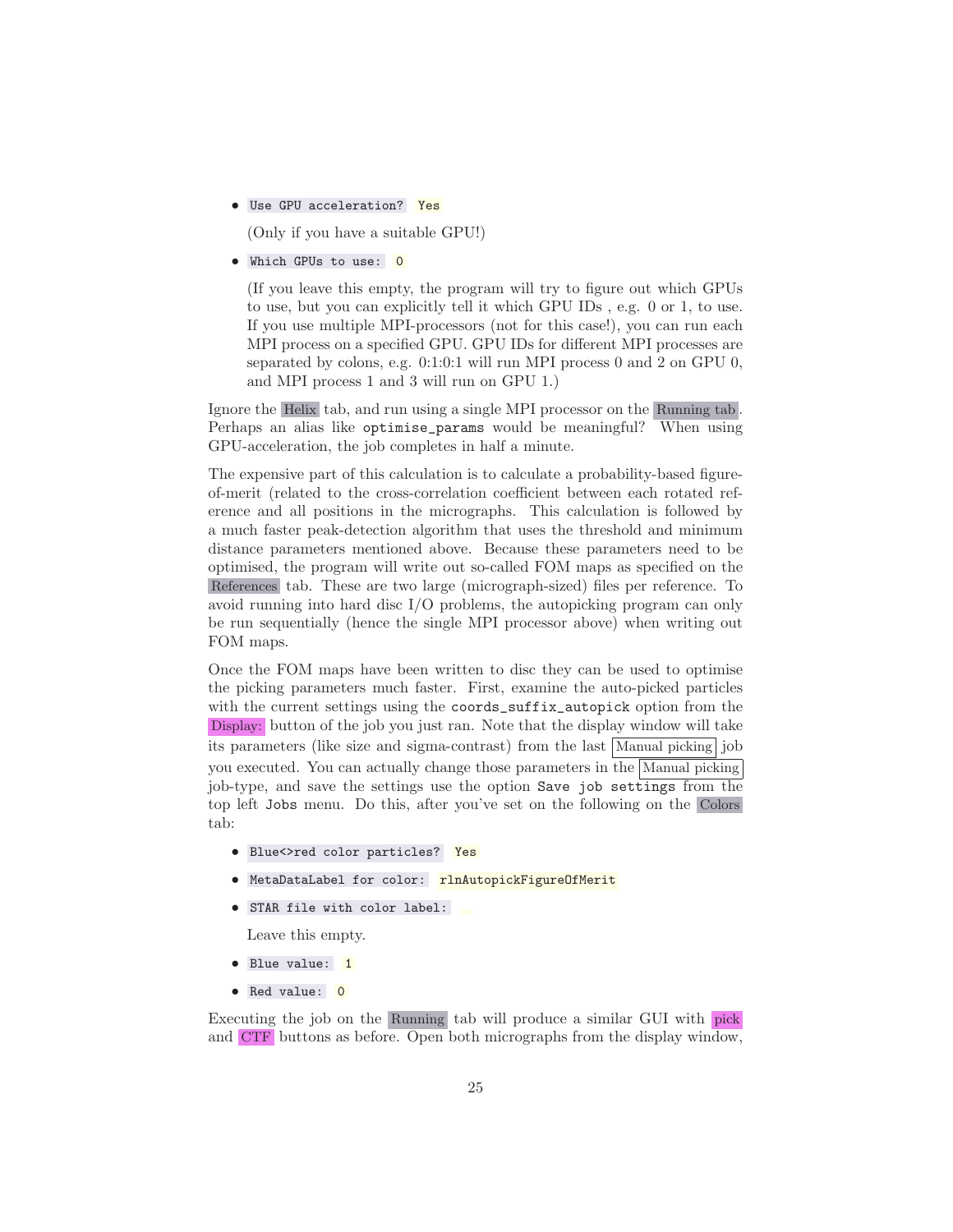and decide whether you would like to pick more or less particles (i.e. decrease or increase the threshold) and whether they could be closer together or not (fot setting the minimum inter-particle distance). Note that each particle is colored from red (very low FOM) to blue (very high FOM). You can leave the display windows for both micrographs open, while you proceed with the next step.

Select the  $\text{AutoPick/optimise_params}$  job from the Finished jobs , and change the parameters on the autopicking tab. Also, change:

- Write FOM maps? No
- Read FOM maps? Yes

When executing by clicking the Continue! button, this will re-read the previously written FOM maps from disc instead of re-doing all FOM calculations. The subsequent calculation of the new coordinates will then be done in a few seconds. Afterwards, you can right-click in the micrograph display windows and select Reload coordinates from the pop-up menu to read in the new set of coordinates. This way you can quickly optimise the two parameters.

Have a play around with all three parameters to see how they change the picking results. Once you know the parameters you want to use for auto-picking of all micrographs, you click the  $\vert$  Auto-picking option in the job-type browser on the top left of the GUI to select a job with a Run! button. On the I/O tab, you replace the input micrographs star file with the 2 selected micrographs with the one from the original CTF estimation job (CtfFind/job003/micrographs\_ctf.star). Leave everything as it was on the References tab, and on the autopicking tab set:

- Picking threshold: 0.0
- Minimum inter-particle distance (A): 100

(Good values are often around 50-70% of the particle diameter.)

- Maximum stddev noise: -1
- Minimum avg noise: -999
- Write FOM maps? No
- Read FOM maps? No

This time, the job may be run in parallel (as no FOM maps will be written out). On the Running tab, specify the number of cores to run auto-picking on. The maximum useful number of MPI processors is the number of micrographs in the input star file. Using only a single MPI process and a single GPU, our calculation still finisged in about one minute. We used as alias template.

Note that there is an important difference in how the Continue! button works depending on whether you read/write FOM maps or not. When you either write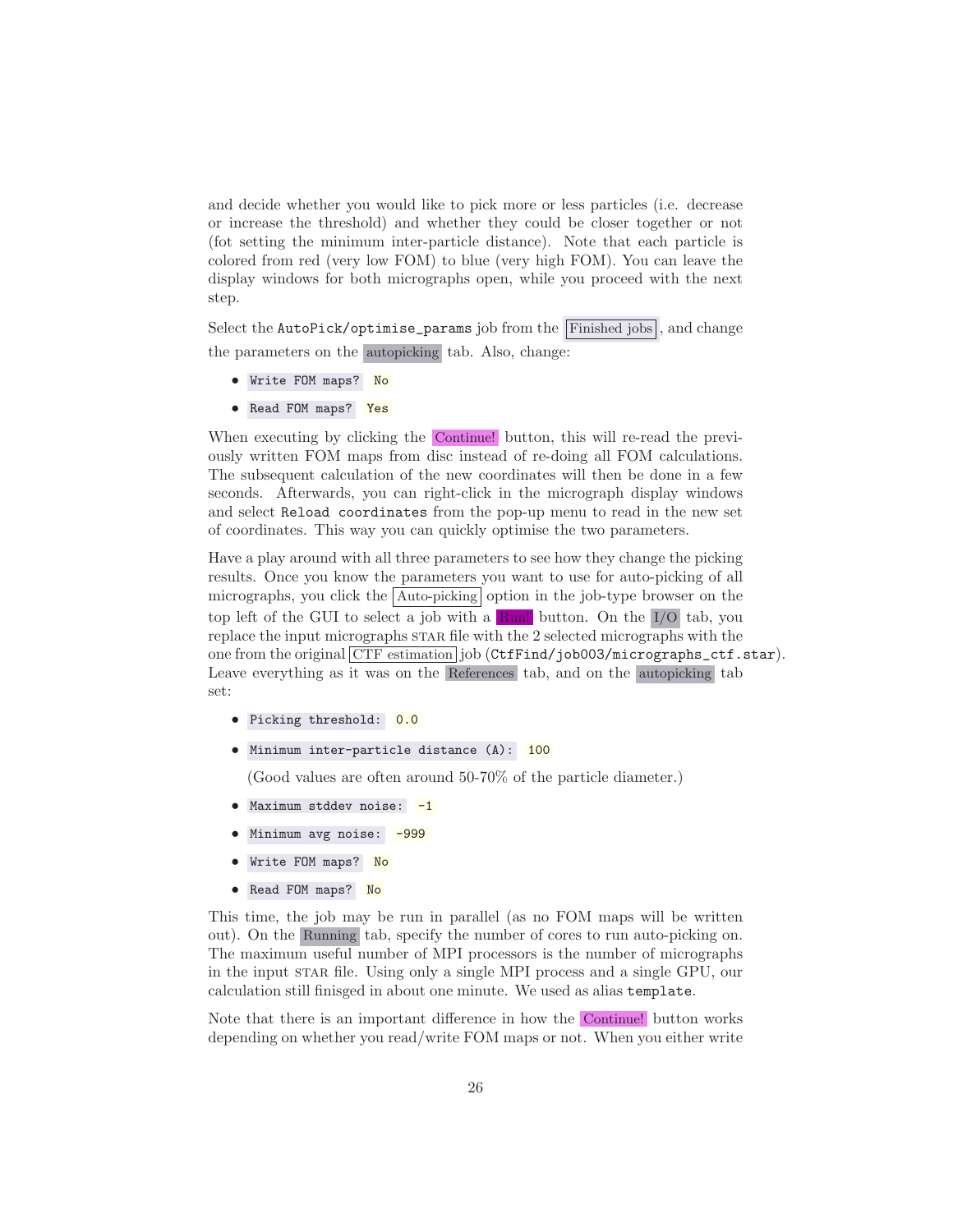or read the FOM maps and you click Continue! , the program will re-pick all input micrographs (typically only a few). However, when you do not read, nor write FOM maps, i.e. in the second job where you'll autopick all micrographs, upon clicking the Continue! button, only those micrographs that were not autopicked yet will be done. This is useful in the iterative running of scheduled jobs, e.g. for on-the-fly data processing during your microscopy session. Also see section [14.5](#page-61-0) for more details. If you want to-repick all micrographs with a new set of parameters (instead of doing only unfinished micrographs), then click the Auto-picking entry on the jobtype-browser on the left to get a Run! button instead, which will then make a new output directory.

You can again check the results by clicking the coords\_suffix\_autopick option from the Display: button. Some people like to manually go over all micrographs to remove false positives. For example, carbon edges or high-contrast artifacts on the micrographs are often mistaken for particles. You can do this for each micrograph using the pop-up window from the Display: button. Remove particles using the middle-mouse button; you can hold it down to remove many false positives in larger areas. Remember to save the new coordinates using the right-mouse click pop-up menu!

Once you're happy with the overall results, in order to save disc space you may want to delete the FOM-maps that were written out in the first step. You can use the Gentle clean option from the Job actions button to do that conveniently.

Once you are happy with your entire set of coordinates, you will need to rerun a Particle extraction job, keeping everything as before, and change the Input coordinates for the newly generated, autopick ones. This will generate your initial single-particle data set that will be used for further refinements below. Perhaps an alias like template would be meaning ful?

#### <span id="page-26-0"></span>2.9.1 The shrink parameter

To enable faster processing, RELION implements a filtering option of the micrographs through the command-line argument --shrink. The simplest way to use it is to simply use --shrink 0. But it can be used with much more control. If this is desired, it works in the following way:

The default value for  $-\sin\theta$  is 1.0, which has no effect and does not filter the micrographs at all. This is identical behaviour to versions prior to the relion-2.0 autopicker.

- $-\text{shrink}$  val = 0 results in a micrograph lowpassed to  $-\text{-lowpass}$ , the same as that of the reference templates. This is recommended use for single-particle analysis (but not for helical picking).
- $-\text{shrink } 0 < val < 1$  results in a size  $= val \cdot micrograph_size$ , i.e. val is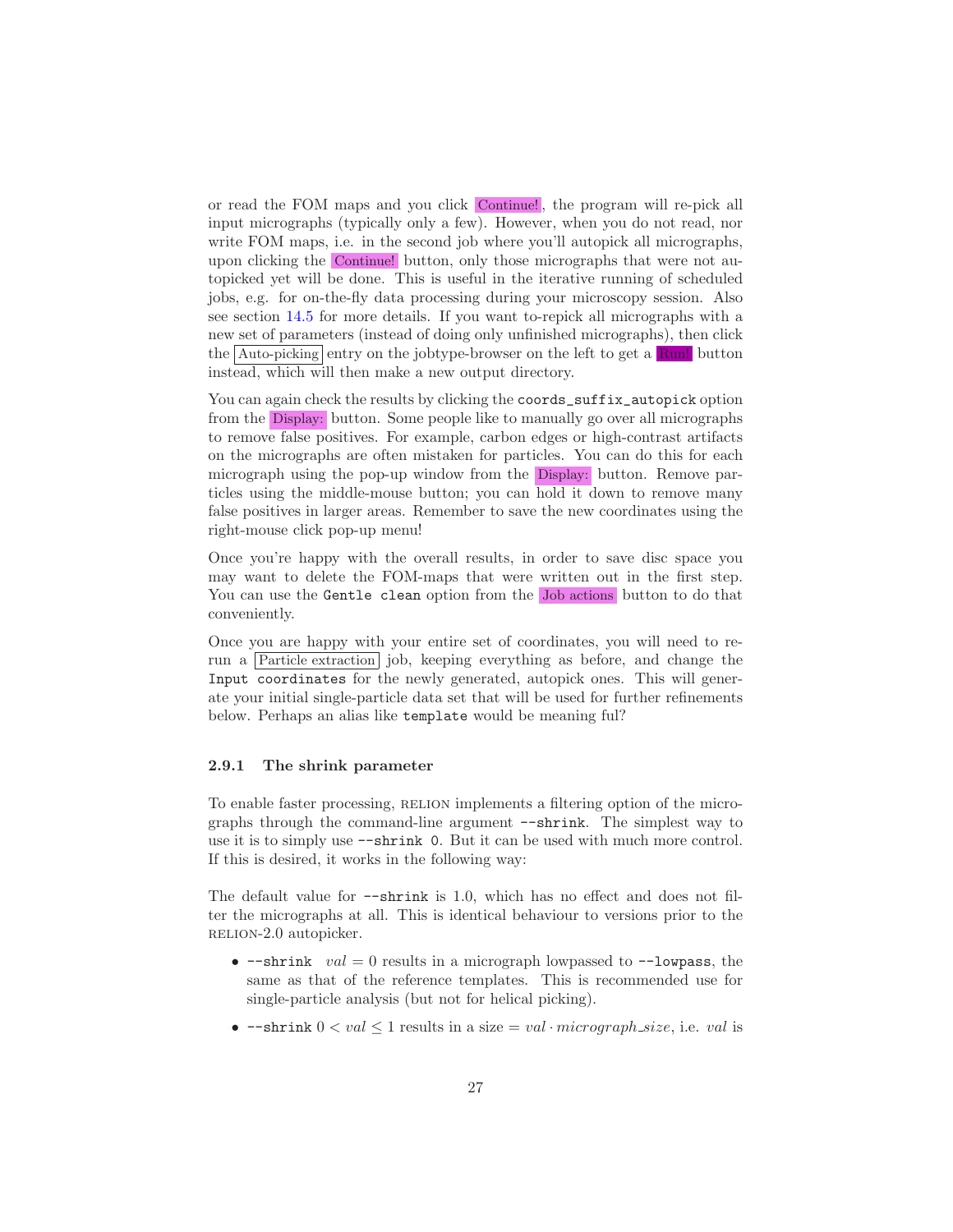a scaling factor applied to the micrographs original size.

•  $-\text{shrink } val > 1 \text{ results in a size} = val - (val \mod 2), \text{ i.e. the small$ est even integer value lower than val. This is then a way to give the micrographs a specific (even) integer size.

If the new size is smaller than --lowpass, this results in a *non-fatal* warning, since this limits resolution beyond the requested (or default) resolution. Because the RELION autopicker does many FFTs, the size of micrographs is now also automatically adjusted to avoid major pitfalls of FFT computation. A note of this and how it can be overridden is displayed in the initial output of each autopicking the user performs.

## <span id="page-27-0"></span>3 Reference-free 2D class averaging

We almost always use reference-free 2D class averaging to throw away bad particles. Although we often try to only include good particles for the particle extraction step in the previous section (for example by manually supervising the auto-picking results, and by sorting the extracted particles), most of the times there are still particles in the data set that do not belong there. Because they do not average well together, they often go to relatively small classes that yield ugly 2D class averages. Throwing those away then becomes an efficient way of cleaning up your data.

## <span id="page-27-1"></span>3.1 Running the job

Most options will remain the same as explained when we were generating templates for the auto-picking in the previous section, but on the I/O tab of the 2D classification job-type, set:

• Input images STAR file: Extract/template/particles.star

and on the Optimisation tab, we used:

• Number of classes: 100

(because we now have more particles.)

You could use an alias like template. Using 4 GPUs, and 5 MPI processes, each with 6 threads, this job took 20 minutes on our computer. Perhaps a good time for a cup of coffee?

After the job has finished, we can launch a  $\boxed{\text{Subset}}$  selection job, with the \_model.star file from this run as input. An alias like class2d\_template may be meaningful. Now select all nice-looking classes by clicking on them (and/or using the right-mouse pop-up menu option Select all classes above). At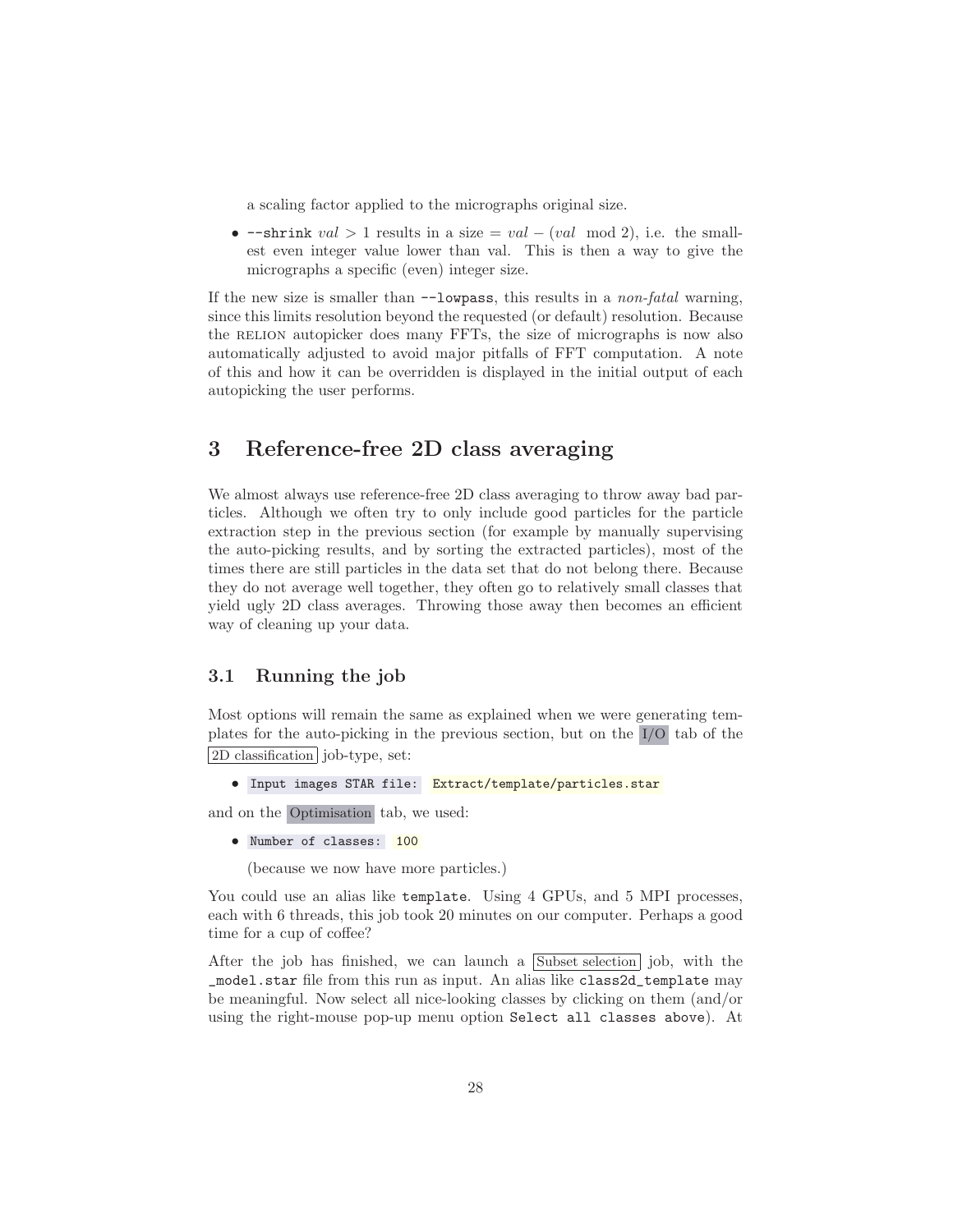this point, if you would have used a low threshold in the auto-picking procedure, you should be very wary of "Einstein-from-noise" classes, which look like low-resolution ghosts of the templates used to pick them, on which highresolution noise may have accumulated. Avoid those in the selection. After all good classes have been selected use the right-mouse pop-up menu option to save the selection.

Note that this procedure of selecting good classes may be repeated several times.

### <span id="page-28-0"></span>3.2 Analysing the results in more detail

*If you are in a hurry to get through this tutorial, you can skip this sub-section. It contains more detailed information for the interested reader.*

For every iteration of 2D or 3D classification RELION performs, it writes out a set of files. For the last iteration of our 2D class averaging calculation these are:

- Class2D/template/run\_it025\_classes.mrcs is the MRC stack with the resulting class averages. These are the images that will be displayed in the RELION GUI when you select the \_model.star file from the Display: button on the main GUI. Note that RELION performs full CTF correction (if selected on the GUI), so your class averages are probably white on a black background. If the data is good, often they are very much like projections of a low-pass filtered atomic model. The quality of your 2D class averages are a very good indication of how good your 3D map will become. We like to see internal structure within projections of protein domains, and the solvent area around you particles should ideally be flat. Radially extending streaks in the solvent region are a typical sign of overfitting. If this happens, you could try to limit the resolution in the E-step of the 2D classification algorithm.
- Class2D/template/run\_it025\_model.star contains the model parameters that are refined besides the actual class averages (i.e. the distribution of the images over the classes, the spherical average of the signal-to-noise ratios in the reconstructed structures, the noise spectra of all groups, etc. Have a look at this file using the less command. In particular, check the distribution of particles over each class in the table data\_model\_classes. If you compare this with the class averages themselves, you will see that particles with few classes are low-resolution, while classes with many particles are high-resolution. This is an important feature of the Bayesian approach, as averaging over fewer particles will naturally lead to lower signal-to-noise ratios in the average. The estimated spectral signal-to-noise ratios for each class are stored in the data\_model\_class\_N tables, where N is the number of each class. Likewise, the estimated noise spectra for each group are stored in the tables called data\_model\_group\_N. The table data\_model\_groups stores a refined intensity scale-factor for each group: groups with values higher than one have a stronger signal than the average, relatively low-signal groups have values lower than one. These values are often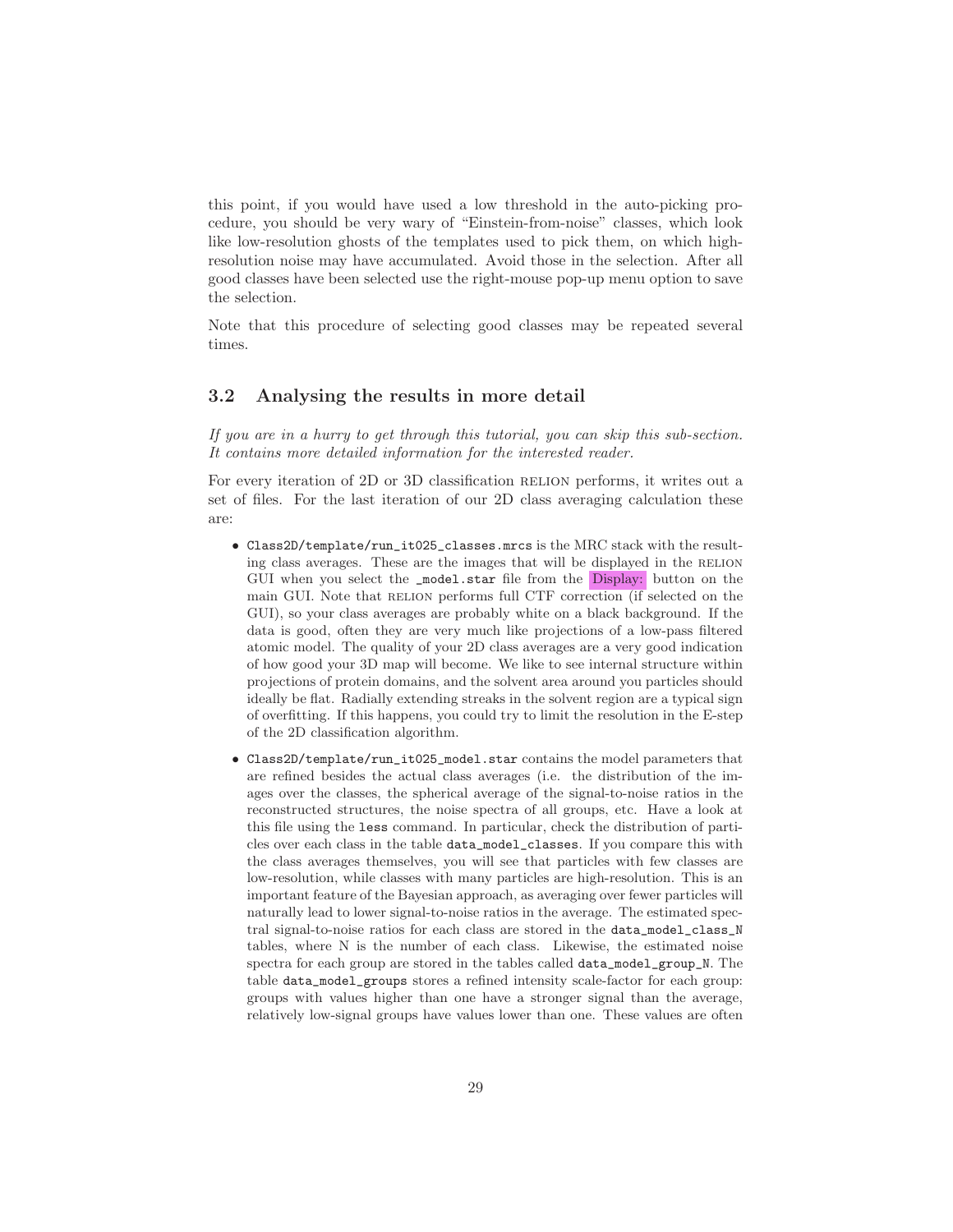correlated with the defocus, but also depend on accumulated contamination and ice thickness.

- Class2D/template/run\_it025\_data.star contains all metadata related to the individual particles. Besides the information in the input particles.star file, there is now additional information about the optimal orientations, the optimal class assignment, the contribution to the log-likelihood, etc. Note that this file can be used again as input for a new refinement, as the star file format remains the same.
- Class2D/template/run\_it025\_optimiser.star contains some general information about the refinement process that is necessary for restarting an unfinished run. For example, if you think the process did not converge yet after 25 iterations (you could compare the class averages from iterations 24 and 25 to assess that), you could select this job in the Finished jobs panel, and on the  $I/O$  tab select this file for Continue from here, and then set Number of iterations: 40 on the Optimisation tab. The job will then restart at iteration 26 and run until iteration 40. You might also choose to use a finer angular or translational sampling rate on the Sampling tab. Another useful feature of the optimiser.star files is that it's first line contains a comment with the exact command line argument that was given to this run.
- Class2D/template/run\_it025\_sampling.star contains information about the employed sampling rates. This file is also necessary for restarting.

## <span id="page-29-0"></span>3.3 Making groups

*If you are in a hurry to get through this tutorial, you can skip this sub-section. It contains more detailed information for the interested reader.*

relion groups particles together to do two things: estimate their average noise power spectrum and estimate a single-number intensity scale factor that describes differences in overall signal-to-noise ratios between different parts of the data, e.g. due to ice thickness, defocus or contamination.

The default behaviour is to treat all particles from each micrograph as a separate group. This behaviour is fine if you have many particles per micrograph, but when you are using a high magnification, your sample is very diluted, or your final selection contains only a few particles per micrograph, then the estimation of the intensity scale factor (and the noise spectra) may become unstable. We generally recommend to have at least 10-20 particles in each group, but do note that initial numbers of particles per group may become much smaller after 2D and 3D classification.

In cases with few particles per micrograph we recommend to group particles from multiple micrographs together. For this purpose, the GUI implements a convenient functionality in the Subset selection job-type: when selecting a \_model.star file on the I/O tab, one can use Regroup particles? Yes and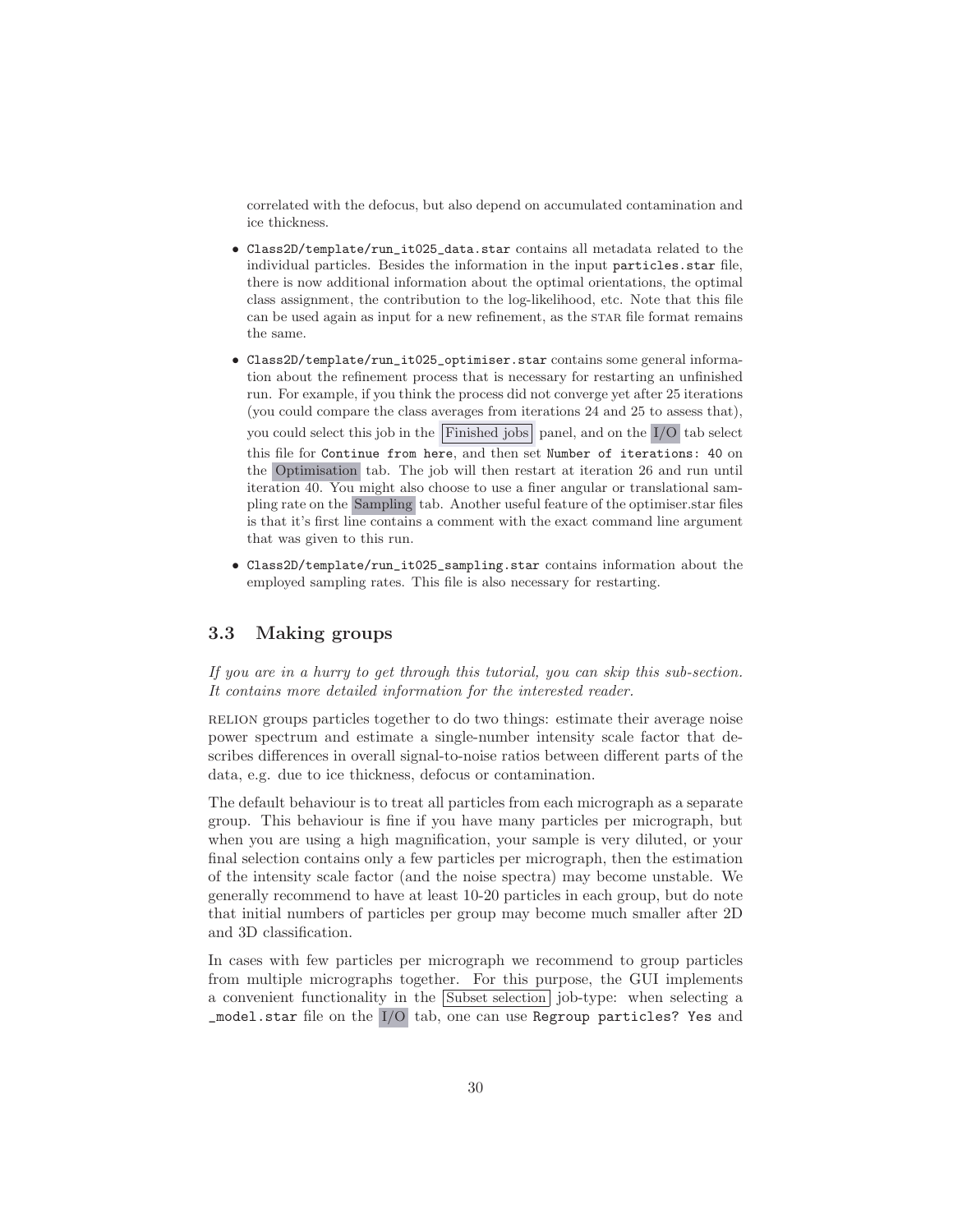Approximate nr of groups: 5 on the Class options tab to re-group all particles into 5 groups. (The actual number may vary somewhat from the input value, hence the "Approximate" on the input field.) This way, complicated grouping procedures in previous releases of RELION may be avoided. As the micrographs in this tutorial do contain sufficient particles, we will not use this procedure now.

Please note that the groups in RELION are very different from defocus groups that are sometimes used in other programs. RELION will always use per-particle (anisotropic) CTF correction, irrespective of the groups used.

## <span id="page-30-0"></span>4 De novo 3D model generation

relion uses a Stochastic Gradient Descent (SGD) algorithm, as was first intro-duced in the cryoSPARC program [\[9](#page-70-0)], to generate a *de novo* [3D initial model] from the 2D particles. Provided you have a reasonable distribution of viewing directions, and your data were good enough to yield detailed class averages in 2D classification , this algorithm is likely to yield a suitable, low-resolution model that can subsequently be used for  $3D$  classification or  $3D$  auto-refine.

## <span id="page-30-1"></span>4.1 Running the job

Select the Select/class2d\_template/particles.star file on the I/O tab of the 3D initial model jobtype. Everything is aready in order on the CTF . Fill in the optimisation tab as follows (leave the defaults for the angular and offset sampling):

• Number of classes 1

(Sometimes, using more than one class may help in providing a 'sink' for sub-optimal particles that may still exist in the data set. The additional argument --sgd\_skip\_anneal may then also be useful. In this case, we will just use a single class in order to speed up things).

• Mask diameter (A) 200

(The same as before).

- Flatten and enforce non-negative solvent Yes
- Symmetry C1

(If you don't know what the symmetry is, it is probably best to start with a C1 reconstruction. Also, some higher-symmetry objects may be easier to solve by SGD in C1 than in their correct space group. This data set is great data, and would also work in the correct point group D2. However, to illustrate how to proceed from C1 to D2, we will run the SGD in C1.)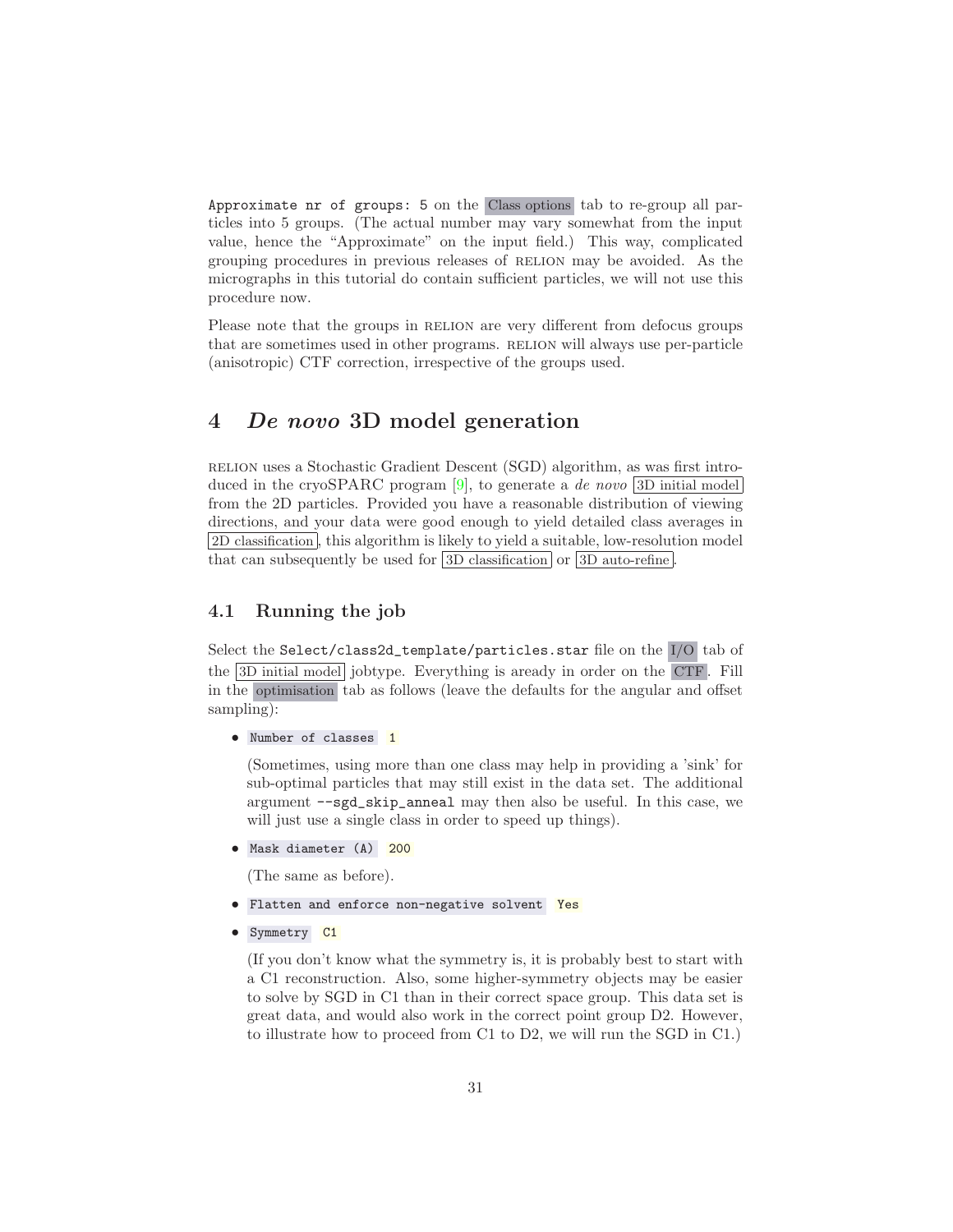Typically, in first instance one would not change anything on the SGD tab, as the default are suitable for many cases. However, in order to speed things up for this tutorial, we will only perform half the default number of iterations. Therefore change:

- Number of initial iterations 25
- Number of in-between iterations 100
- Number of final iterations 25

On the Compute tab, optimise things for your system. You may well be able to pre-read the few thousand particles into RAM again. GPU acceleration will also yield speedups, though multiple maximisation steps during each iteration will slow things down compared to standard 2D or 3D refinements or classifications. We used an alias of symC1 for this job. Using 4 GPU cards, 5 MPI processes and 6 threads per MPI process, this run took approximately 15 minutes on our system. If you didn't get that coffee before, perhaps now is a good time too...

### <span id="page-31-0"></span>4.2 Analysing the results

Look at the output volume (InitialModel/job015/run\_it150\_class001.mrc) with a 3D viewer like UCSF CHIMERA. If you recognise additional point group symmetry at this point, then you will need to align the symmetry axes with the main  $X, Y, Z$  axes of the coordinate system, according to RELION's conventions. Use the following command line instruction to do this:

```
relion_align_symmetry --i InitialModel/job015/run_it150_class001.mrc \
  --o InitialModel/job015/run_it150_class001_alignD2.mrc --sym D2
```
And after confirming in UCSF CHIMERA or relion\_display that the symmetry axes in the map are now indeed aligned with the X, Y and Z-axes, we can now impose D2 symmetry using:

```
relion_image_handler --i InitialModel/job015/run_it150_class001_alignD2.mrc \
  --o InitialModel/job015/run_it150_class001_symD2.mrc --sym D2
```
The output map of the latter command should be similar to the input map. You could check this by:

```
relion_display --i InitialModel/job015/run_it150_class001_alignD2.mrc &
relion_display --i InitialModel/job015/run_it150_class001_symD2.mrc &
```
## <span id="page-31-1"></span>5 Unsupervised 3D classification

All data sets are heterogeneous! The question is how much you are willing to tolerate. RELION's 3D multi-reference refinement procedure provides a powerful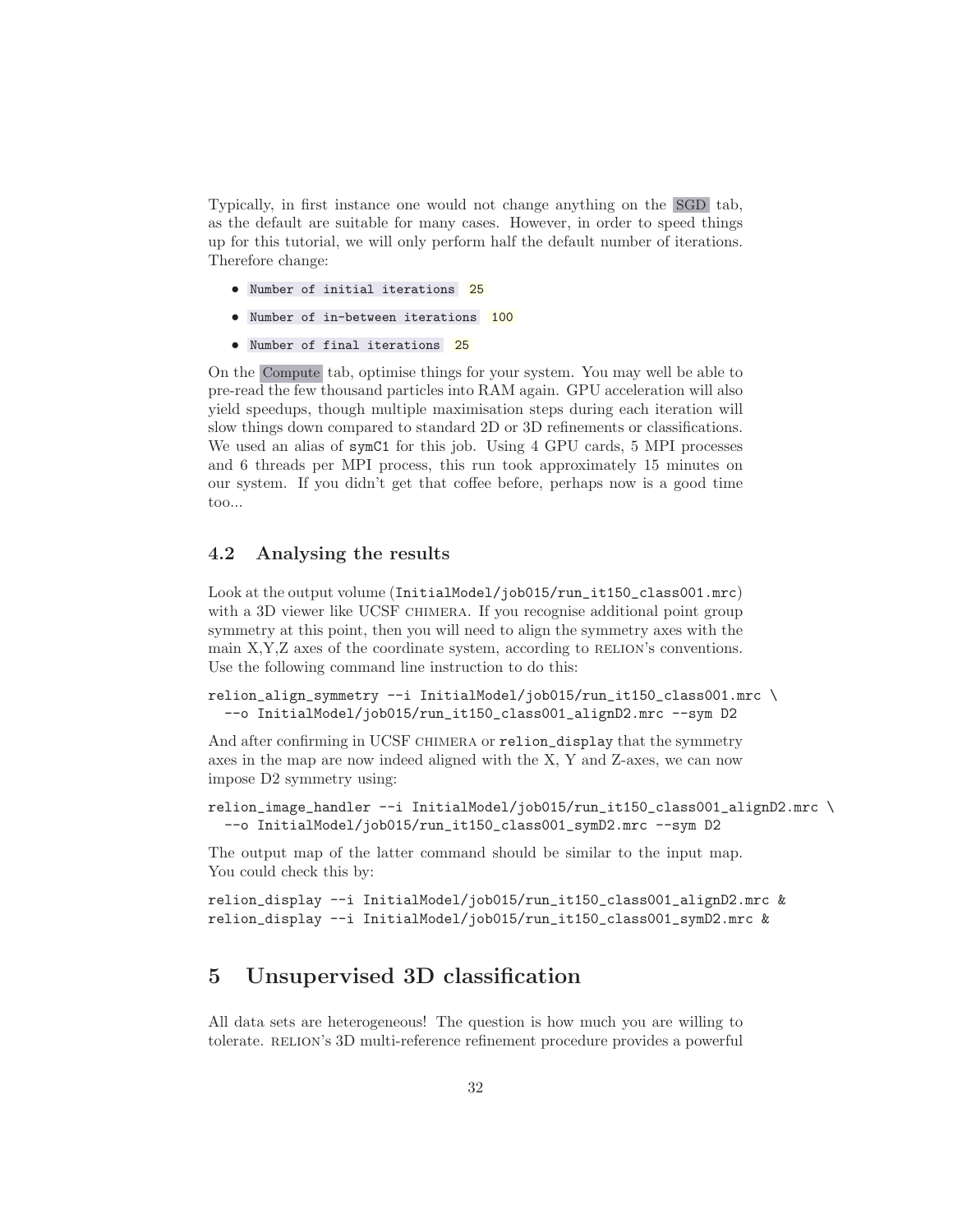<span id="page-32-0"></span>unsupervised 3D classification approach.

## 5.1 Running the job

Unsupervised 3D classifcation may be run from the 3D classification job-type. On the I/O tab set:

- Input images STAR file: Select/class2d\_template/particles.star
- Reference map: InitialModel/symC1/run\_it150\_class001\_symD2.mrc

(Note that this map does not appear in the Browse button as it is not part of the pipeline. You can either type it's name into the entry field, or first import the map using the Import jobtype. Also note that, because we wil be running in symmetry  $\overline{C1}$ , we could have also chosen to use the nonsymmetric InitialModel/job015/run\_it150\_class001.mrc. However, already being in the right symmetry setting is more convenient later on.)

• Reference mask (optional):

(Leave this empty. This is the place where we for example provided large/small-subunit masks for our focussed ribosome refinements. If left empty, a spherical mask with the particle diameter given on the Optimisation tab will be used. This introduces the least bias into the classification.)

On the Reference tab set:

• Ref. map is on absolute greyscale: Yes

(Given that this map was reconstructed from this data set, it is already on the correct greyscale. Any map that is not reconstructed from the same data in RELION should probably be considered as not being on the correct greyscale.)

• Initial low-pass filter (A): 50

(One should NOT use high-resolution starting models as they may introduce bias into the refinement process. As also explained in [\[12\]](#page-71-6), one should filter the initial map as much as one can. For ribosome we often use  $70\text{\AA}$ , for smaller particles we typically use values of  $40-60\text{\AA}$ .)

• Symmetry: C1

(Although we know that this sample has D2 symmetry, it is often a good idea to perform an initial classification without any symmetry, so bad particles, which are not symmetric, can get separated from proper ones, and the symmetry can be verified in the reconstructed maps.)

On the CTF tab set:

• Do CTF correction? Yes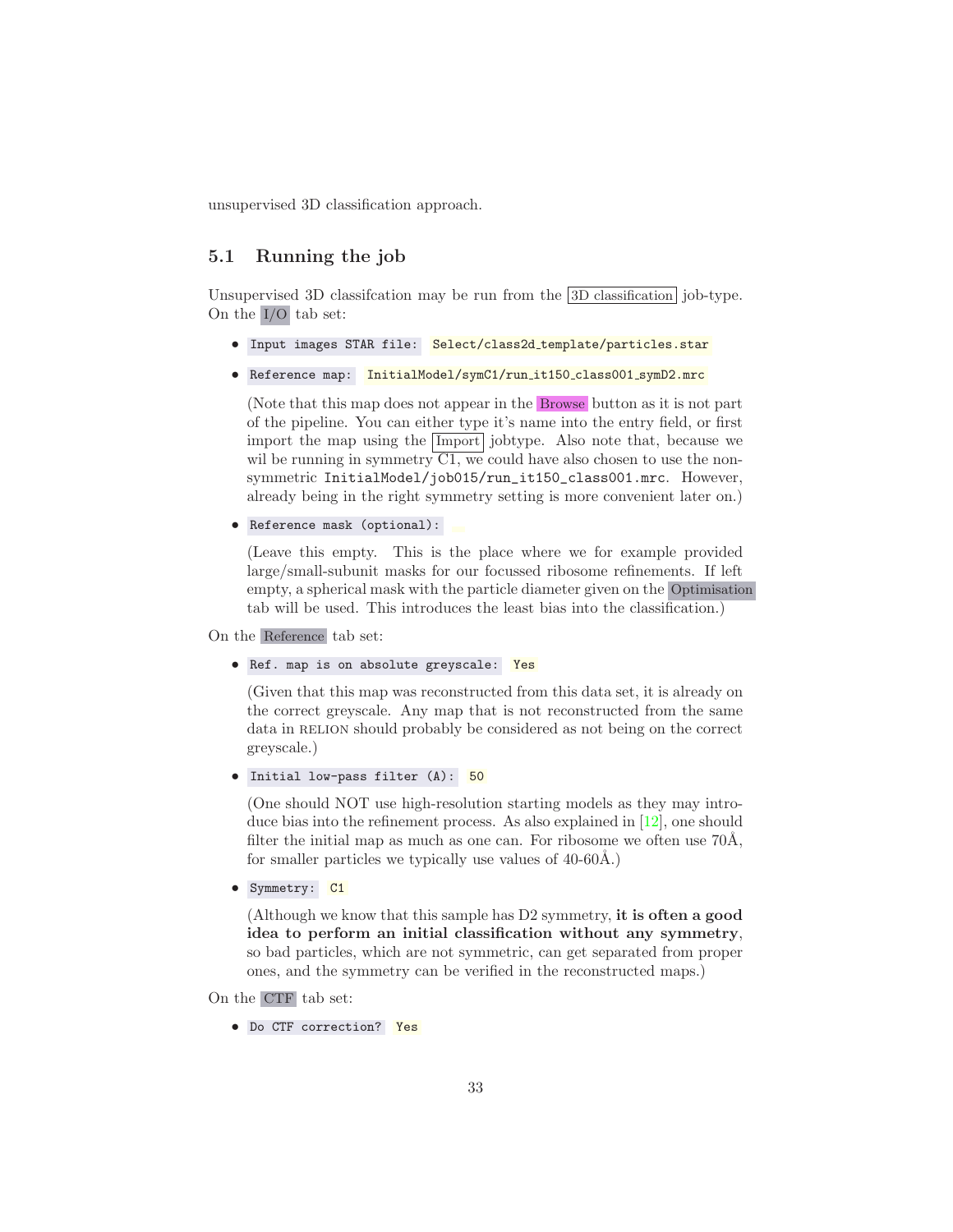• Has reference been CTF-corrected? Yes

(As this model was made using CTF-correction in the SGD.)

• Ignore CTFs until first peak? No

(Only use this option if you also did so in the 2D classification job that you used to create the references.)

On the Optimisation tab set:

• Number of classes: 4

(Using more classes will divide the data set into more subsets, potentially describing more variability. The computational costs scales linearly with the number of classes, both in terms of CPU time and required computer memory.)

```
• Regularisation parameter T: 4
```
For the exact definition of T, please refer to [\[13\]](#page-71-5). For cryo-EM 2D classification we typically use values of  $T=1-2$ , and for 3D classification values of 2-4. For negative stain sometimes slightly lower values are better. In general, if your class averages appear noisy, then lower T; if your class averages remain too-low resolution, then increase T. The main thing is to be aware of overfitting high-resolution noise.

```
• Number of iterations: 25
```
(We typically do not change this.)

• Use fast subsets (for large data sets)?: No

(This option will significantly speed up calculations for data sets of hundreds of thousands pf particles. However, sometimes performance is affected too. For small data sets like this one, we do not recommend using this option.)

• Mask diameter (A): 200

(Just use the same value as we did before in the 2D classification job-type.)

- Mask individual particles with zeros? Yes
- Limit resolution E-step to  $(A):$  -1

(If a positive value is given, then no frequencies beyond this value will be included in the alignment. This can also be useful to prevent overfitting. Here we don't really need it, but it could have been set to 10-15A anyway.)

On the Sampling tab one usually does not need to change anything (only for large and highly symmetric particles, like icosahedral viruses, does one typically use a 3.7 degree angular sampling at this point). Ignore the Helix tab, and fill in the Compute tab like you did for the previous  $2D$ -classification. Again, on the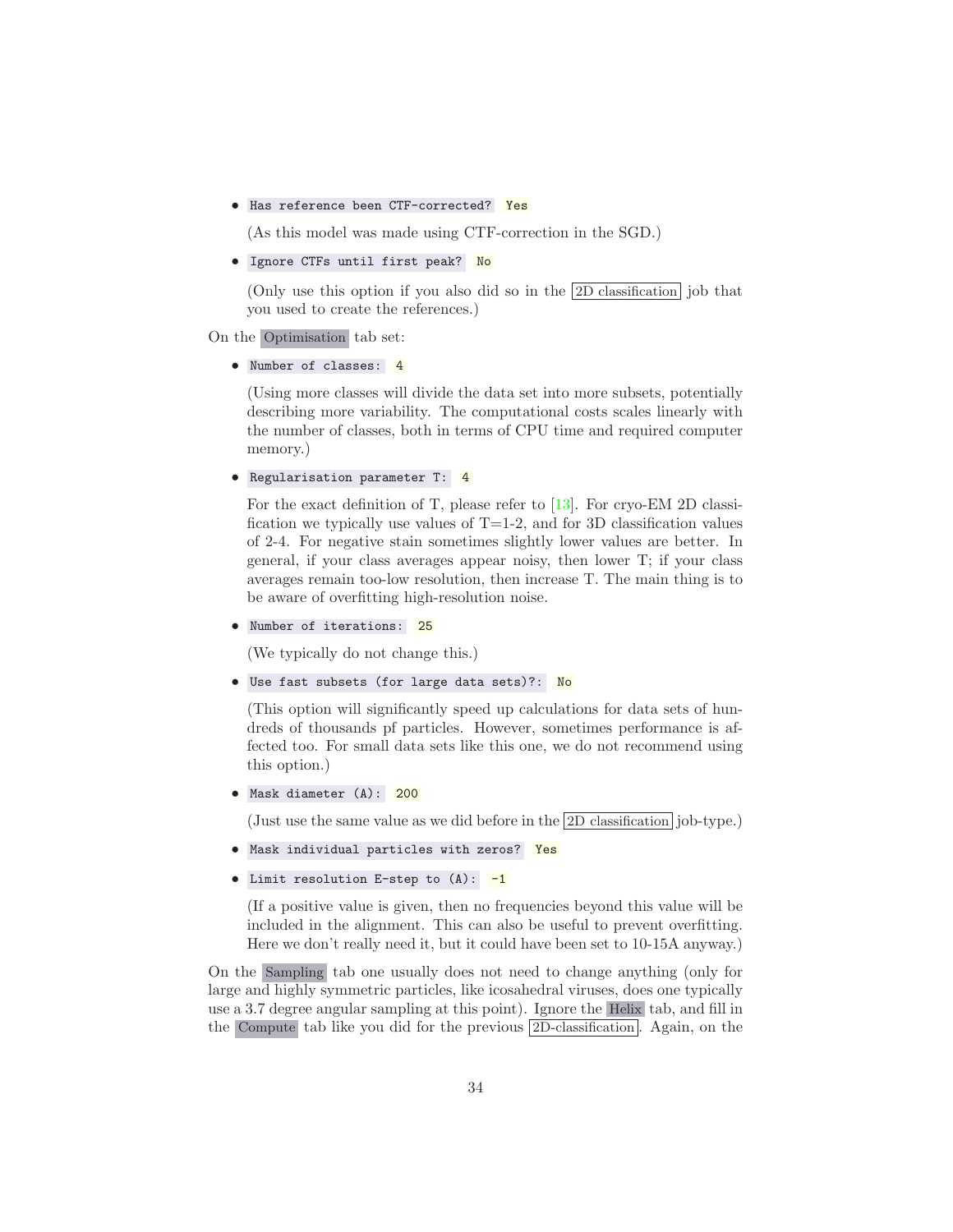Running tab, one may specify the Number of MPI processors and threads to use. As explained for the 2D classification job-type, 3D classification takes more memory than 2D classification, so often more threads are used. However, in this case the images are rather small and RAM-shortage may not be such a big issue. Perhaps you could use an alias like first\_exhaustive, to indicate this is our first 3D classification and it uses exhaustive angular searches? On our computer with 4 GPUs, 5 MPIs and 6 threads, this calculation took approximately 10 minutes.

When analysing the resulting class reconstructions, it is extremely useful to also look at them in slices, not only as a thresholded map in for example UCSF chimera. In the slices view you will get a much better impression of unresolved heterogeneity, which will show up as fuzzy or streaked regions in the slices. Slices also give a good impression of the flatness of the solvent region. Use the Display: button and select any of the reconstructions from the last iteration to open a slices-view in RELION.

When looking at your rendered maps in 3D, e.g. using UCSF CHIMERA, it is often a good idea to fit them all into the best one, as maps may rotate slightly during refinement. In CHIMERA, we use the Tools  $\rightarrow$  Volume Data  $\rightarrow$ Fit in Map tool for that. For looking at multiple maps alongside each other, we also like the Tools -> Structure Comparison -> Tile Structures tool, combined with the independent center-of-rotation method on the Viewing window.

As was the case for the 2D classification, one can again use the Subset selection to select a subset of the particles assigned to one or more classes. On the I/O tab select the \_model.star file from the last iteration. The resulting display window will show central slices through the 4 refined models. Select the best classes, and save the corresponding particles using the right-mouse pop-up menu. Use an alias like class3d\_first\_exhaustive.

## <span id="page-34-0"></span>5.2 Analysing the results in more detail

*Again, if you are in a hurry to get through this tutorial, you can skip this subsection. It contains more detailed information for the interested reader.*

The output files are basically the same as for the 2D classification run (we're actually using the same code for 2D and 3D refinements). The only difference is that the map for each class is saved as a separate MRC map, e.g. run\_it025\_class00?.mrc, as opposed to the single MRC stack with 2D class averages that was output before.

As before, smaller classes will be low-pass filtered more strongly than large classes, and the spectral signal-to-noise ratios are stored in the data\_model\_class\_N tables (with  $N = 1, ..., K$ ) of the \_model.star files. Perhaps now is a good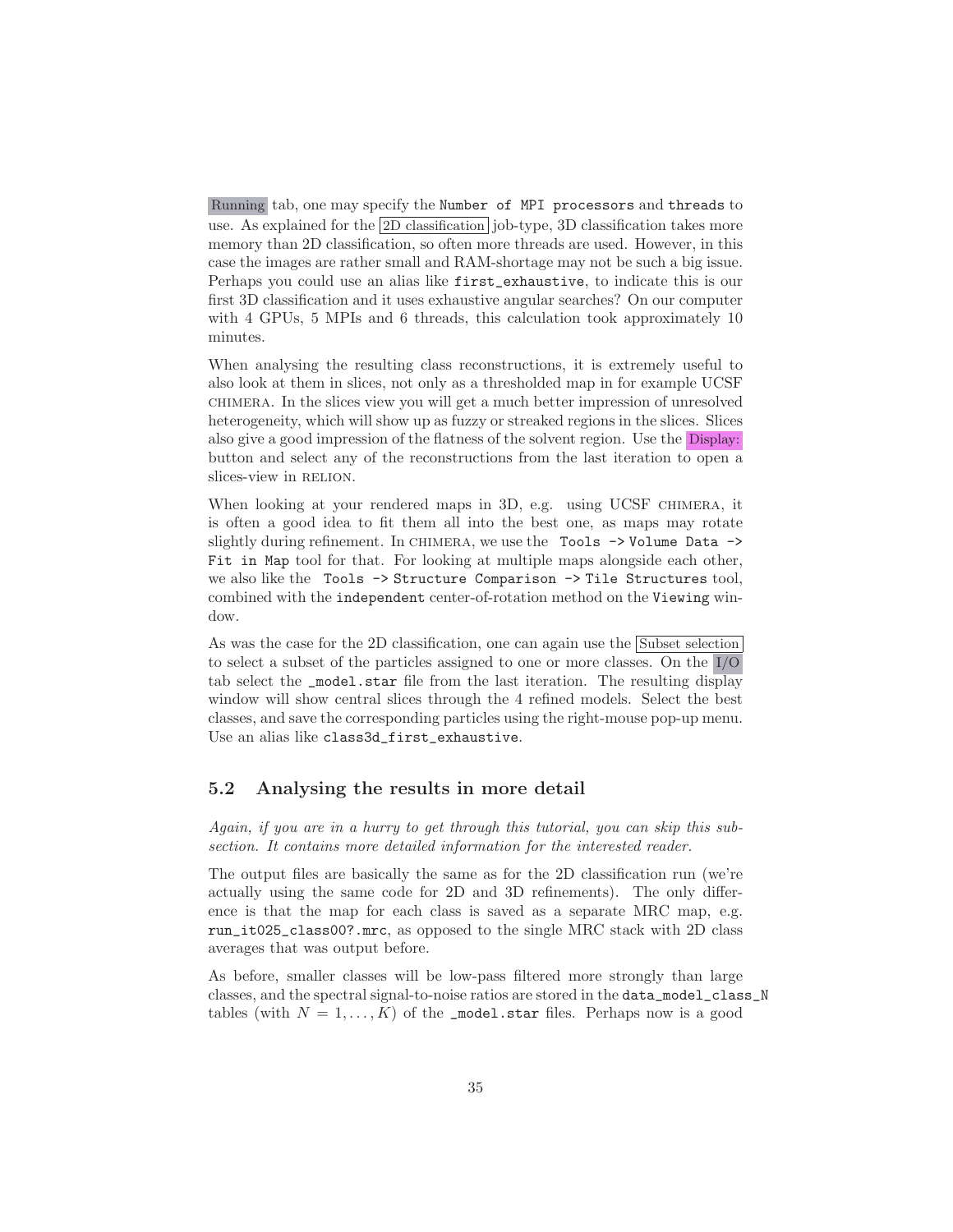time to introduce two handy scripts that are useful to extract any type of data from STAR files. Try typing:

#### relion\_star\_printtable Class3D/first\_exhaustive/run\_it025\_model.star data\_model\_class\_1 rlnResolution rlnSsnrMap

It will print the two columns with the resolution (rlnResolution) and the spectral signal-to-noise ratio (rlnSsnrMap) from table data\_model\_class\_1 to the screen. You could redirect this to a file for subsequent plotting in your favourite program. Alternatively, if gnuplot is installed on your system, you may type:

relion\_star\_plottable Class3D/first\_exhaustive/run\_it025\_model.star data\_model\_class\_1 rlnResolution rlnSsnrMap

To check whether your run had converged, (as mentioned above) you could also monitor:

grep \_rlnChangesOptimalClasses Class3D/first\_exhaustive/run\_it???\_optimiser.star

As you may appreciate by now: the STAR files are a very convenient way of handling many different types of input and output data. Linux shell commands like grep and awk, possibly combined into scripts like relion\_star\_printtable, provide you with a flexible and powerful way to analyze your results.

## <span id="page-35-0"></span>6 High-resolution 3D refinement

Once a subset of sufficient homogeneity has been selected, one may use the 3D auto-refine procedure in RELION to refine this subset to high resolution in a fully automated manner. This procedure employs the so-called *gold-standard* way to calculate Fourier Shell Correlation (FSC) from independently refined half-reconstructions in order to estimate resolution, so that self-enhancing overfitting may be avoided [\[15\]](#page-71-7). Combined with a procedure to estimate the accuracy of the angular assignments  $[14]$ , it automatically determines when a refinement has converged. Thereby, this procedure requires very little user input, i.e. it remains objective, and has been observed to yield excellent maps for many data sets. Another advantage is that one typically only needs to run it once, as there are hardly any parameters to optimize.

However, before we start our high-resolution refinement, we should first reextract our current set of selected particles with less down-scaling, so that we can potentially go to higher resolution. To do this, go to the Particle extraction jobtype on the GUI, and on the I/O tab give:

```
• micrograph STAR file: CtfFind/job003/micrographs_ctf.star
```
(This should still be there.)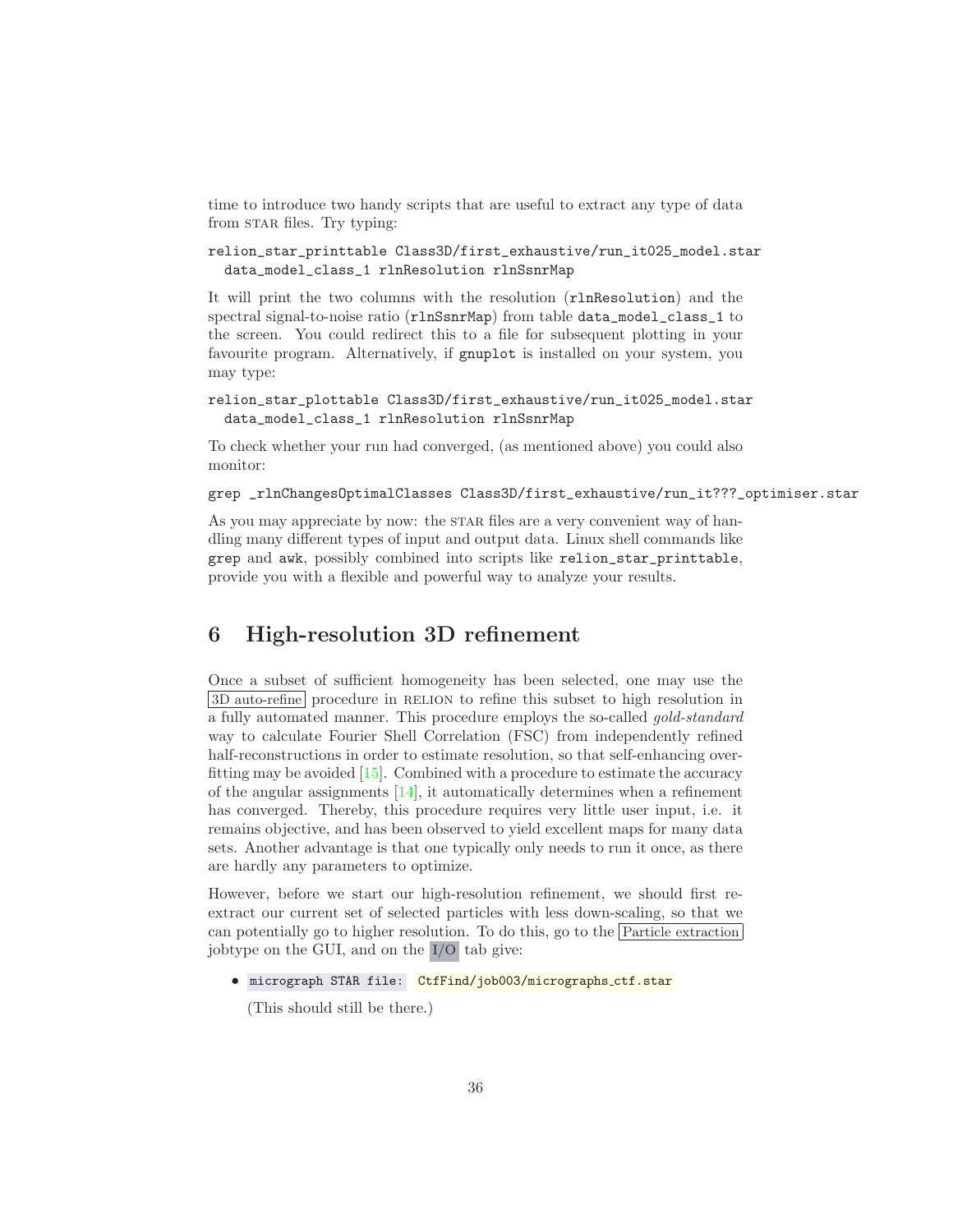• Coordinate-file suffix:

(Leave this empty now.)

- OR re-extract refined particles? Yes
- Refined particles STAR file: Select/class3d\_first\_exhaustive/particles.star

(Now, we will use only the refined subset of selected particles.)

• Reset the refiend offsets to zero? No

(This would discard the translational offsets from the previous classification runs.)

• OR: re-center refined coordinates? Yes

(This will re-center all the particles according to the aligned offsets from the 3D classification job above.)

```
• Recenter on - X, Y, Z (pix) 0 0 0
```
(We want to keep the centre of the molecule in the middle of the box.)

```
• Manually set pixel size? No
```
(This is only necessary when the input micrograph STAR file does NOT contain CTF information.)

And on the extract tab, we keep everything as it was, except:

```
• Particle box size (pix) 360
```
(we will use a larger box, so that de-localised CTF signals can be better modeled. This is important for the CTF refinement later on.)

• Rescale particles? Yes

(to prevent working with very large images, let's down-sample to a pixel size of  $360*0.885/256=1.244$  Å. This will limit our maximum achievable resolution to 2.5 Å, which is probably enough for such a small data set.)

• Re-scaled size (pixels): 256

We used the alias best3dclass\_bigbox for this job.

In addition, we will need to rescale the best map obtained thus far to the 256 pixel box size. This is done from the command-line:

```
relion_image_handler --i Class3D/first_exhaustive/run_it025_class001.mrc \
 --angpix 3.54 --rescale_angpix 1.244 --new_box 256 \
 --o Class3D/first_exhaustive/run_it025_class001_box256.mrc
```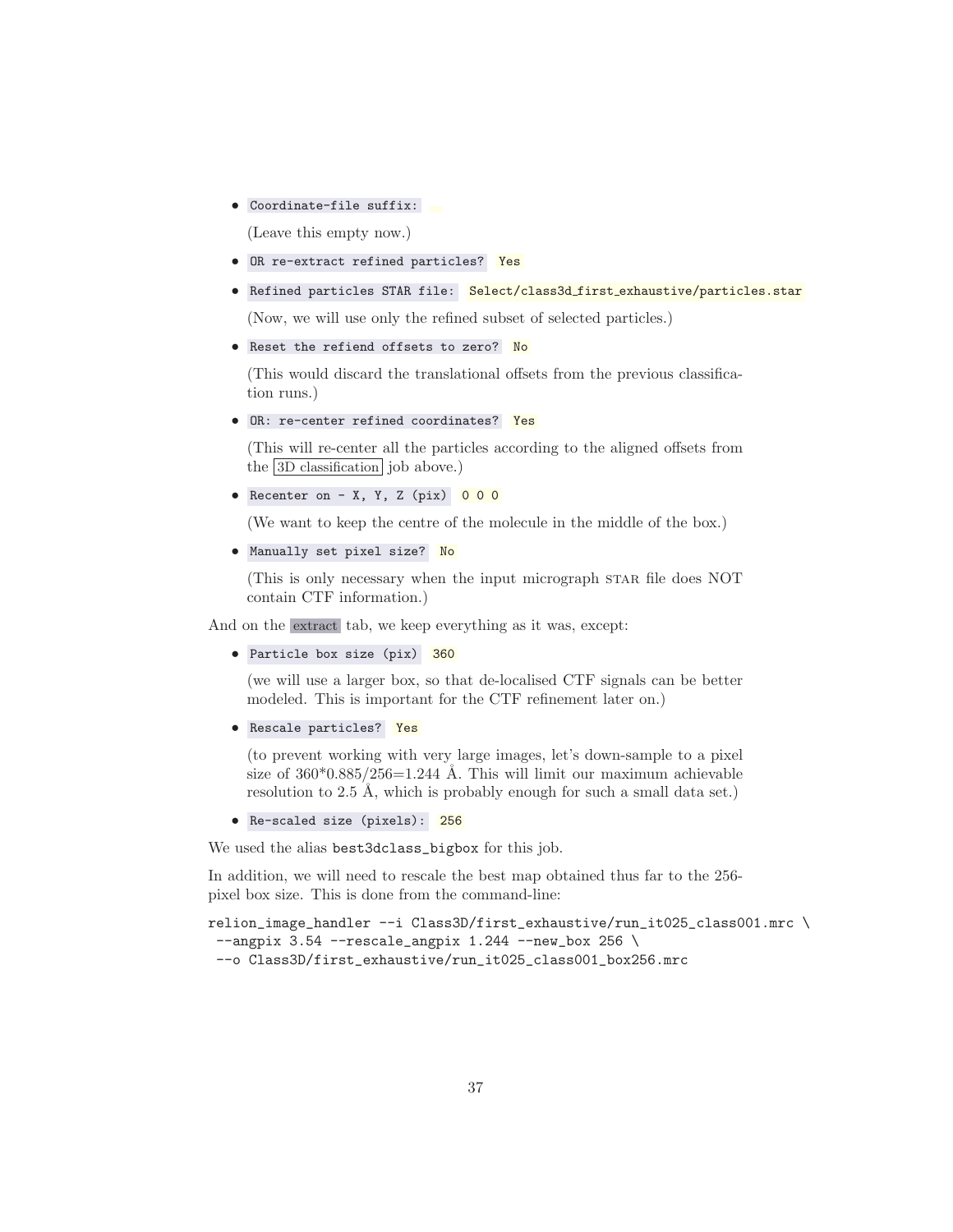## 6.1 Running the auto-refine job

On the I/O tab of the 3D auto-refine job-type set:

- Input images STAR file: Extract/best3dclass\_bigbox/particles.star
- Reference map: Class3D/first\_exhaustive/run\_it025\_class001\_box256.mrc

(Note this one is again not directly available through the Browse button.)

• Reference mask (optional):

(leave this empty for now)

On the Reference tab, set:

### • Ref. map is on absolute greyscale? No

(because of the different normalisation of down-scaled images, the rescaled map is no longer on the correct absolute grey scale. Setting this option to 'No' is therefore important, and will correct the greyscale in the first iteration of the refinement.)

### • Initial low-pass filter (A) 50

(We typically start auto-refinements from low-pass filtered maps to prevent bias towards high-frequency components in the map, and to maintain the "gold-standard" of completely independent refinements at resolutions higher than the initial one.)

• Symmetry D<sub>2</sub>

(We now aim for high-resolution refinement, so imposing symmetry will effectively quadruple the number of particles.)

Parameters on the CTF , Optimisation and Auto-sampling tabs remain the same as they were in the  $3D$  classification job. Note that the orientational sampling rates on the Sampling tab will only be used in the first few iterations, from there on the algorithm will automatically increase the angular sampling rates until convergence. Therefore, for all refinements with less than octahedral or icosahedral symmetry, we typically use the default angular sampling of 7.5 degrees, and local searches from a sampling of 1.8 degrees. Only for higher symmetry refinements, we use 3.7 degrees sampling and perform local searches from 0.9 degrees.

As the MPI nodes are divided between one master (who does nothing else than bossing the others around) and two sets of slaves who do all the work on the two half-sets, it is most efficient to use an odd number of MPI processors, and the minimum number of MPI processes for  $\overline{3D}$  auto-refine jobs is 3. Memory requirements may increase significantly at the final iteration, as all frequencies until Nyquist will be taken into account, so for larger sized boxes than the ones in this test data set you may want to run with as many threads as you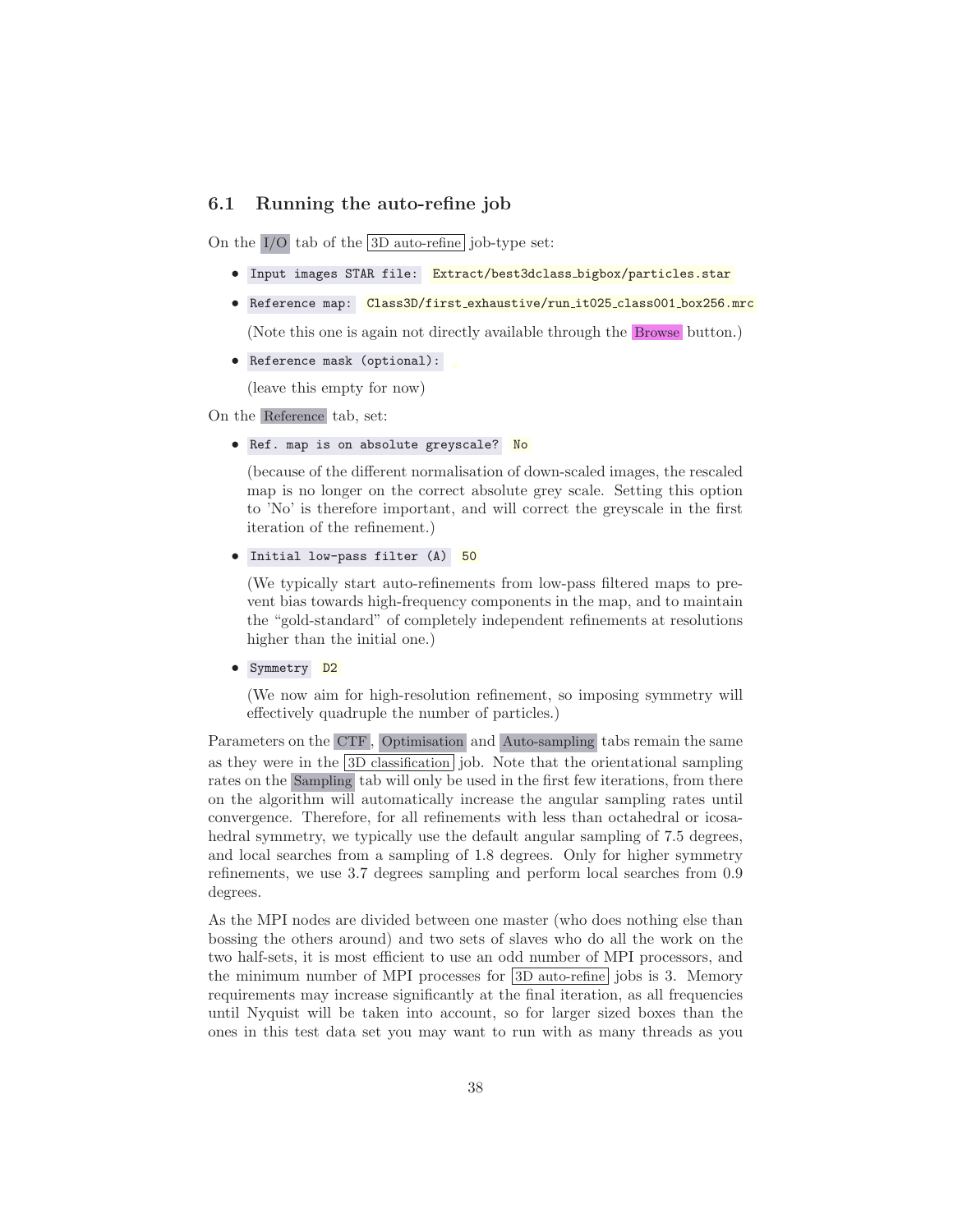have cores on your cluster nodes. Perhaps an alias like first3dref would be meaningful?

## 6.2 Analysing the results

Also the output files are largely the same as for the 3D classification job. However, at every iteration the program writes out two run\_it0??\_half?\_model.star and two run\_it0??\_half?\_class001.mrc files: one for each independently refined half of the data. Only upon convergence a single run\_model.star and run\_class001.mrc file will be written out (without \_it0?? in their names). Because in the last iteration the two independent half-reconstructions are joined together, the resolution will typically improve significantly in the last iteration. Because the program will use all data out to Nyquist frequency, this iteration also requires more memory and CPU.

Note that the automated increase in angular sampling is an important aspect of the auto-refine procedure. It is based on signal-to-noise considerations that are explained in [\[14](#page-71-0)], to estimate the accuracy of the angular and translational assignments. The program will not use finer angular and translational sampling rates than it deems necessary (because it would not improve the results). The estimated accuracies and employed sampling rates, together with current resolution estimates are all stored in the \_optimiser.star and \_model.star files, but may also be extracted from the stdout file. For example, try:

grep Auto Refine3D/first3dref/run.out

## 7 Mask creation & Postprocessing

After performing a 3D auto-refinement, the map needs to be sharpened. Also, the gold-standard FSC curves inside the auto-refine procedures only use unmasked maps (unless you've used the option Use solvent-flattened FSCs). This means that the actual resolution is under-estimated during the actual refinement, because noise in the solvent region will lower the FSC curve. relion's procedure for B-factor sharpening and calculating masked FSC curves [\[3\]](#page-70-0) is called "post-processing". First however, we'll need to make a mask to define where the protein ends and the solvent region starts. This is done using the Mask Creation job-type.

## 7.1 Making a mask

On the I/O tab, select the output map from the finished 3D auto-refine job: Refine3D/first3dref/run\_class001.mrc. On the Mask tab set: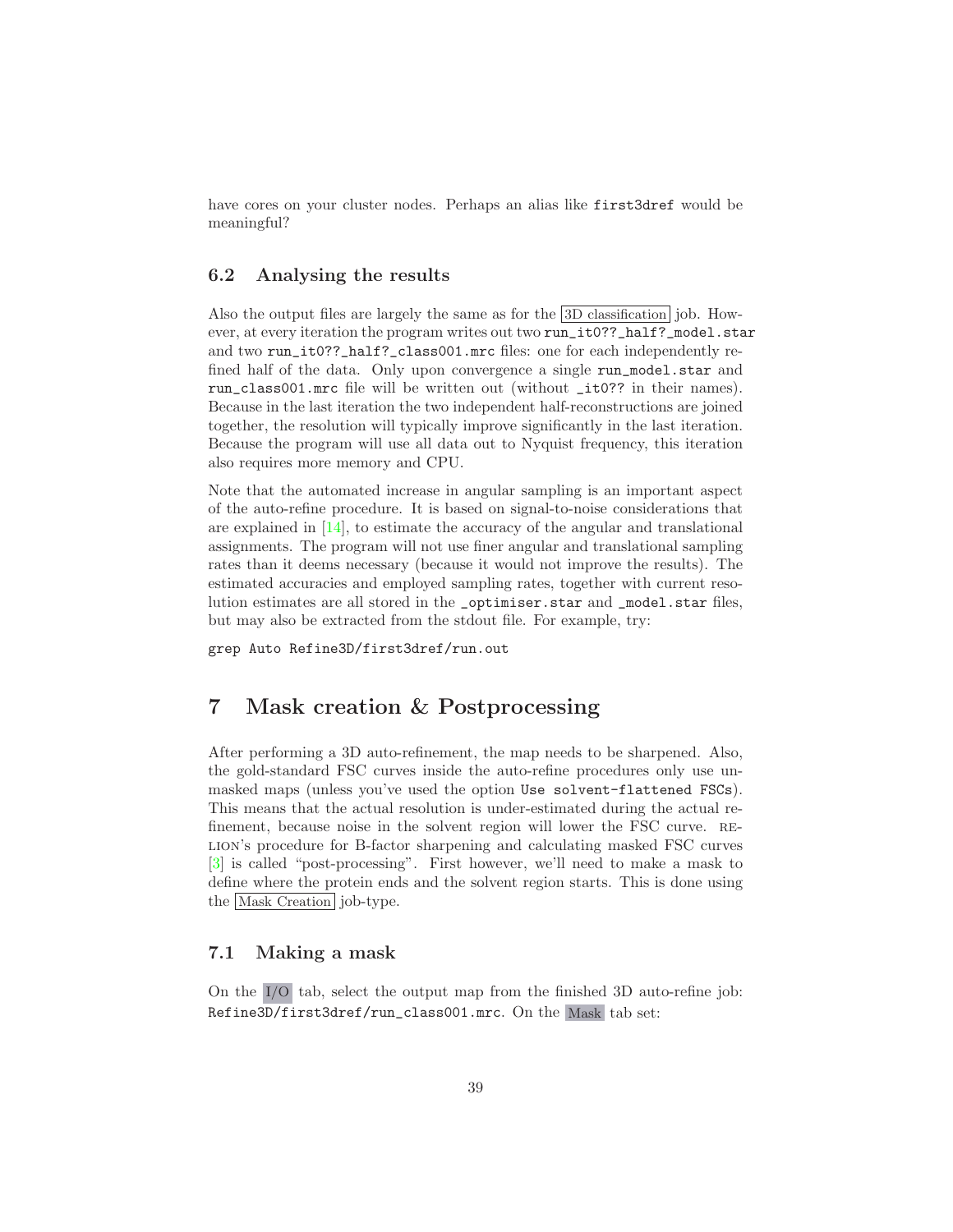### • Lowpass filter map (A): 15

 $(A 15\text{\AA}$  low-pass filter seems to be a good choice for smooth solvent masks for many proteins.)

• Pixel size  $(A)$ :  $-1$ 

(This value will be taken automatically from the header of the input map.)

```
• Initial binarisation threshold: 0.005
```
(This should be a threshold at which rendering of the low-pass filtered map in for example chimera shows absolutely no noisy spots outside the protein area. Move the threshold up and down to find a suitable spot. Remember that one can use the command-line program called relion\_image\_handler with the options --lowpass 15 --angpix 1.244 to get a low-pass filtered version of an input map. Often good values for the initial threshold are around 0.01-0.04.)

```
• Extend binary map this many pixels: 0
```
(The threshold above is used to generate a black-and-white mask. The white volume in this map will be grown this many pixels in all directions. Use this to make your initial binary mask less tight.)

```
• Add a soft-edge of this many pixels: 6
```
(This will put a cosine-shaped soft edge on your masks. This is important, as the correction procedure that measures the effect of the mask on the FSC curve may be quite sensitive to too sharp masks. As the mask generation is relatively quick, we often play with the mask parameters to get the best resolution estimate.)

Ignore the Helix tab and use an alias like first3dref. Note that you can run the mask create program with multiple threads to accelerate this step. You can look at slices through the resulting mask using the Display: button, or you can load the mask into UCSF chimera. The latter may be a good idea, together with the map from the auto-refine procedure, to confirm that the masks encapsulates the entire structure, but does not leave a lot of solvent inside the mask. You can continue the same job with new settings for the mask generation until you have found a mask you like.

## 7.2 Postprocessing

Now select the Post-processing job-type, and on the I/O tab, set:

- One of the 2 unfiltered half-maps: Refine3D/first3dref/run half1 class001 unfil.mrc
- Solvent mask: MaskCreate/first3dref/mask.mrc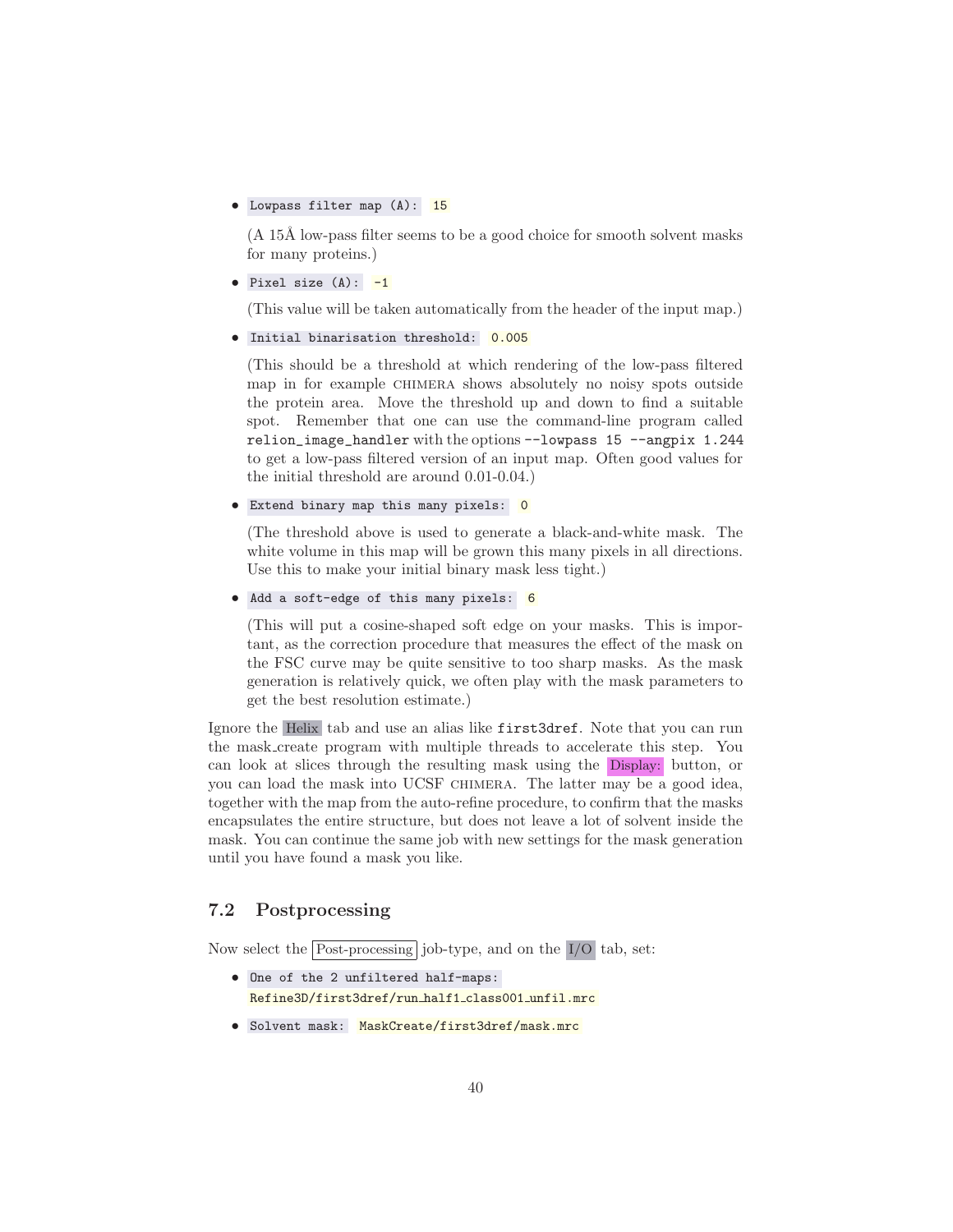### • Calibrated pixel size (A): 1.244

(Sometimes you find out when you start building a model that what you thought was the correct pixel size, in fact was off by several percent. Inside relion, everything up until this point was still consistent. so you do not need to re-refine your map and/or re-classify your data. All you need to do is provide the correct pixel size here for your correct map and final resolution estimation.)

On the Sharpen tab, set:

• Estimate B-factor automatically: Yes

(This procedure is based on the classic Rosenthal and Henderson paper [\[11](#page-70-1)], and will need the final resolution to extend significantly beyond 10 A. If your map does not reach that resolution, you may want to use your own "ad-hoc" B-factor instead.)

• Lowest resolution for auto-B fit (A): 10

(This is usually not changed.)

- Use your own B-factor? No
- Perform MTF correction? No

(As we provided an MTF file when we imported the movies, MTF correction has already been performed inside the refinement.)

On the Filter tab, set:

• Skip FSC-weighting? No

(This option is sometimes useful to analyse regions of the map in which the resolution extends *beyond* the overall resolution of the map. This is not the case now.)

Run the job (no need for a cluster, as this job will run very quickly) and use an alias like first3dref. Using the Display button, you can display slizes through the postprocessed map and a PDF with the FSC curves and the Guinier plots for this structure. You can also open the PostProcess/first3dref/postprocess.mrc map in CHIMERA, where you will see that it is much easier to see where all the alpha-helices are then in the converged map of the 3D auto-refine procedure. The resolution estimate is based on the phase-randomization procedure as published previously [\[3\]](#page-70-0). Make sure that the FSC of the phase-randomized maps (the red curve) is more-or-less zero at the estimated resolution of the postprocessed map. If it is not, then your mask is too sharp or has too many details. In that case use a stronger low-pass filter and/or a wider and more softer mask in the  $\overline{\text{Mask creation}}$  step above, and repeat the postprocessing.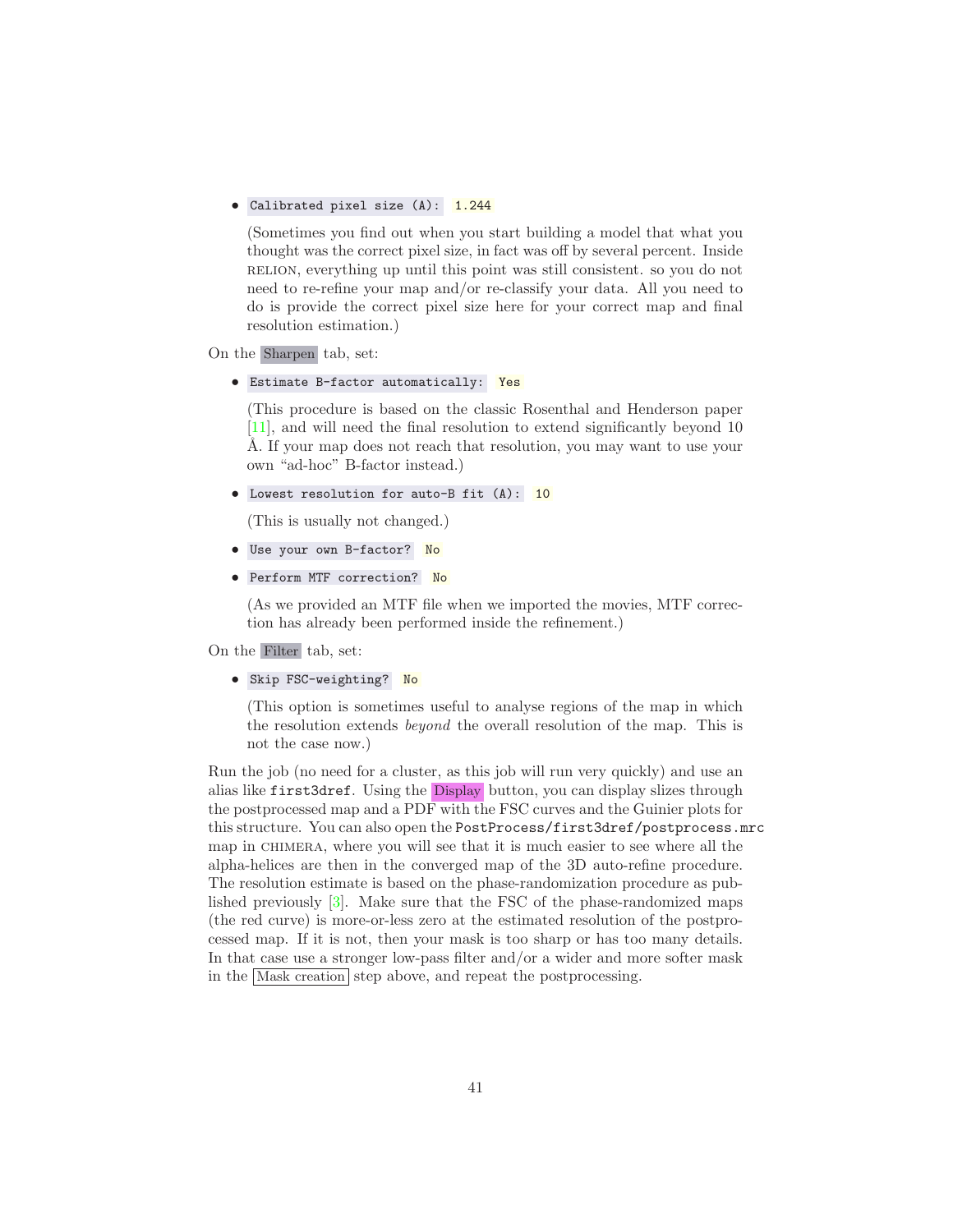## 8 CTF and aberration refinement

Next, we'll use the CTF refinement job-type to estimate the asymmetrical and symmetrical aberrations in the dataset; whether there is any anisotropic magnification; and we'll re-estimate per-particle defocus values for the entire data set. Running this job-type can lead to further improvements in resolution at a relatively minor computational cost, but it all depends on how flat your ice was (for per-particle defocus estimates), and how well you had aligned your scope (for the aberrations). It runs from a previous  $\boxed{3D}$  auto-refine job as well as a corresponding Post-processing job. Let's start with the higher-order aberrations, to see whether this data suffered from beamtilt or trefoil (which are asymmetric aberrations), or from tetrafoil or an error in spherical aberration (which are symmetric aberrations).

## 8.1 Higher-order aberrations

On the  $\overline{I/O}$  tab of  $\overline{CTF}$  refinement job-type on the GUI the set:

- Particles (from Refine3D) Refine3D/first3dref/run\_data.star
- Postprocess STAR file: PostProcess/first3dref/postprocess.star

On the Fit tab set:

**•** Estimate (anisotropic magnification No

(We will do this later, see below.)

• Perform CTF parameter fitting? No

(We will do this later, see below.)

• Estimate beamtilt? Yes

(Despite the observation that most microscopists perform coma-free alignment schemes prior to data acquisition, there are still many data sets with a significant amount of beamtilt. That's why in this example we're first looking for beamtilt, and do the anisotropic magnification and the perparticle defocus later. In general, one would try to first estimate the source of the largest errors.)

```
• Also estimate trefoil? Yes
```
(This will allow more higher-order Zernike polynomials in the fitting of the asymmetric aberrations.)

```
• estimate 4th order aberrations? Yes
```
(This is done mostly for illustrative purposes here. One would not expect a big improvement at the current resolution of  $3 \text{ Å}$ .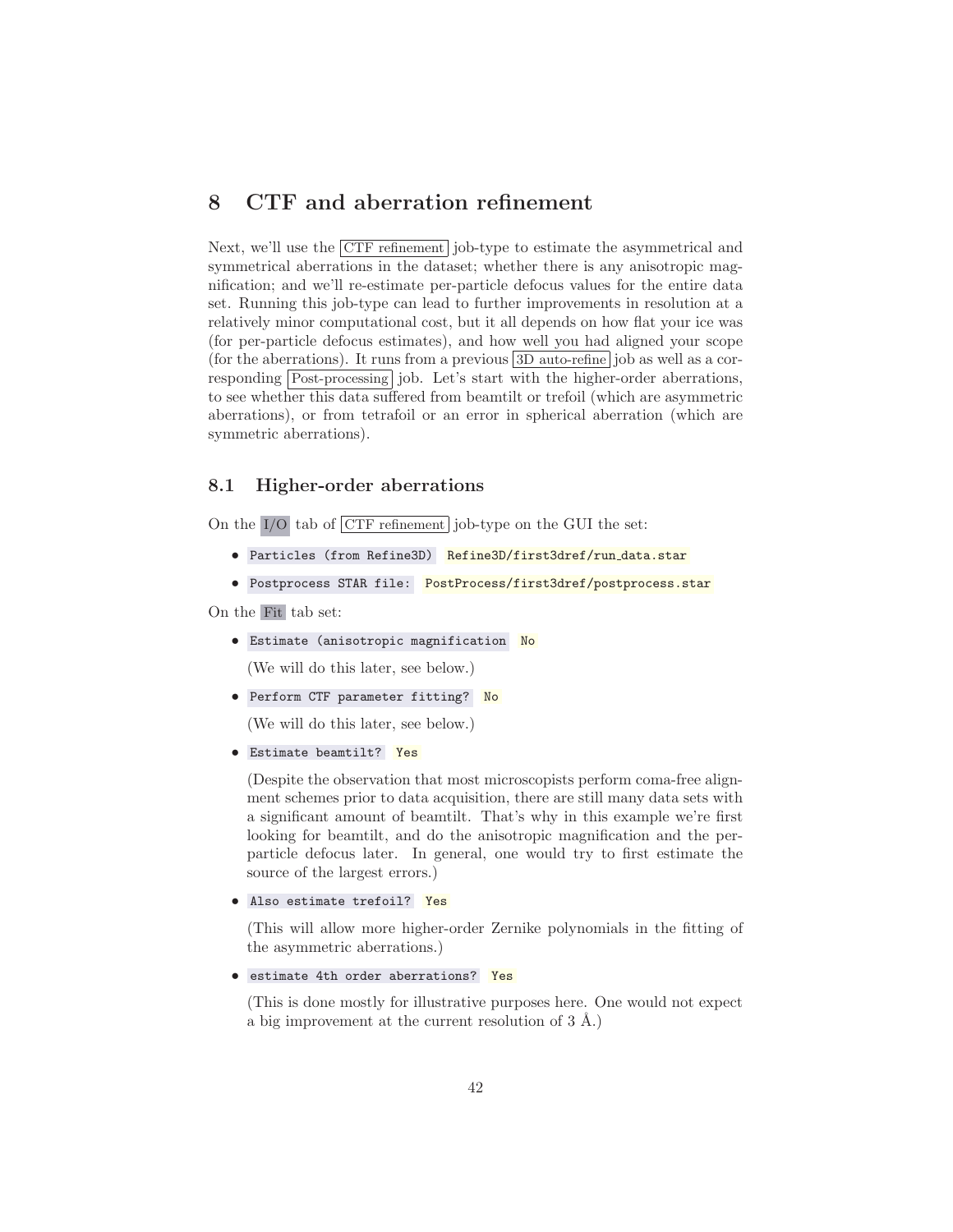• Minimum resolution for fits (A): 30

(Just leave the default.)

This program is only implemented on the CPU. Using 1 MPI and 12 threads, on our computer, this job finished in approximately one minute. We used the alias aberrations.

You can analyse the accumulated averages for the asymmetrical and symmetrical aberrations, as well as their models, by selecting the logfile.pdf file from the Display: button on the GUI. You'll see that this data actually suffered from some beamtilt: one side of the asymmetrical aberration images is blue, whereas the other side is red. You can find the values (approximately -0.2 mrad of beamtilt in the Y-direction) in the optics table of the output STAR file:

less CtfRefine/aberrations/particles\_ctf\_refine.star

There was also a small error in the spherical aberration, as the symmetrical aberration image shows a significant, circularly symmetric difference (the image is blue at higher spatial frequencies, i.e. away from the center of the image). Importantly, for both the asymmetric and the symmetric aberaations, the model seems to capture the aberrations well.

If the data had suffered from trefoil, then the asymmetric aberration plot would have shown 3-fold symmetric blue/red deviations. If the data had suffered from tetrafoil, then the symmetric aberration plot would have shown 4-fold symmetric blue/red deviations. Examples of those are shown in the supplement of our 2019 publication on Tau filaments from the brain of individuals with chronic traumatic encephalopathy (CTE).

## 8.2 Anisotropic magnification

Next, let's see whether these data suffer from anisotropic magnification. On the  $I/O$  tab of  $\overline{CTF \text{ refinement}}$  job-type on the GUI, use the output from the previous CTF refinement job as input to this one:

- Particles (from Refine3D) CtfRefine/aberrations/particles\_ctf\_refine.star
- Postprocess STAR file: PostProcess/first3dref/postprocess.star

And this time, on the Fit tab set:

**•** Estimate (anisotropic magnification Yes

(This will deactivate most of the other options, as simultaneous magnification and aberration refinement is unstable.)

• Minimum resolution for fits (A): 30

(Just leave the default.)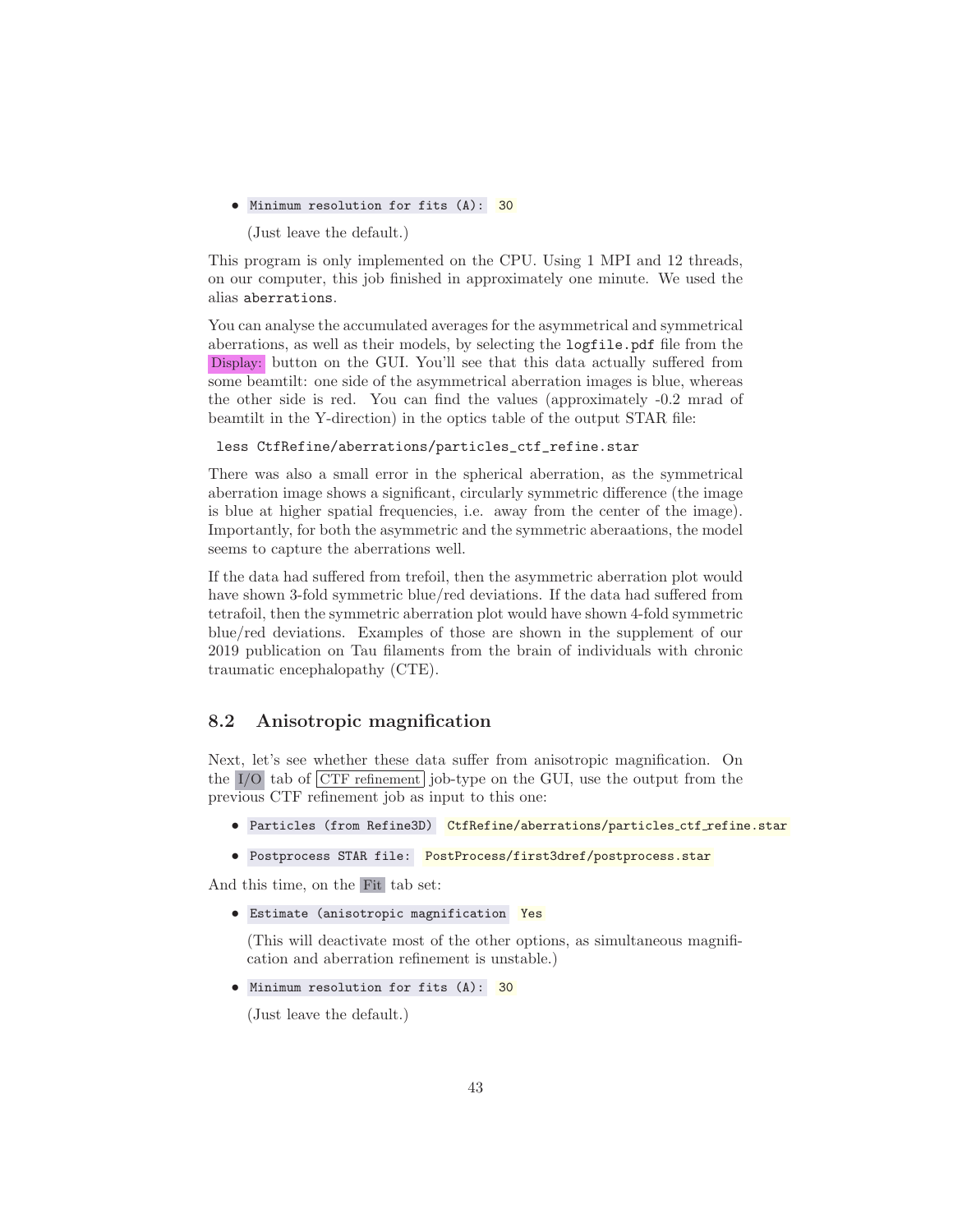Using 1 MPI and 12 threads, on our computer, this job finished in approximately one minute. We used the alias magnification.

Again, the relevant images to analyse are in the logfile.pdf. There seem to be some blue-red trends, but the actual anisotropy is very small, as assessed from the  $\text{r1nMagMat?}$ ? elements of the  $(2x2)$  transformation matrix in the optics table of the output STAR file:

less CtfRefine/magnification/particles\_ctf\_refine.star

## 8.3 Per-particle defocus values

Lastly, let's re-estimate the defocus values for each particle. Again, use the output from the previous job as input for this one (although we could have just as well kept using the output from the aberration correction, as the magnification anisotropy was very small):

- Particles (from Refine3D) CtfRefine/magnification/particles\_ctf\_refine.star
- Postprocess STAR file: PostProcess/first3dref/postprocess.star

And this time, on the Fit tab set:

- **•** Estimate (anisotropic magnification No
- Perform CTF parameter fitting? Yes
- Fit defocus? Per-particle

(Provided the resolution of the reference extends well beyond  $4 \text{ Å}$ , perparticle defocus estimation seems to be relatively stable. It will account for non-horizontal ice layers, and particles at the top or bottom of the ice layer.)

• Fit astigmatism? Per-micrograph

(Provided the resolution of the reference extends well beyond  $4 \text{ Å}$ , and there are enough particles on each micrograph, estimating astigmatism on a per-micrograph basis seems to be relatively stable. Doing this on a pre-particle basis would require particles with very strong signal.)

- Fit B-factor? No
- Fit phase-shift? No

(This is useful for phase-plate data.)

- Estimate beamtilt? No
- estimate 4th order aberrations? No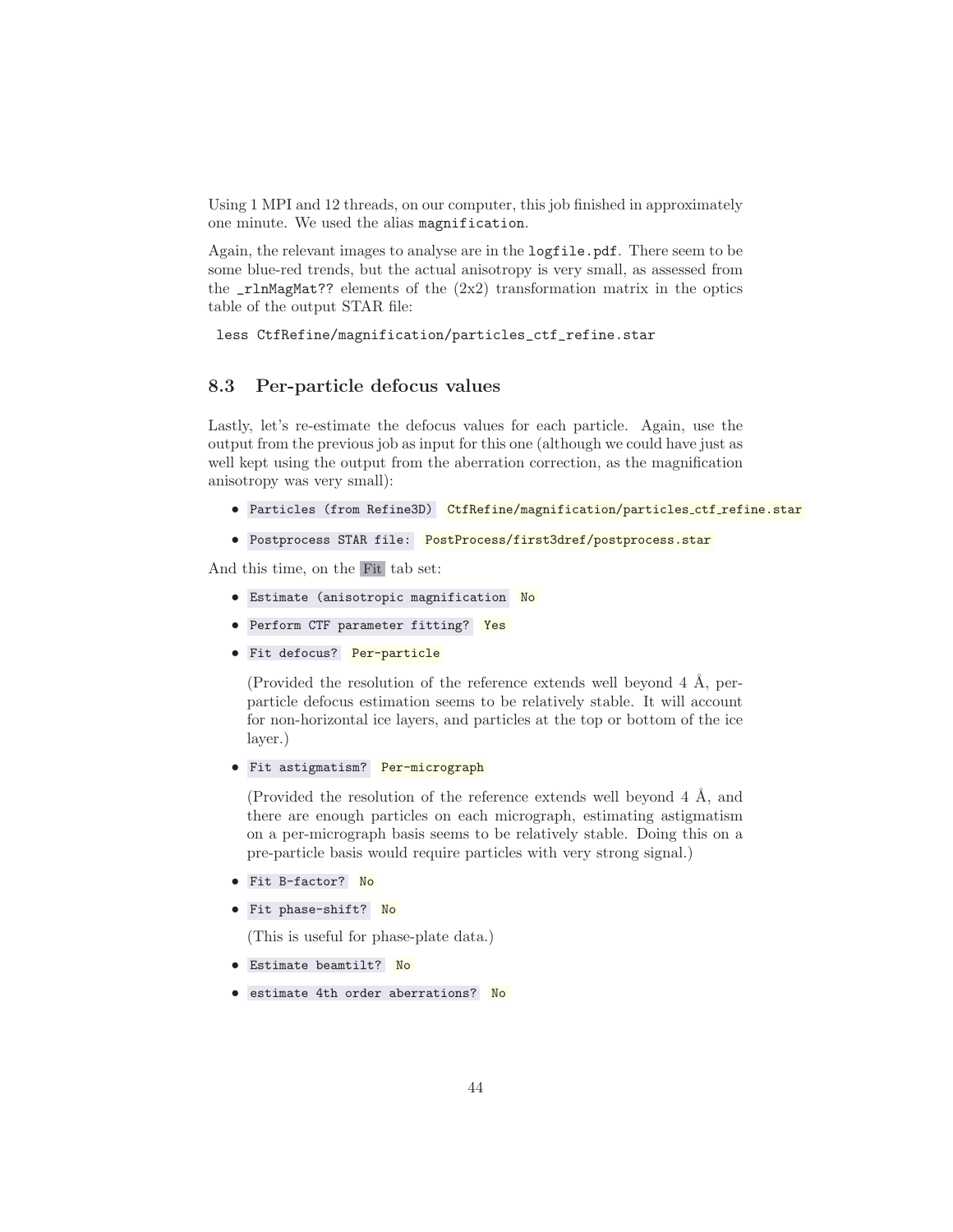• Minimum resolution for fits (A): 30

(Just leave the default.)

Using 1 MPI and 12 threads, on our computer, this job finished in six minutes. We used the alias defocus.

Per-particle defocus values are plotted by colour for each micrograph in the logfile.pdf. Can you spot micrographs with a tilted ice layer?

It is probably a good idea to re-run 3D auto-refine and Post-processing at this stage, so we can confirm that the new particle STAR file actually gives better results. We used the alias ctfrefined for both runs, and the resolution improved (a bit): from  $3.03 \text{ Å}$  to  $2.97 \text{ Å}.$ 

# 9 Bayesian polishing

relion also implements a Bayesian approach to per-particle, reference-based beam-induced motion correction. This approachs aims to optimise a regularised likelihood, which allows us to associate with each hypothetical set of particle trajectories a prior likelihood that favors spatially coherent and temporally smooth motion without imposing any hard constraints. The smoothness prior term requires three parameters that describe the statistics of the observed motion. To estimate the prior that yields the best motion tracks for this particular data set, we can first run the program in 'training mode'. Once the estimates have been obtained, one can then run the program again to fit tracks for the motion of all particles in the data set and to produce adequately weighted averages of the aligned movie frames.

## 9.1 Running in training mode

Using 16 threads in parallel, this job took 1 hour and 15 minutes on our computer. If you do not want to wait for this, you can just proceed to section [9.2](#page-45-0) and use the sigma-values from our precalculated results, which are already given in that section.

If you do want to run this job yourself, on the  $I/O$  tab of the Bayesian polishing job-type set:

• Micrographs (from MotionCorr): MotionCorr/relioncor2/corrected\_micrographs.star

(It is important that this  $\boxed{\text{Motion correction}}$  job has been run in RELION-3.0, or above. Motion correction jobs run RELION-2.1 or below will NOT work, as required metadata about the motion correction is not written out.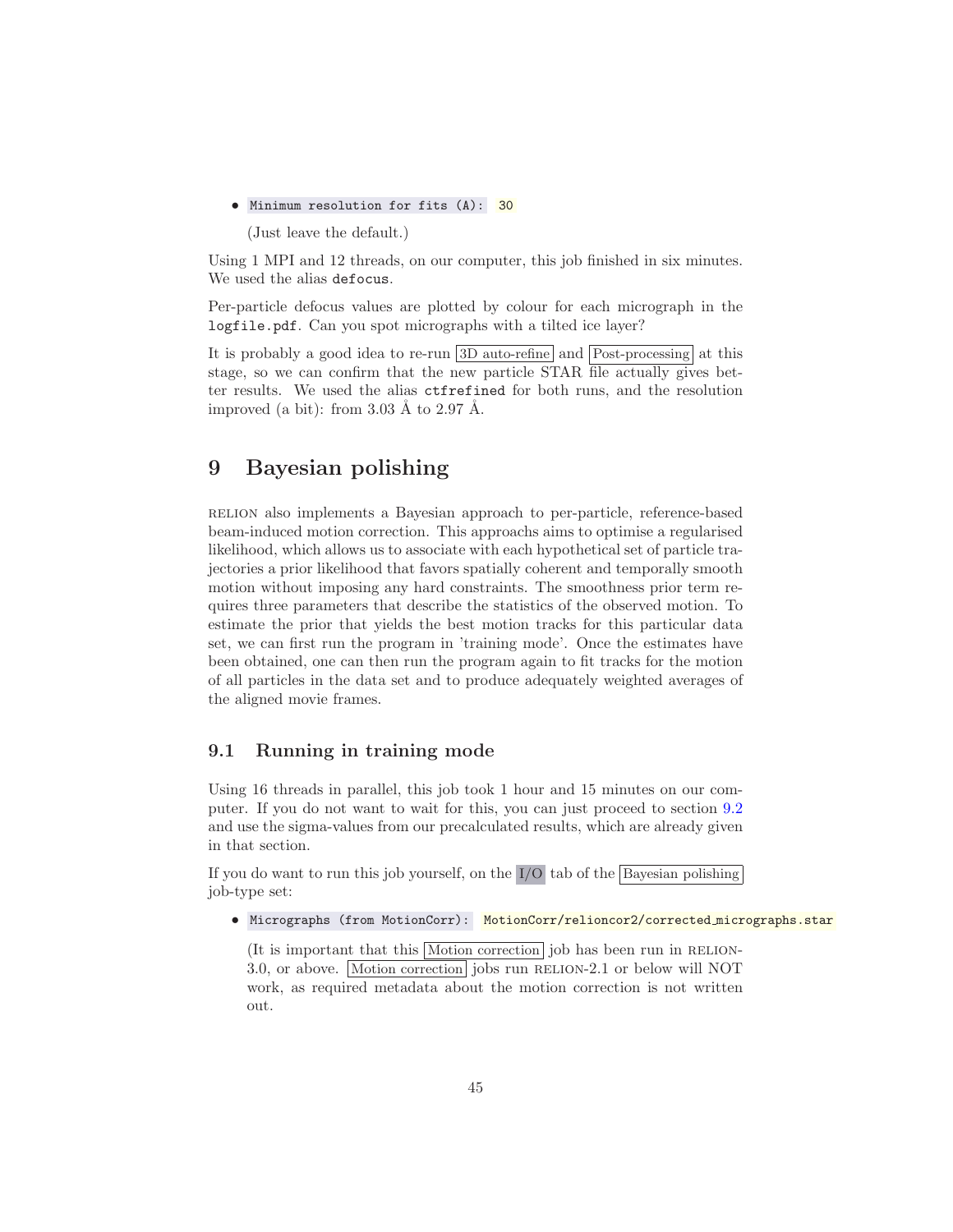• Particles (from Refine3D or CtfRefine): Refine3D/ctfrefined/particles\_ctf\_refine.star

(These particles will be polished)

• Postprocess STAR file PostProcess/ctfrefined/postprocess.star

(the mask and FSC curve from this job will be used in the polishing prceodure.)

- First movie frame: 1
- Last movie frame: -1

(Some people throw away the first or last frames from their movies. Note that this is not recommended when performing Bayesian polishing in RELION. The B-factor weighting of the movie frames will automatically optimise the signal-to-noise ratio in the shiny particles, so it is best to include all movie frames.)

On the Train tab set:

- Train optimal parameters? Yes
- **•** Fraction of Fourier pixels for testing: 0.5

(Just leave the default here)

• Use this many particles: 4000

(That's almost all we have anyway. Note that the more particles, the more RAM this program will take. If you run out of memory, try training with fewer particles. Using much fewer than 4000 particles is not recommended.)

On the Polish tab make sure you set:

• Perform particle polishing? No

Note that the training step of this program has not been MPI-parallelised. Therefore, make sure you use only a single MPI process. We ran the program with 16 threads to speed it up. Still, the calculation took more than 1 hour. We used an alias of train.

## <span id="page-45-0"></span>9.2 Running in polishing mode

Once the training step is finished, the program will write out a text file called Polish/train/opt\_params.txt. To use these parameters to polish your particles, click on the job-type menu on the left to select a new Bayesian polishing job. Keep the parameters on the I/O tab the same as before, and on the Train tab, make sure you switch the training off. Then, on the Polish tab set:

<sup>•</sup> Perform particle polishing? Yes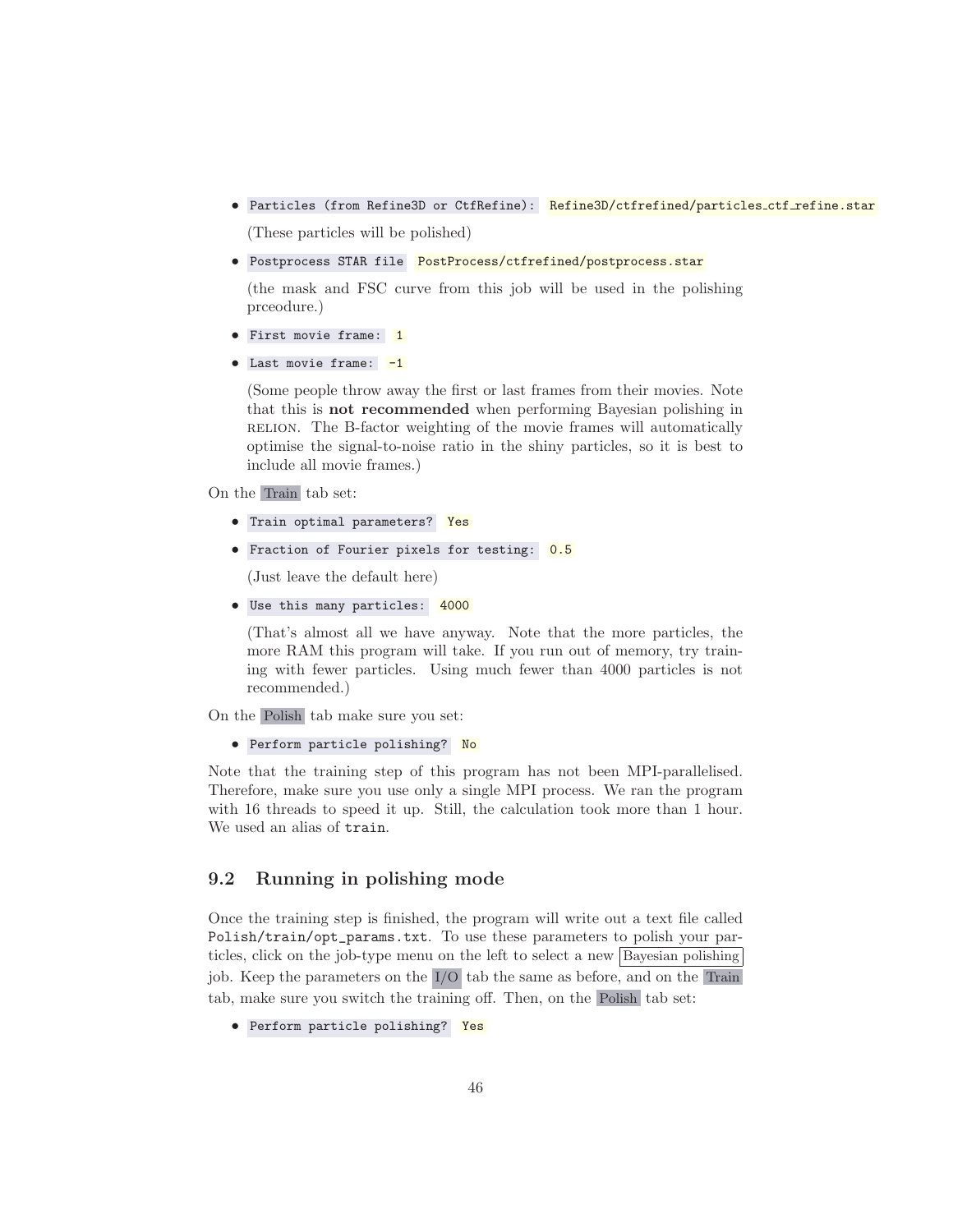- Optimised parameter file: Polish/train/opt params.txt
- **•** OR use your own parameters? No
- Minimum resolution for B-factor fit (A): 20
- Maximum resolution for B-factor fit  $(A)$ :  $-1$

(just leave the defaults for these last two parameters)

Alternatively, if you decided to skip the training set, then you can fill in the Polish tab with the sigma-parameters that we obtained in our run:

- Perform particle polishing? Yes
- Optimised parameter file:

(leave this empty to use the optimal parameters we got as per below.)

- OR use your own parameters? Yes
- Sigma for velocity (A/dose) 0.42
- Sigma for divergence (A) 1600
- Sigma for acceleration (A/dose) 2.61
- Minimum resolution for B-factor fit (A): 20
- Maximum resolution for B-factor fit  $(A)$ :  $-1$

(just leave the defaults for these last two parameters)

This part of the program is MPI-parallelised. Using 3 MPI processes, each with 16 threads, our run finished in two minutes. We used an alias of polish.

## 9.3 Analysing the results

The Bayesian polishing job outputs a STAR file with the polished particles called shiny.star and a PDF logfile. The latter contains plots of the scale and Bfactors used for the radiation-damage weighting, plus plots of the refined particle tracks for all included particles on all micrographs. Looking at the plots for this data set, it appeared that the stage was a bit drifty: almost all particles move from the top right to the bottom left during the movies.

After polishing, the signal-to-noise ratio in the particles has improved, and one should submit a new 3D auto-refine job and a corrsponding Post-processing job. We chose to run the  $3D$  auto-refine job with the shiny particles using the following option on the I/O tab:

• Reference mask (optional): MaskCreate/first3dref/mask.mrc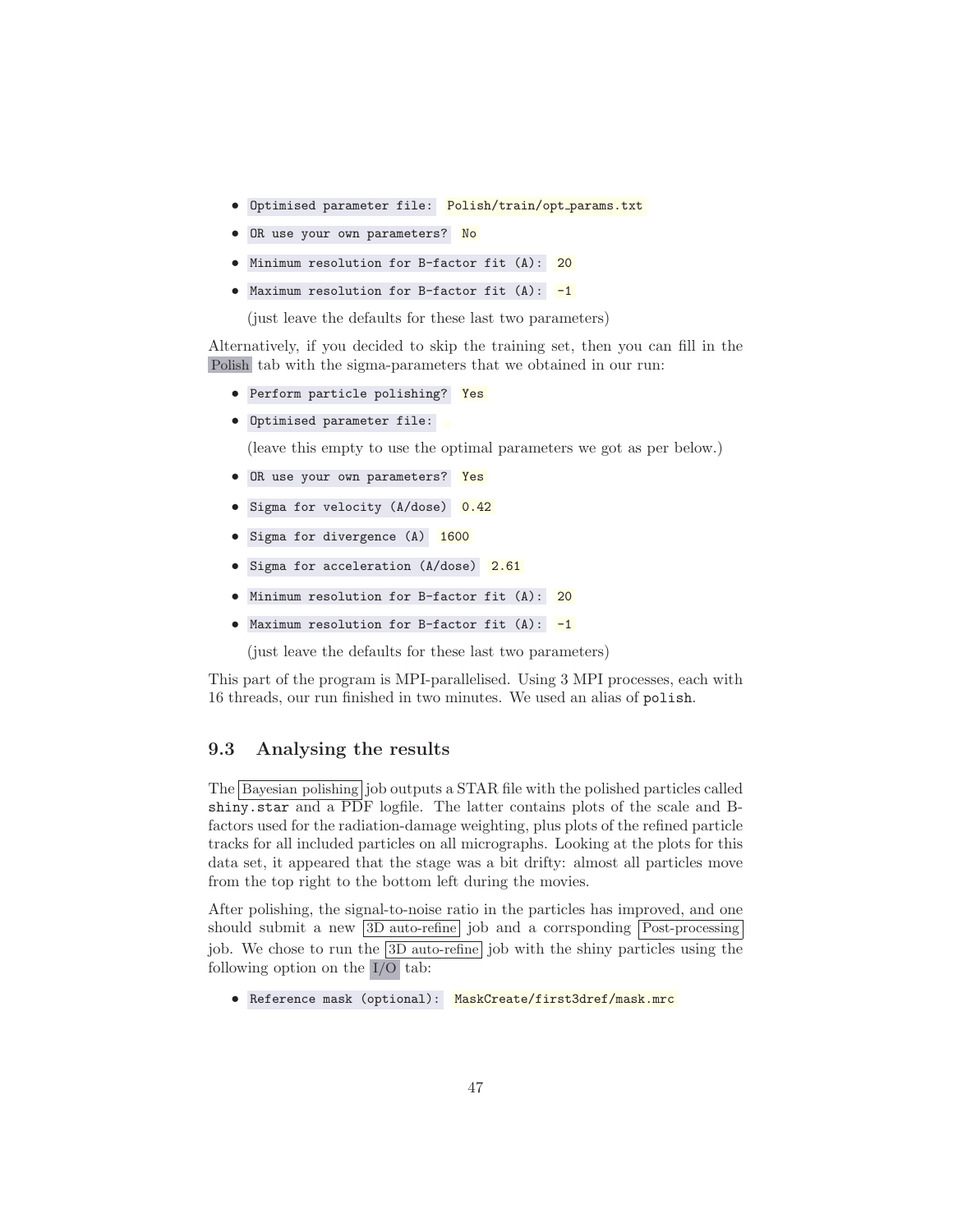(this is the mask we made for the first Post-processing job. Using this option, the solvent will be set to zero for all pixels outside the mask. This reduces noise in the reference, and thus lead to better orientation assignments and thus reconstructions.)

and this option on the Optmisation tab:

### • Use solvent-flattened FSCs? Yes

(Using this option, the refinement will use a solvent-correction on the gold-standard FSC curve at every iteration, very much like the one used in the Post-processing job-type. This option is particularly useful when the protein occupies a relatively small volume inside the particle box, e.g. with very elongated molecules, or when one focusses refinement on a small part using a mask. The default way of calculating FSCs in the 3D auto-refinement is without masking the (gold-standard) half-maps, which systematically under-estimates the resolution during refinement. This is remediated by calculating phase-randomised solvent-corrected FSC curves at every iteration, and this generally leads to a noticeable improvement in resolution.)

As you can see in the pre-calculated results, we obtained a final resolution just beyond 2.8 Å. Not bad for  $3GB$  of data, right?

## 9.4 When and how to run CTF refinement and Bayesian polishing

Both Bayesian polishing and CTF refinement , which comprises per-particle defocus, magnification and higher-order aberration estimation, may improve the resolution of the reconstruction. This raises a question of which one to apply first. In this example, we first refined the aberrations, the magnification, and then the per-particle defocus values. We then followed up with polishing, but we could have also performed the polishing before any of the CTF refinements. Both approaches benefit from higher resolution models, so an iterative procedure may be beneficial. For example, one could repeat the CTF refinement after the Bayesian polishing. In general, it is probably best to tackle the biggest problem first, and some trial and error may be necessary.

Moreover, we have seen for some cases that the training prodcedure of Bayesian polishing yields inconsistent results: i.e. multiple runs yield very different sigma values. However, we have also observed that often the actual sigma values used for the polishing do not matter much for the resolution of the map after rerefining the shiny particles. Therefore, and also because the training is computationally expensive, it may be just as well to run the polishing directly with the default parameters ( $\sigma_{\text{vel}} = 0.2$ ;  $\sigma_{\text{div}} = 5000$ ;  $\sigma_{\text{acc}} = 2$ ), i.e. without training for your specific data set.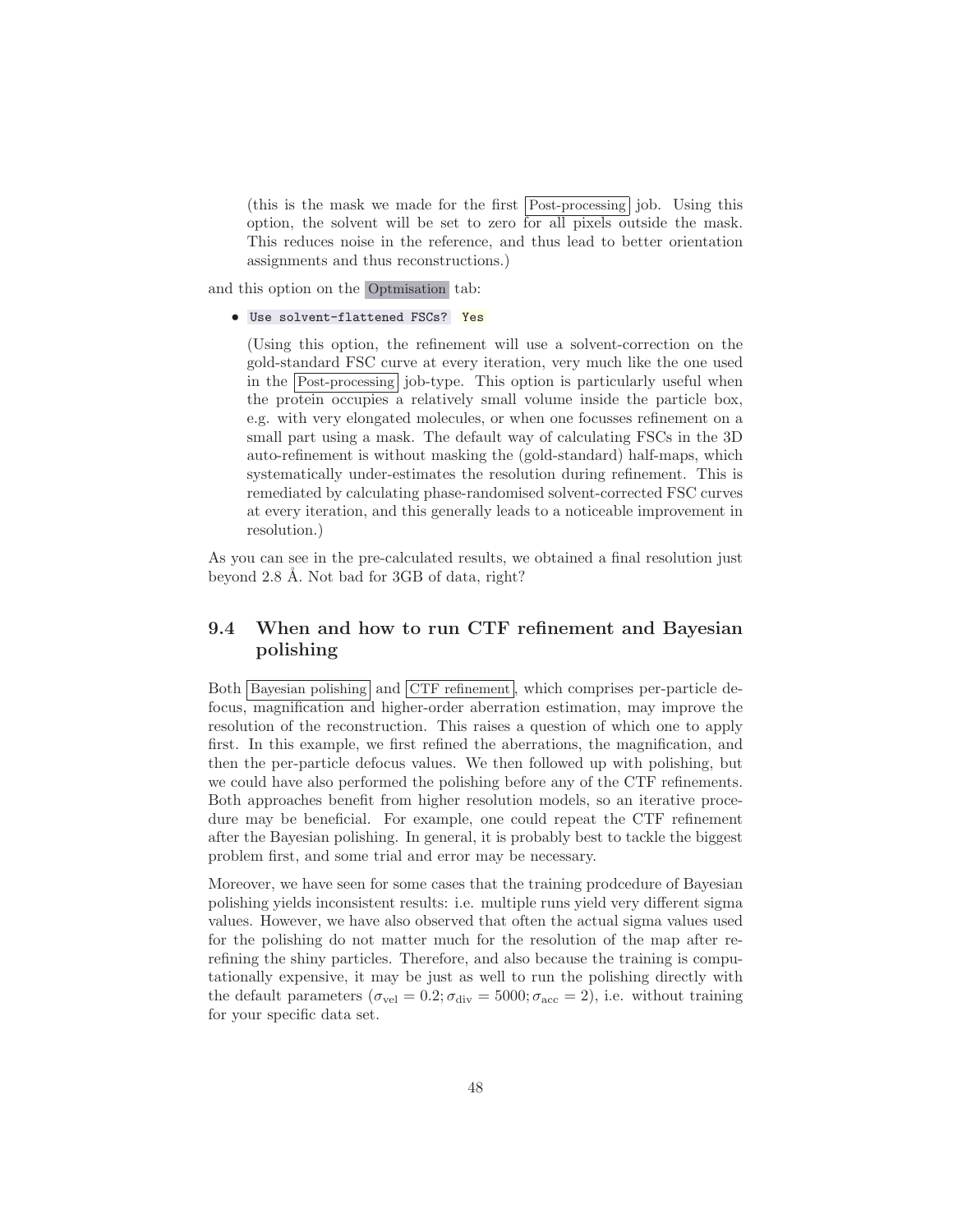# 10 Local-resolution estimation

The estimated resolution from the post-processing program is a global estimate. However, a single number cannot describe the variations in resolution that are often observed in reconstructions of macromolecular complexes. Alp Kucukelbir and Hemant Tagare wrote a nifty program to estimate the variation in resolution throughout the map  $[8]$ . RELION implements a wrapper to this program through the Local resolution job-type. Alternatively, one can choose to run a postprocessing-like procedure with a soft spherical mask that is moved around the entire map. In the example below, we use the latter.

## 10.1 Running the job

On the I/O tab set:

- One of the two unfiltered half-maps: Refine3D/shiny/run half1 class001 unfil.mrc
- User-provided solvent mask: MaskCreate/first3dref/mask.mrc
- Calibrated pixel size: 1.244

(Sometimes you find out when you start building a model that what you thought was the correct pixel size, in fact was off by several percent. Inside relion, everything up until this point was still consistent. so you do not need to re-refine your map and/or re-classify your data. All you need to do is provide the correct pixel size here for your correct map and final resolution estimation.)

On the ResMap tab set Use ResMap? to No; on the Relion tab set:

- Use Relion? Yes
- User-provided B-factor: -30

(This value will be used to also calculate a locally-filtered and sharpened map. Probably you want to use a value close to the one determined automatically during the Post-processing job.)

• MTF of the detector (STAR file):

(The same as for the Post-processing job.)

## 10.2 Analysing the results

We used shiny as an alias. Running with 8 MPI processes, this job took approximately 7 minutes. The output is a file called LocalRes/polished/relion\_locres.mrc that may be used in UCSF chimera to color the Postprocess/polished/postprocess.mrc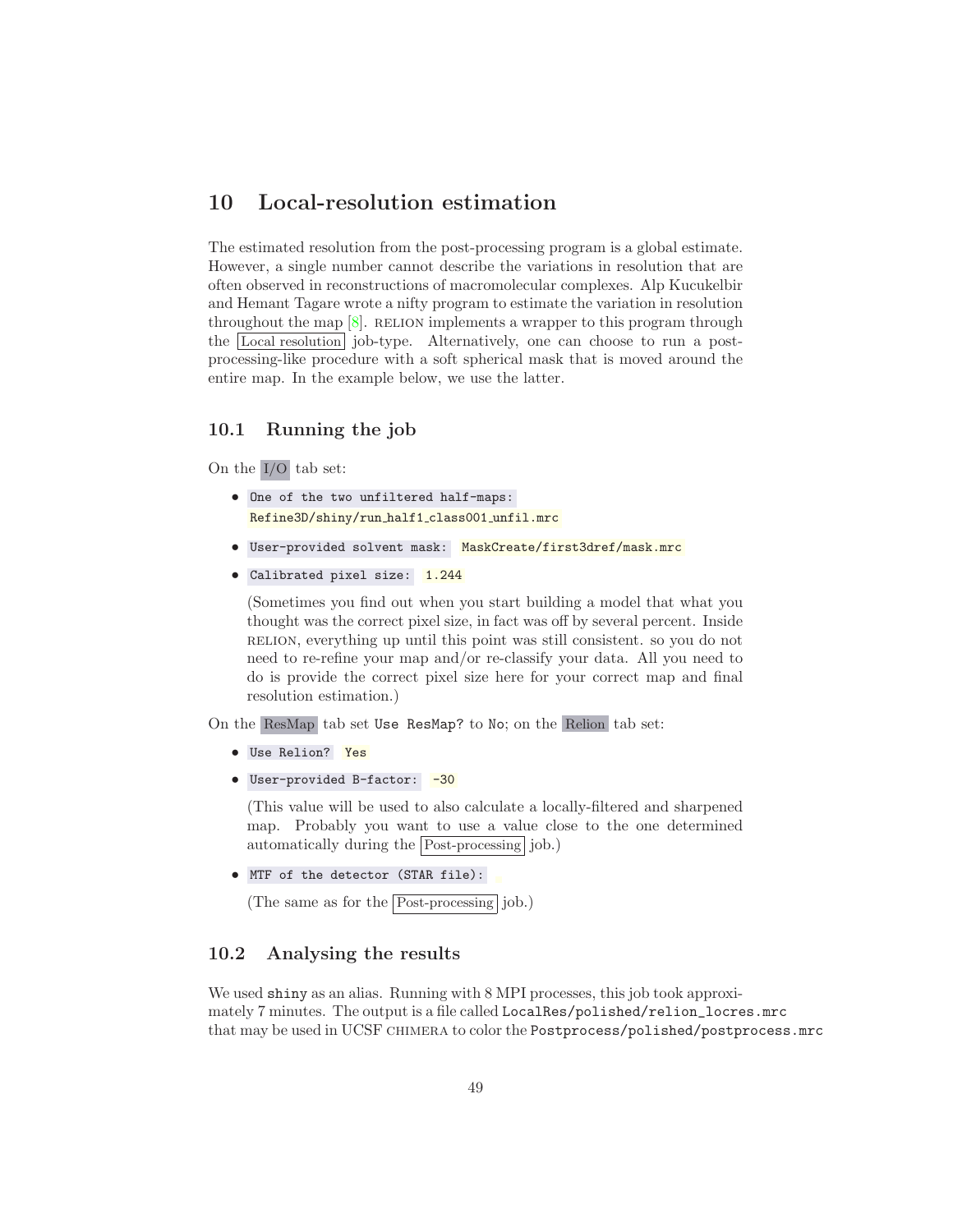map according to local resolution. This is done using Tools -> Volume data -> Surface color, and then select by volume data value and browse to the resmap file.

Unique to the RELION option is the additional output of a locally-filtered (and sharpened map), which may be useful to describe the overall variations in map quality in a single map. This map is saved as LocalRes/polished/relion\_locres\_filtered.mrc and can be visualised directly in UCSF chimera (and optionally also coloured by local resolution as before).

# 11 Checking the handedness

Careful inspection of the map may indicate that the handedness is incorrect, e.g. because the  $\alpha$ -helices turn the wrong way around. Remember that it is impossible to determine absolute handedness from a data set without tilting the microscopy stage. The SGD algorithm in the 3D initial model jobtype therefore has a  $50\%$  chance of being in the opposite hand. In our precalculated results, this was not the case. One may flip the handedness of the postprocessed map as follows:

```
relion_image_handler --i PostProcess/polished/postprocess.mrc \
  --o PostProcess/polished/postprocess_invert.mrc --invert_hand
```
The same command could also be run on any of the other maps. If one realises earlier on in the image processing procedure that the hand is wrong, one could of course also switch to the other hand earlier on. For RELION itself it doesn't matter, as both hands cannot be distinguished, but it may be more convenient to flip the hand as soon as you notice it.

Once in the correct hand, you might want to load the map into UCSF chimera and superimpose it with an atomic model for  $\beta$ -galactosidase. You could try fetching one straight from the PDB using PDB-ID 5a1a.

# <span id="page-49-0"></span>12 Wrapping up

## 12.1 Making a flowchart

Do you wonder how you got to your final reconstruction? Select the last job you performed from the Finished jobs list and try the Make flowchart option from the Job actions button. You'll need L<sup>A</sup>TEX and the TikZ package on your system in order for this to work. On the first page will be an overview flowchart without the exact job names, which may be useful for publication purposes (perhaps after editing it in your favourite vector-based design program). After the overview flowchart, the first detailed flowchart shows you the path how you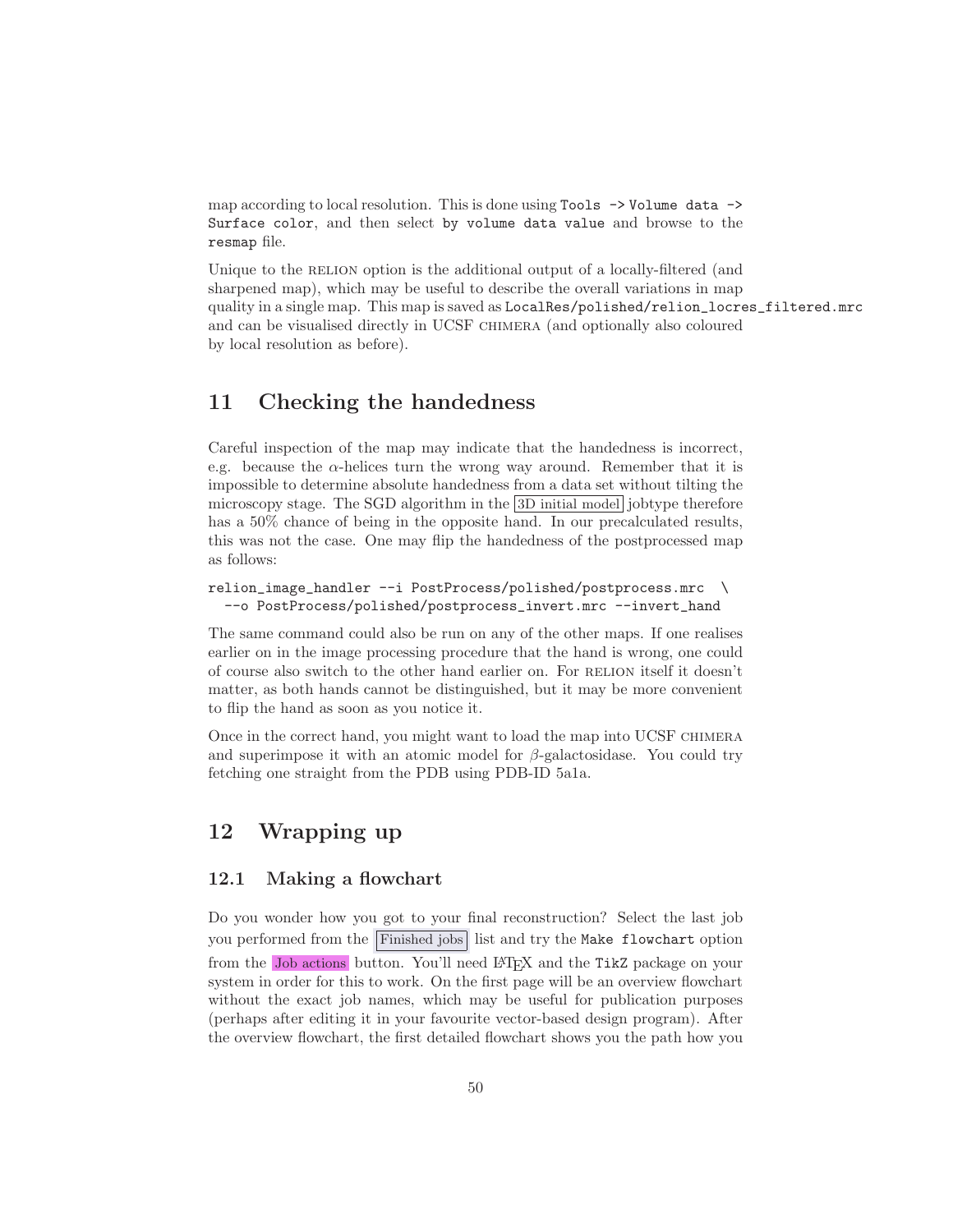got to this end. Note that flowcharts longer than 10 steps will be cut into pieces. There may be branches in your work flow. Therefore, following the flowchart of your last job, there will also be flowcharts for each branch. You can click on the links to get to the corresponding position in the PDF file.

## 12.2 Cleaning up your directories

In order to save disk space, RELION has an option to clean up job directories. There are two modes of cleaning: 'gentle' cleaning will only delete intermediate files from the job directory being cleaned; 'harsh' cleaning also deletes files that may be necessary to launch a new job that needs input from the job being cleaned. For example, harsh cleaning will remove averaged micrographs from a MotionCorr job, or extracted particles stacks from a Particle extraction job, while gentle cleaning will remove all files from itermediate iterations of 2D classification , 3D classification or 3D auto-refine jobs. You can clean individual jobs from the Job actions button; or you can clean all jobs from the 'Jobs' pull-down menu at the top of the GUI. We used the 'Gently clean all jobs' option from that menu before making a tarball of the project directory that we distributed as our precalculated results. You might want to gently clean your project directory before you put your data in long-term storage.

## 12.3 Asking questions and citing us

That's it! Hopefully you enjoyed this tutorial and found it useful. If you have any questions about RELION, please first check the FAQ on the RELION Wiki and the CCPEM mailing list. If that doesn't help, use the CCPEM list for asking your question. *Please, please, please, do not send a direct email to Sjors, as he can no longer respond to all of those.*

If RELION turns out to be useful in your research, please do cite [our papers](http://www2.mrc-lmb.cam.ac.uk/groups/scheres/publications.html) and tell your colleagues about it.

## 12.4 Further reading

The theory behind the refinement procedure in RELION is described in detail in:

- S.H.W. Scheres (2012) "RELION: Implementation of a Bayesian approach to cryo-EM structure determination" J. Struc. Biol., 180, 519-530.
- S.H.W. Scheres (2012) "A Bayesian view on cryo-EM structure determination" J. Mol. Biol., 415, 406-418.

A comprehensive overview of how to use RELION for all types of classifications is described in: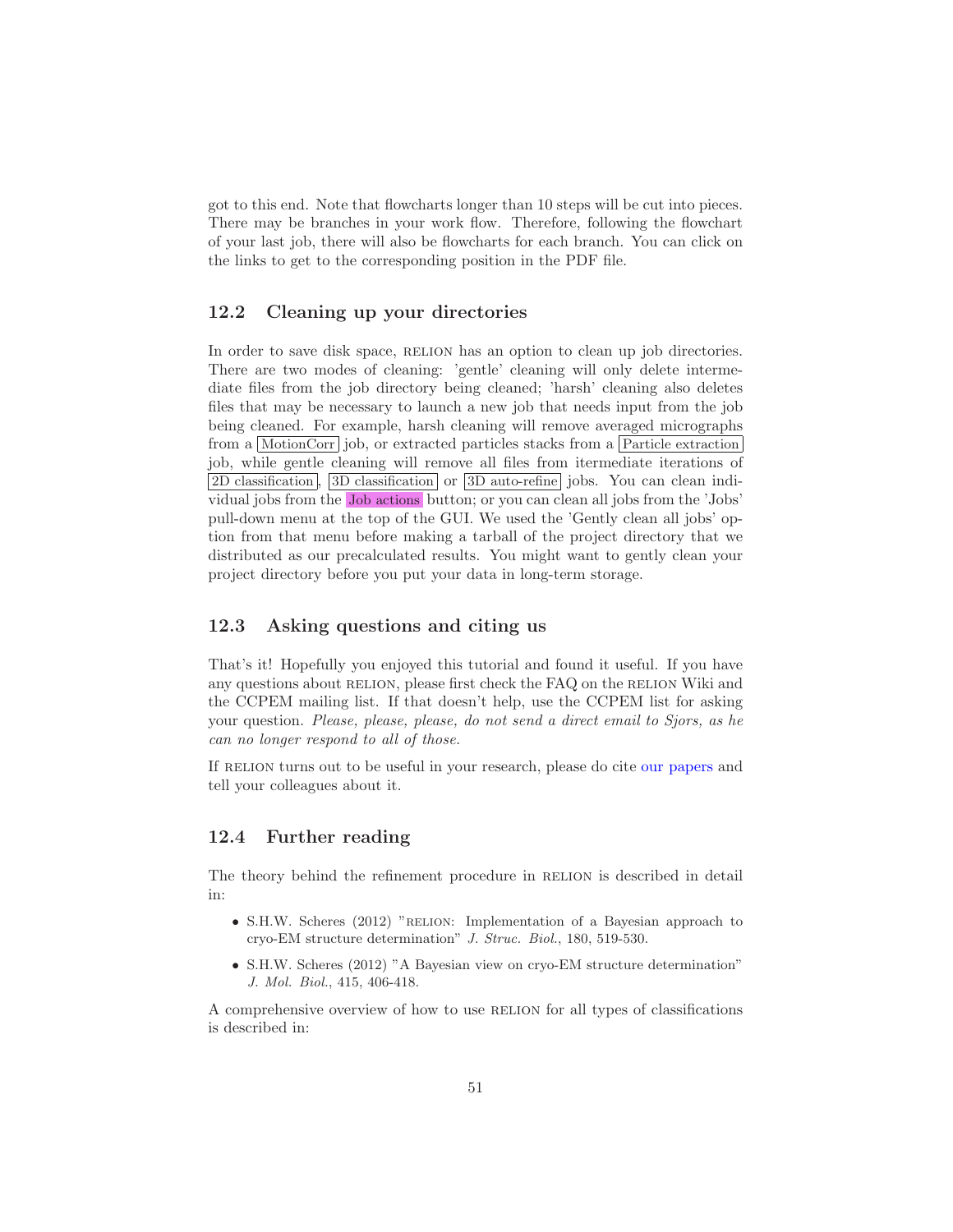• S.H.W. Scheres (2016) "Processing of structurally heterogeneous cryo-EM data in relion" Meth. Enzym., 579, 125-157.

This tutorial does not cover multi-body refinement, which is useful to describe continuous motions in relatively large complexes. You can find a manuscript with specific instructions on how to perform multi-body refinement on the [RELION Wiki.](ftp://ftp.mrc-lmb.cam.ac.uk/pub/scheres/multibody_protocol.pdf)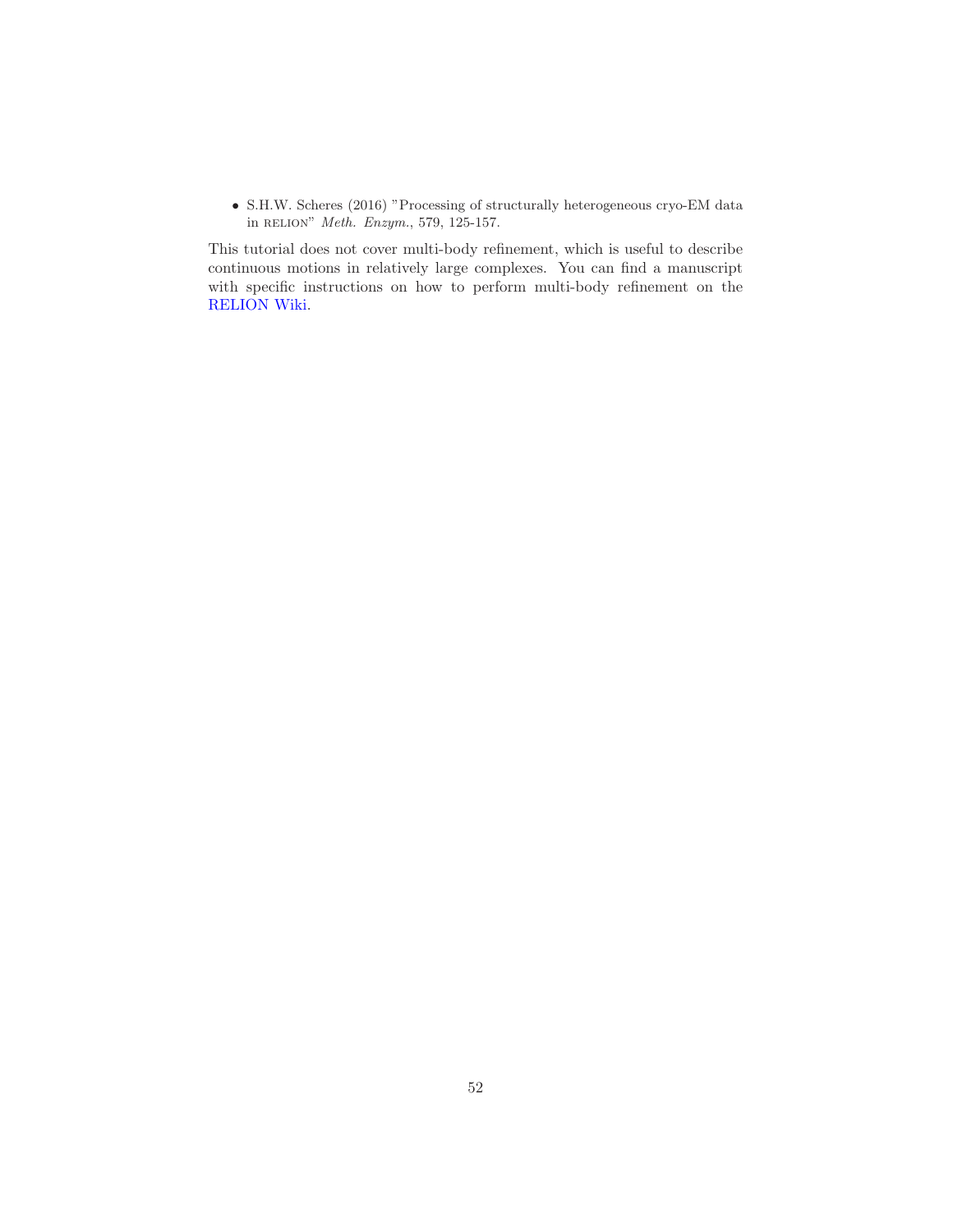## 13 Appendix A: notes on installation

## 13.1 Install MPI

Note that you'll need a computing cluster (or a multi-core desktop machine with NVIDIA GPUs) with an MPI (message passing interface) installation. To compile RELION, you'll need a mpi-devel package. The exact flavour (openMPI, MPICH, LAM-MPI, etc) or version will probably not matter much. If you don't have an mpi-devel installation already on your system, we recommend installing [openMPI.](http://www.open-mpi.org/)

## 13.2 Install CUDA

If you have a relatively modern GPU from NVIDIA (with compute capability 3.5+), then you can accelerate your autopicking, classification and refinement jobs considerably. In order to compile relion with GPU-acceleration support, you'll need to install CUDA. We used CUDA-8.0 to prepare this tutorial. Down-load it from NVIDIA['s website.](https://developer.nvidia.com/cuda-downloads)

## 13.3 Install RELION

relion is open-source software. Download it for free from the [relion](http://www2.mrc-lmb.cam.ac.uk/relion/index.php/Download_%26_install) wiki, and follow the installation instructions. If you're not familiar with your job submission system (e.g. Sun Grid Engine, PBS/TORQUE, etc), then ask your system administrator for help in setting up the qsub.csh script as explained in the installation instructions. Note that you will probably want to run socalled hybridly-parallel jobs, i.e. calculations that use both MPI for distributedmemory parallelization AND pthreads for shared-memory parallelization. Your job submission queueing system may require some tweaking to allow this. Again, ask your sysadmin for assistance.

## 13.4 Install motion-correction software

relion-3.0 provides a wrapper to the UCSF program motioncor2, which is used for whole-frame micrograph movie-alignment [\[20\]](#page-71-1). Download the program from [David Agard's page](http://msg.ucsf.edu/em/software/motioncor2.html) and follow his installation instructions. Alternatively, you may also use RELION's own (CPU-only) implementation of motioncor2, so don't worry if you have trouble installing the UCSF implementation. Note that, as of version 3.0, the wrapper to UNBLUR  $[5]$  from Niko grigorieff's group has been discontinued from the GUI.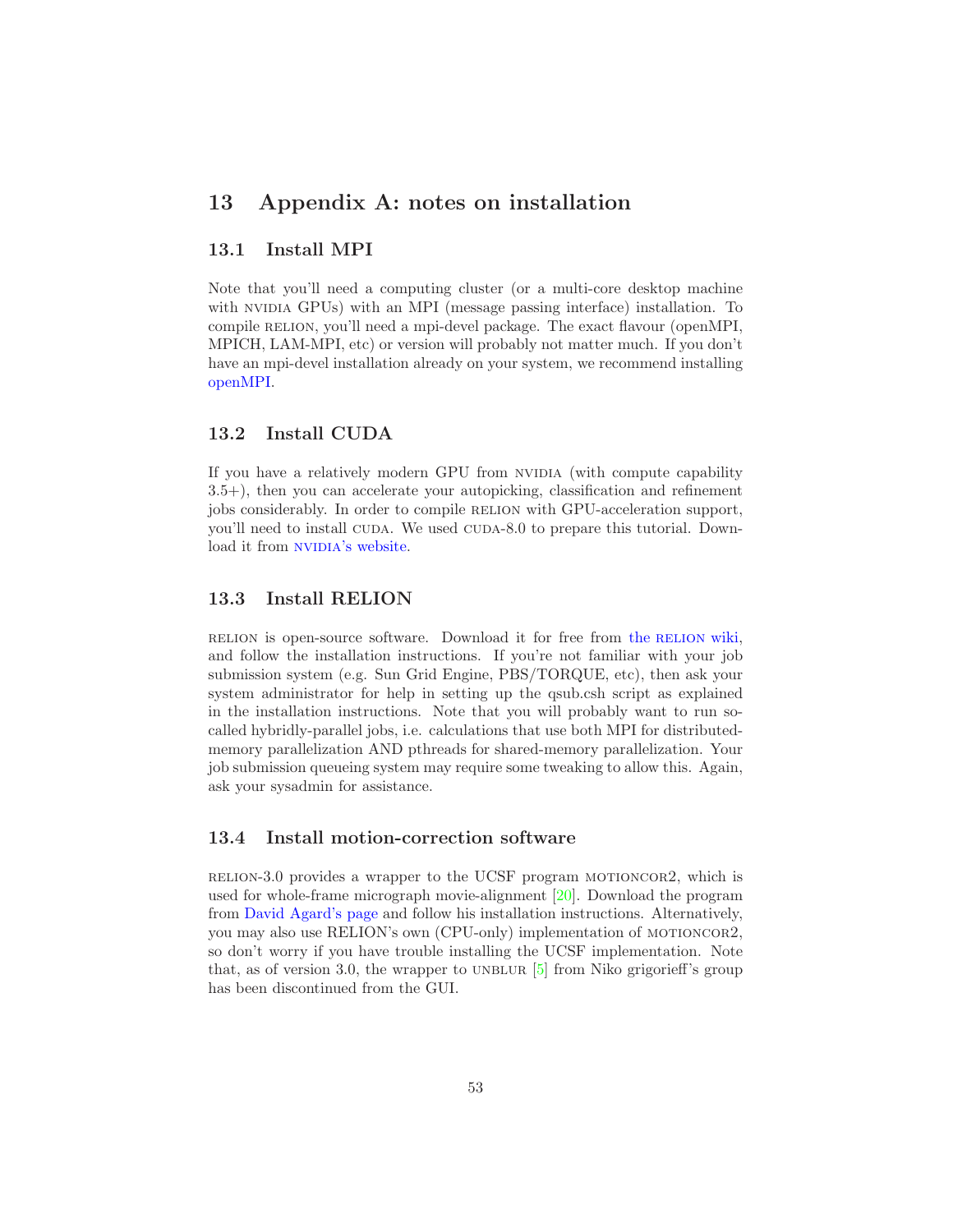## 13.5 Install CTF-estimation software

CTF estimation is not part of RELION. Instead, RELION provides a wrapper to Alexis Rohou and Niko Grigorieff's  $CTFFIND4$  [\[10\]](#page-70-4). Please download this from Niko's CTFFIND website and follow his installation instructions. Alternatively, if you have nvidia graphics cards (GPUs) in your machine, you may also use Kai Zhang's GCTF  $[19]$  $[19]$ , which may be downloaded from [Kai's website at LMB.](http://www.mrc-lmb.cam.ac.uk/kzhang/)

## 13.6 Install RESMAP

Local-resolution estimation may be performed inside RELION's own postprocessing program, or through a wrapper to Alp Kucukelbir's resmap [\[8](#page-70-2)]. Please download it from Alp's RESMAP [website](http://resmap.sourceforge.net/) and follow his installation instructions.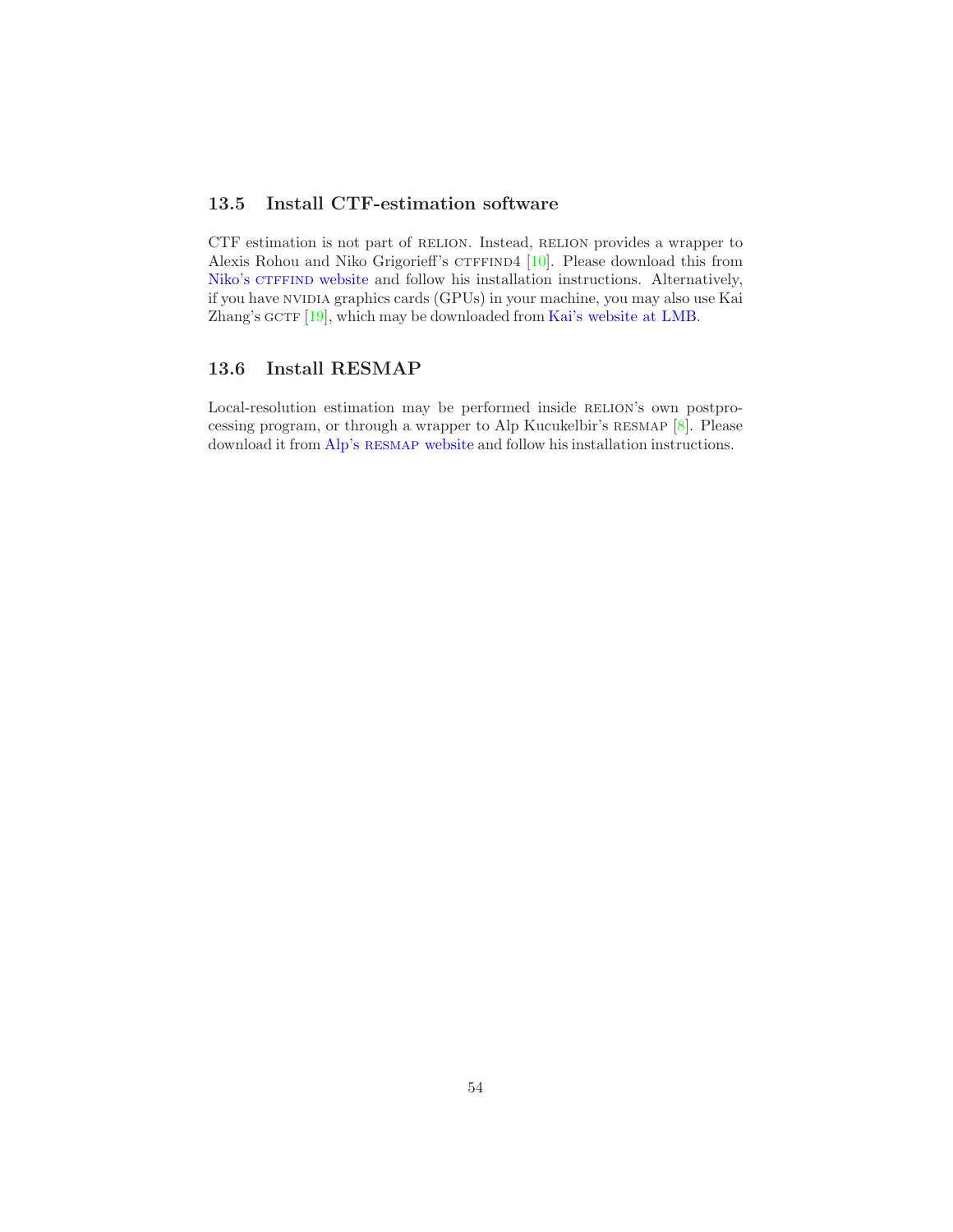# 14 Appendix B: using RELION

## 14.1 The GUI

### 14.1.1 A pipeline approach

The GUI serves a central role in it's pipelined approach, details of which have been published in the [2016 Proceedings of the CCP-EM Spring Symposium](https://doi.org/10.1107/S2059798316019276) [\[4\]](#page-70-5). We recommend to create a single directory per project, i.e. per structure you want to determine. We call this the project directory. It is important to always launch the relion graphical user-interface (GUI), by typing the command relion, from the project directory.

The GUI keeps track of all jobs and how output from one job is used as input for another, thereby forming a workflow or pipeline. Each type of job has its own output directory, e.g. Class2D/, and inside these job-type directories, new jobs get consecutive numbers, e.g. Class2D/job010. Inside these individual job directories, output names are fixed, e.g. Class2D/job010/run. To provide a mechanism to have more meaningful names for jobs, a system of job "aliases" is used, which are implemented as symbolic links to the individual job directories on the filesystem. All info about the pipeline is stored in a file called default\_pipeline.star, but in normal circumstances the user does not need to look into this file. In case this file gets corrupted, one can copy back a backup of this file from the last executed job directory.

#### 14.1.2 The upper half: jobtype-browser and parameter-panel

On the left of the upper half of the GUI is the jobtype-browser: a vertical list of jobtypes, e.g. 2D classification . On the right is a panel with multiple tabs, where parameters to the different types of jobs may be input. On the top left of the GUI are three different menu's, providing a range of functionalities. The Schedule and Run! buttons can be used to schedule jobs for future execution, or to execute them now. The former is particularly useful in preparing fully automated "pipelines" that can be run iteratively, for example in real-time as data is being collected. See section ?? for more details. By clicking in the jobtype-browser on the left-hand side of the GUI, a new job (with a Run! button) will be loaded in the parameter-panel on the right.

#### 14.1.3 The lower half: job-lists and stdout/stderr windows

The lower half of the GUI contains lists of jobs that are still running ( $\overline{\text{Running jobs}}$ ) have already finished (Finished jobs), or are scheduled for later execution (Scheduled jobs). By clicking jobs in these lists, the parameters of that job will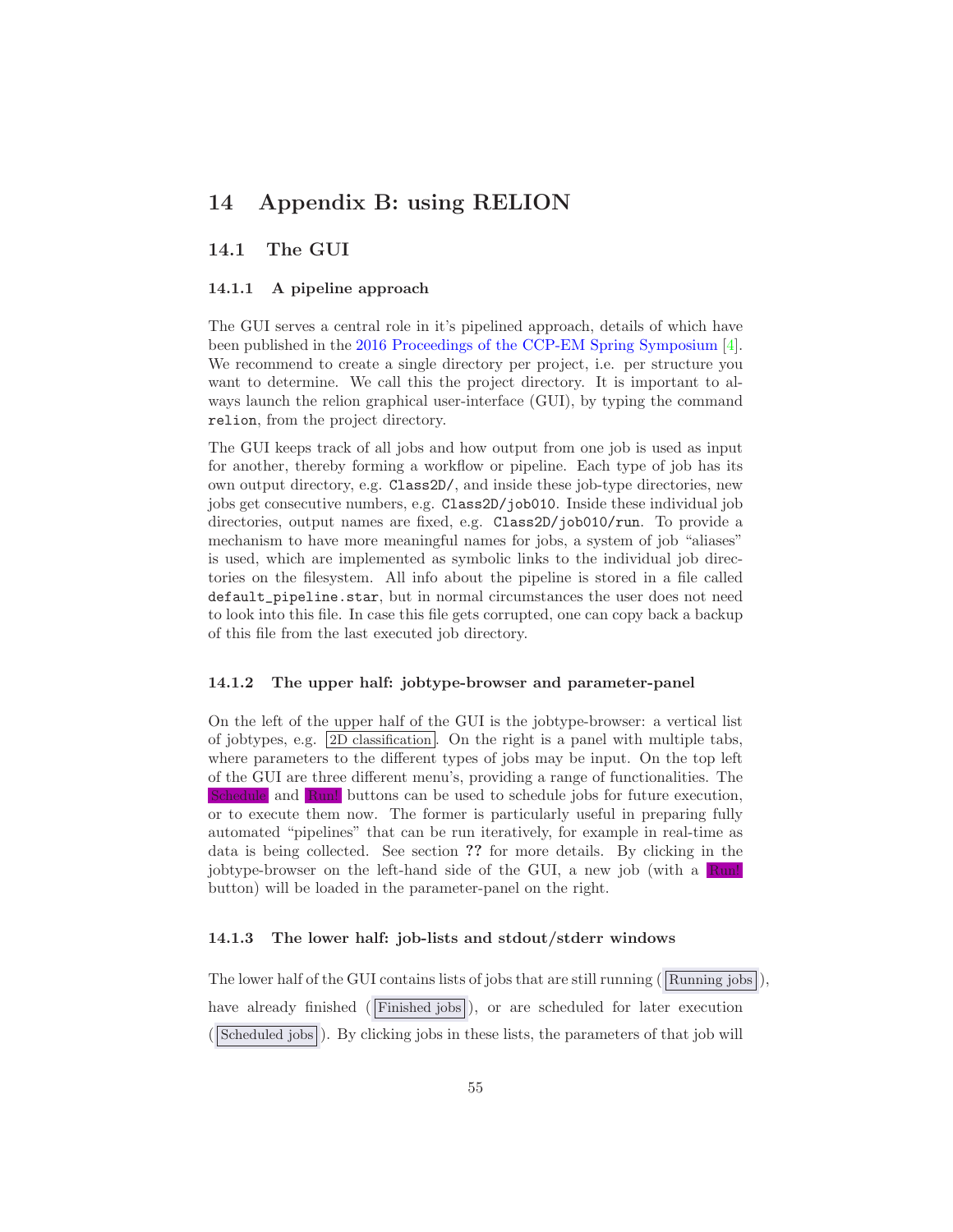be loaded in the parameter-panel, and the  $\text{Run!}$  button will change color and turn into continue now! . Upon clicking the latter, no new output job-directory will be made, but the job will be continued according to the parameters given in the parameter-panel. 2D classification , 3D classifications and 3D auto-refine jobs will need a \_optimiser.star file to continue from, and will have filenames with the iteration from which they were continued, e.g. run\_ct23. Other types of jobs may continue from the point until they were executed before, e.g. Motion correction, CTF estimation, Auto-picking and Particle Extraction will continue by running only on those micrographs that weren't done before. The Input to this job and Output from this job lists link jobs together and can be used to browse backwards or forwards in the project history.

At the bottom of the lower half of the GUI, the standard output (stdout) and standard error (stderr) of the selected (finished or running) job will show in black and red text, respectively. The stderr should ideally be empty, any text here is usually worth inspection. These text displays get updated every time you click on a job in the job-lists. Double-clicking on the stdout or stderr displays will open a pop-up window with the entire text for more convenient scrolling.

### 14.1.4 The Display button

The Display: button below the run and schedule buttons serves to visualise the most important input and output files for each job. When a job from the joblists in the lower half of the GUI is selected, clicking this button will pop-up a menu with all the input and output of this job that can be displayed (for example, particles, micrographs, coordinates, PDF files, etc). A more general functionality to display any (e.g. intermediate) file can be accessed through the Display option of the File menu on the top left of the GUI.

#### 14.1.5 The Job actions button

The Job actions button opens up a little menu with options for the selected (running, finished or scheduled) job. Here, you can access a file called note.txt (that is saved in every individual job directory and which may be used to store user comments); you can change the alias of the job; you can mark a job as finished (in case it somehow got stuck); you can make a flowchart of the history of that job (provided LAT<sub>E</sub>X and the TikZ package are installed on your system, also see section [12\)](#page-49-0); or you can delete or clean a job to save disk space (see below).

### 14.1.6 Clean-up to save disk space

Deletion of jobs moves the entire job directory from the project directory into a directory called Trash/. You can empty the Trash folder from File menu on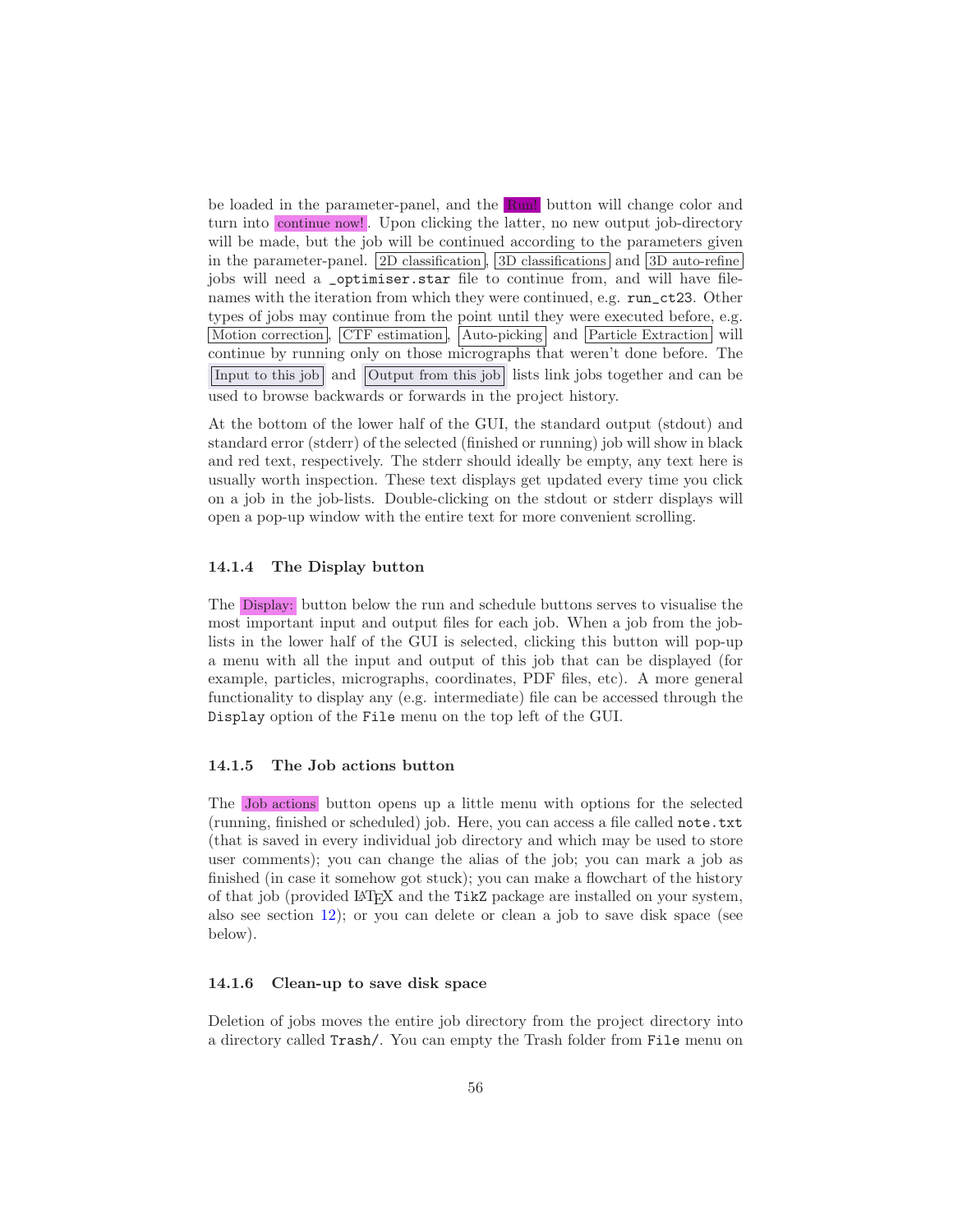the top left of the GUI to really free up the space. Until you do so, you can still "undelete" jobs using the corresponding option from the Jobs menu on the top left.

To save disk space, you can also "clean" jobs, which will move intermediate files to the Trash folder, e.g. the files written out for all intermediate iterations of refine jobs. There are two cleaning options: gentle clean will leave all files intact that could be used as input into another job, while harsh clean may also remove those. Evidently, "harsh" cleaning can free up more space, in particular directories with particle stacks or micrographs may become large, e.g. from Motion correction, Particle extraction, Movie refinement and Particle polishing job types. One can also clean all directories in the project with a single click using the corresponding options from the Jobs menu on the top left of the GUI. You can protect specific directories from "harsh" cleaning by placing a file called NO\_HARSH\_CLEAN inside them, e.g. you may want to protect your final set of polished particles from deletion by executing:

touch Polish/job098/NO\_HARSH\_CLEAN

## 14.2 Optimise computations for your setup

### 14.2.1 GPU-acceleration

Dari Kimanius and Bjoern Forsberg from the group of Erik Lindahl (Stockholm) have ported the most computationally expensive parts of RELION for the use of GPUs. Because they used the CUDA-libraries from NVIDIA to do this, GPUacceleration in RELION only works with NVIDIA cards. These need to be of [compute capability](https://en.wikipedia.org/wiki/CUDA#Version_features_and_specifications) 3.5 or higher. Both single and double precision cards will work, so one is not restricted to the expensive double-precision cards, but can use the cheaper gaming cards as well. Details of their implementation can be found in their [eLife paper\[](https://elifesciences.org/articles/18722)[7\]](#page-70-6).

Two different relion programs have been GPU-accelerated: relion\_autopick (for  $\boxed{\text{Auto-picking}}$ ) and relion\_refine (for  $\boxed{2D}$  classification),  $\boxed{3D}$  classification and  $3D$  auto-refine jobs). Both the sequential and the MPI-versions of these programs have been accelerated.

## 14.2.2 Disk access

With the much improved speed of image processing provided by the GPUacceleration, access to the hard disk increasingly becomes a bottle neck. Several options are available on the relion GUI to optimise disk access for your data set and computer setup. For 2D classification, 3D initial model, 3D classification and  $3D$  auto-refine one can choose to use parallel disc I/0. When set to Yes, all MPI processes will read particles simultaneously from the hard disk.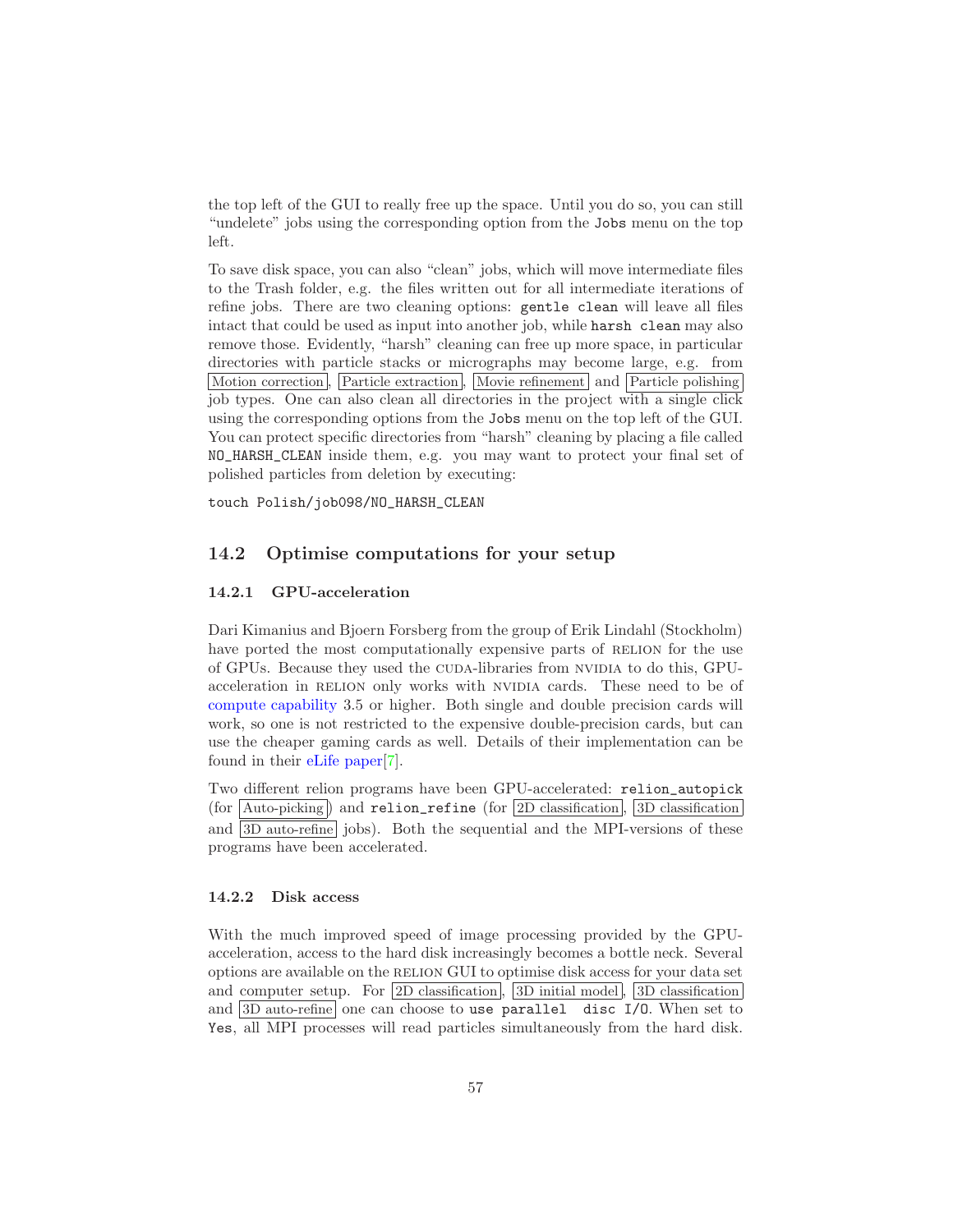Otherwise, only the master will read images and send them through the network to the slaves. Parallel file systems like gluster of fhgfs are good at parallel disc I/O. NFS may break with many slaves reading in parallel.

One can also set the number of pooled particles. Particles are processed in individual batches by MPI slaves. During each batch, a stack of particle images is only opened and closed once to improve disk access times. All particle images of a single batch are read into memory together. The size of these batches is at least one particle per thread used. This parameter controls how many particles are read together in a batch by each thread. If it is set to 3 and one uses 8 threads, batches of 3x8=24 particles will be read together. This may improve performance on systems where disk access, and particularly metadata handling of disk access, is a problem. It has a modest cost of increased RAM usage.

If one has a relatively small data set (and/or a computer with a lot of RAM), then one can pre-read all particles into RAM at the beginning of a calculation. This will greatly speed up calculations on systems with relatively slow disk access. However, one should of course be careful with the amount of RAM available. Because particles are read in float-precision, it will take  $\frac{N \times bosisize \times bosisize \times 4}{1024 \times 1024 \times 1024}$  Giga-bytes to read N particles into RAM. For 100,000 particles with a 200-pixel boxsize that becomes 15Gb, or 60 Gb for the same number of particles in a 400-pixel boxsize.

If the data set is too large to pre-read into RAM, but each computing node has a local, fast disk (e.g. a solid-state drive) mounted with the same name, then one can let each MPI slave copy all particles onto the local disk prior to starting the calculations. This is done using the Copy particles to scratch directory. If multiple slaves will be executed on the same node, only the first slave will copy the particles. If the local disk is too small to hold the entire data set, those particles that no loner fit on the scratch disk will be read from their original position. A sub-directory called relion\_volatile will be created inside the specified directory name. For example, if one specifies  $\sqrt{s}$ sd, then a directory called /ssd/relion\_volatile will be created. If the /ssd/relion\_volatile directory already exists, it will be wiped before copying the particles. Then, the program will copy all input particles into a single large stack inside this directory. If the job finishes correctly, the /ssd/relion\_volatile directory will be deleted again. If the job crashes before finishing, you may want to remove it yourself. The program will create the /ssd/relion\_volatile directory with writing permissions for everyone. Thereby, one can choose to use  $\ell$ ssd, i.e. without a username, as a scratch directory. That way, provided always only a single job is executed by a single user on each computing node, the local disks do not run the risk of filling up with junk when jobs crash and users forget to clean the scratch disk themselves.

Finally, there is an option to combine iterations through disc. If set to Yes, at the end of every iteration all MPI slaves will write out a large file with their accumulated results. The MPI master will read in all these files, combine them all, and write out a new file with the combined results. All MPI salves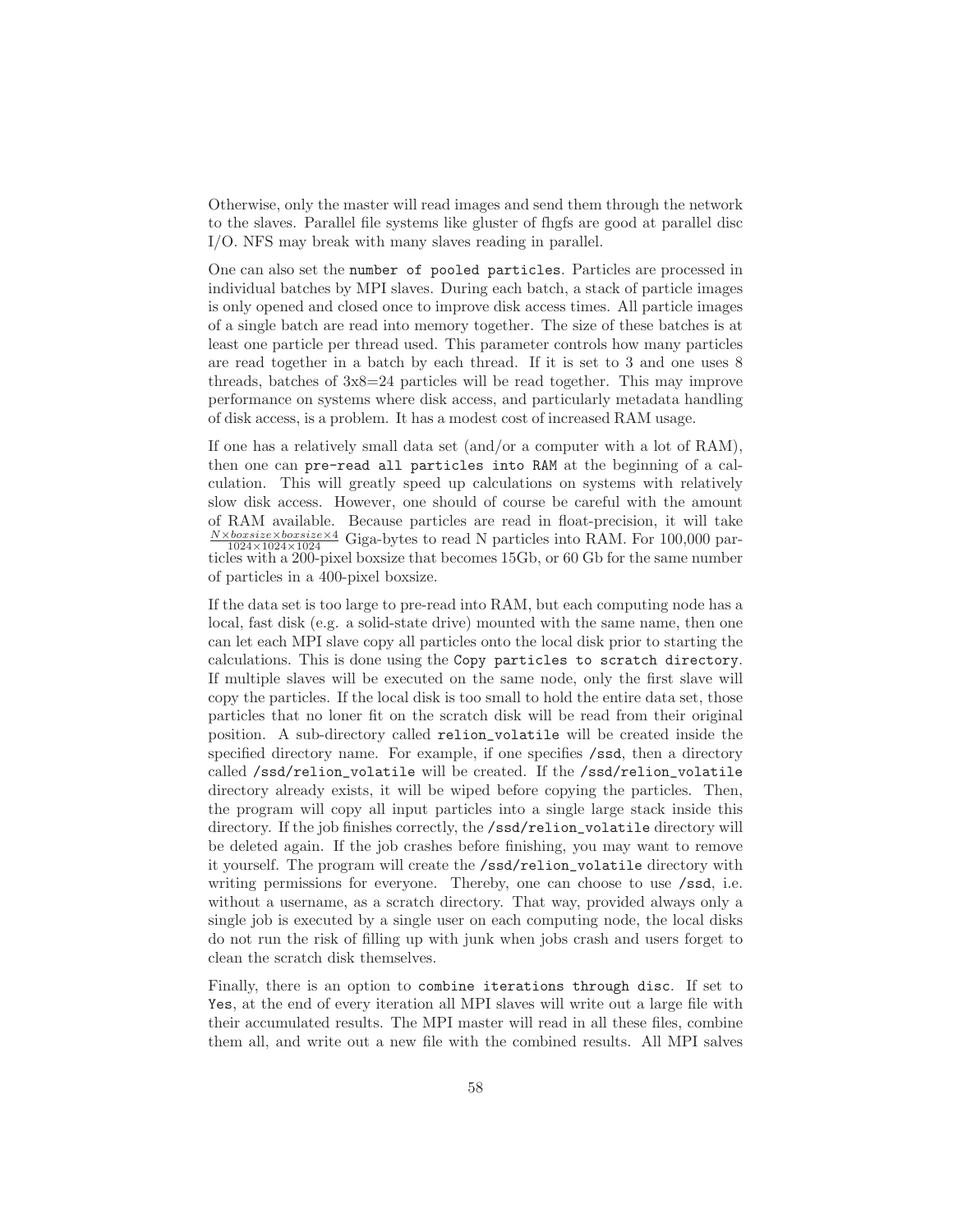will then read in the combined results. This reduces heavy load on the network, but increases load on the disc I/O. This will affect the time it takes between the progress-bar in the expectation step reaching its end (the mouse gets to the cheese) and the start of the ensuing maximisation step. It will depend on your system setup which is most efficient. This option was originally implemented to circumvent bugs on the network cards on our old cluster at LMB. Nowadays, we prefer not to use this option, as it tends to be very slow when refinements reached high resolutions.

## 14.3 Interaction with other programs

Although, in principle, RELION can use particles that have been extracted by a different program, this is NOT the recommended procedure. Many programs change the particles themselves, e.g. through phase flipping, band-pass or Wiener filtering, masking etc. All these are sub-optimal for subsequent use in RELION. Moreover, gathering all the required metadata into a correctly formatted RELION-type STAR file may be prone to errors. Because re-extracting your particles in RELION is straightforward and very fast, the procedure outlined below is often a much easier (and better) route into RELION.

Also, several implementations of wrappers around RELION have now been reported (e.g. in eman2, scipion and appion). Although we try to be helpful when others write these wrappers, we have absolutely no control over them and do not know whether their final product uses RELION in the best way. Therefore, in case of any doubt regarding results obtained with these wrappers, we would recommend following the procedures outlined in this tutorial. The recommended way of executing external programs from within the RELION pipeline itself is outlined in the next section.

## 14.4 The External job-type

### 14.4.1 User interaction through the GUI

The External job-type on the RELION-3.1 GUI provides a way to execute any third-party program from within the relion pipeline. The interaction with the user is as follows:

On the Input tab set:

• External executable: myscript.py

(This is the filename of an executable script, which will call the external program.)

- Input movies:
- Input micrographs: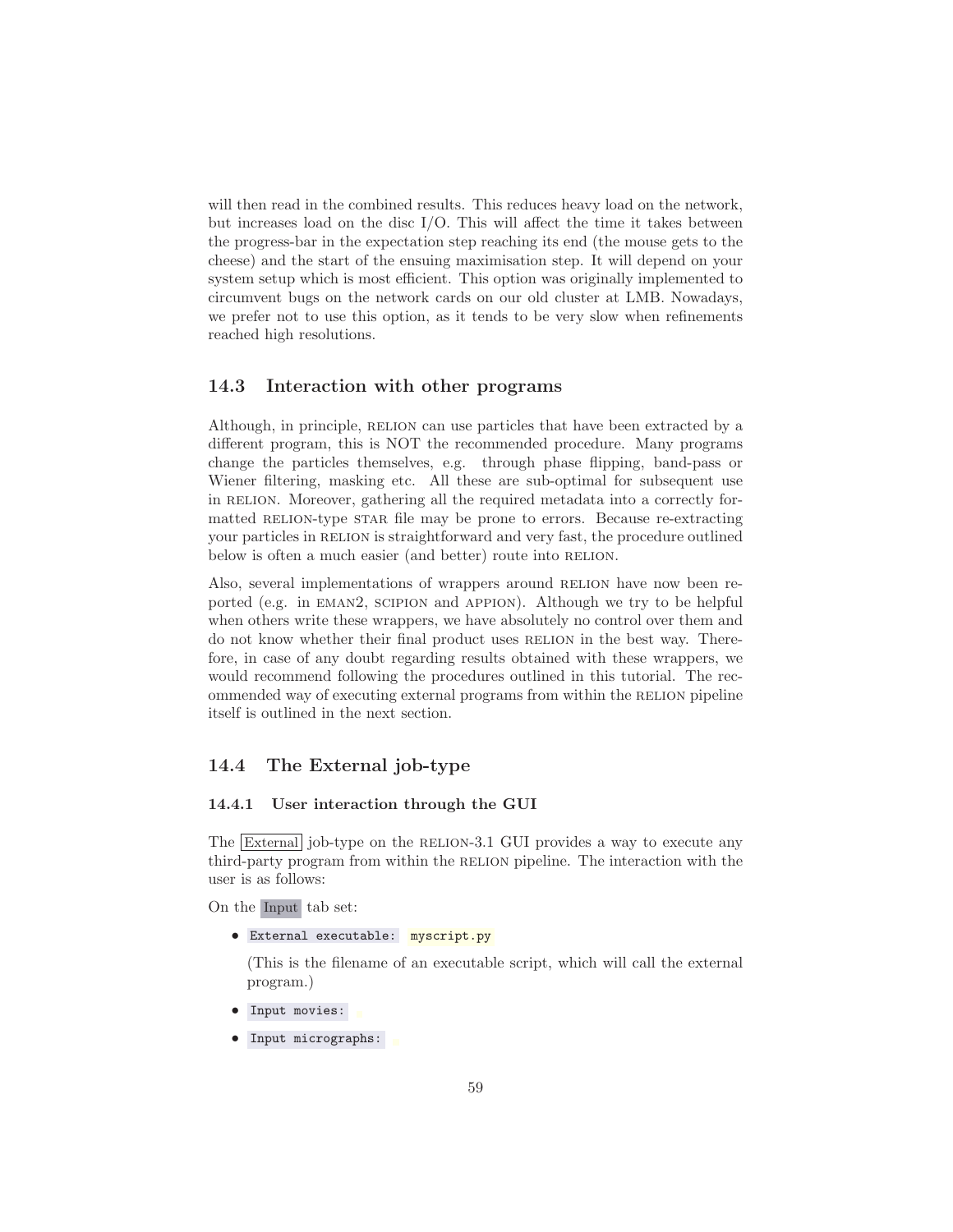- Input particles:
- Input coordinates:
- Input 3D reference:
- Input 3D mask:

The user provides at least one of the input entries to tell RELION from which other jobs the input nodes come from, and what type of input this is. This will therefore allow to maintain an intact directional graph inside the pipeliner. On the Params tab, the user can then provide up to ten (optional) free parameters that will be passed onto the executable script. Finally, the Running tab allows multi-threaded execution, queue submission, and any other arguments to be passed through the Additional arguments entry.

The GUI will then create and execute the following command, either locally or through a queueing system:

myscript.py --o External/jobXXX/ --in\_YYY ZZZ --LABELN VALUEN --j J

where

- XXX is the current jobnumber in the pipeline.
- YYY is the type of the input node: movies, mics, parts, coords, 3dref, or mask,
- ZZZ is the name of the corresponding input node. Note that more than one input node may be given, each with its own --in\_YYY argument.
- LABELN is the label of a free parameter, as defined on the Params tab of the GUI. Note that up to ten different labels may be used.
- VALUEN is the corresponding value of the free parameter. This is optional: not every label needs a value.
- J is the number of threads defined on the running tab.

### 14.4.2 Functionality of the executable script

It is the responsibility of the executable script (myscript.py) to handle the command line parsing of the generated command. In addition, there are a few rules the script needs to adhere to:

• All output needs to be written out in the output directory, as specified by the --o External/jobXXX/ option. In addition, for jobs that emulate RELION job-types like  $Motion correction$  or  $Auto-picking$ , the output should be organised in the same directory structure as the corresponding RELION job-type would make.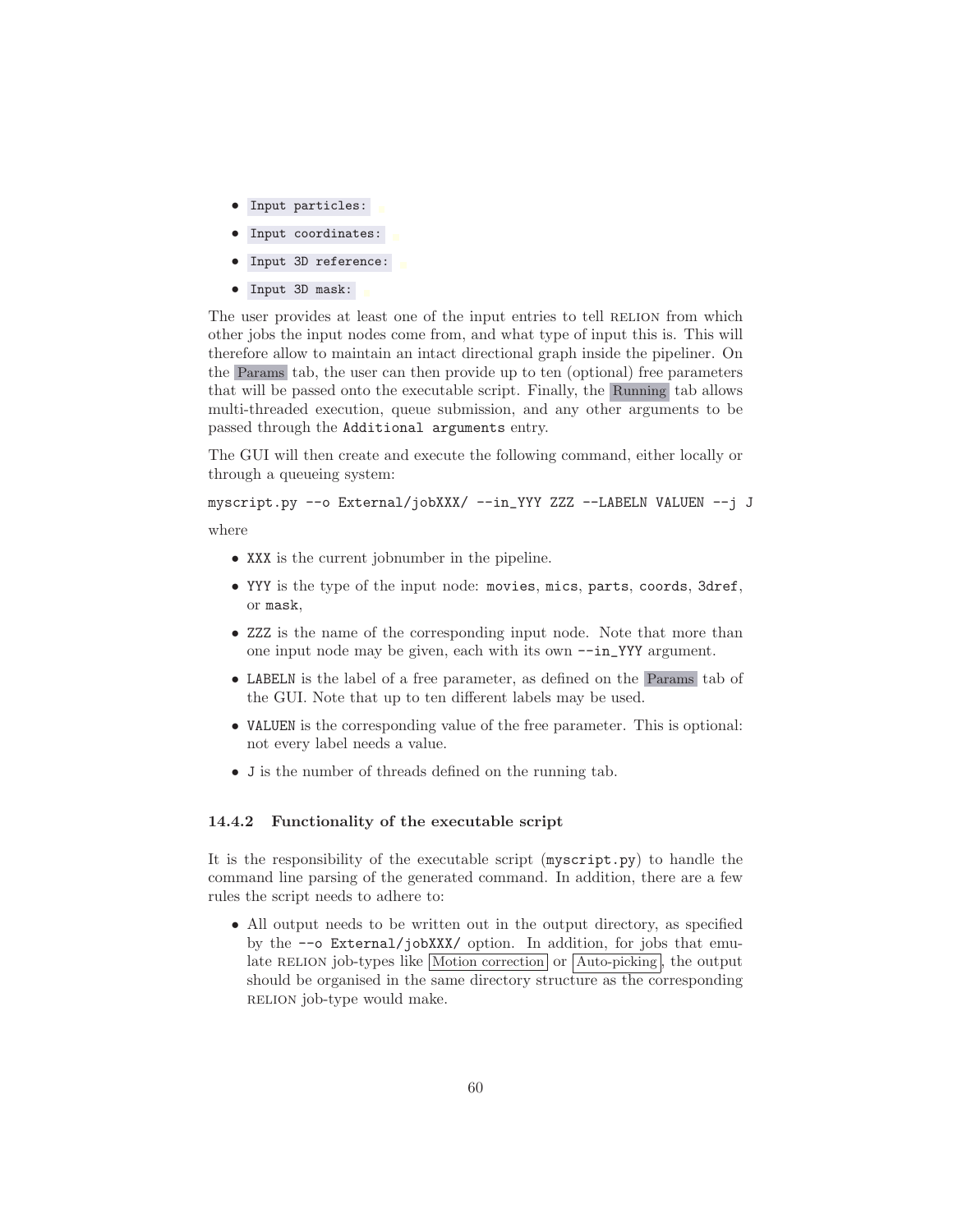- When completed, the script should create an empty file called RELION\_JOB\_EXIT\_SUCCESS in the output directory. This will tell the pipeliner that the task has finished successfully. Aborted or failed runs may optionally be communicated by creating files called RELION\_JOB\_EXIT\_ABORTED and RELION\_JOB\_EXIT\_FAILURE.
- The job should output file called RELION\_OUTPUT\_NODES.star, which should have a table called data\_output\_nodes. This table should have two columns with the names and types of all the output nodes of the job, using the \_rlnPipeLineNodeName and \_rlnPipeLineNodeType metadata labels. See the data\_pipeline\_nodes table in the default\_pipeline.star file of any relion project directory for examples. Output nodes defined here will lead to the creation of edges between jobs in the directional graph of the pipeliner; and output nodes will be available for convenient displaying by the user using the Display: button on the GUI.
- The following may not be necessary or relevant, but the GUI has a Job actions button, which allows users to abort running jobs. This button will create a file called RELION\_JOB\_ABORT\_NOW in the output directory. If this functionality is to be used, the script should abort the job when this file is present, create the RELION\_JOB\_EXIT\_ABORTED file, remove the RELION\_JOB\_ABORT\_NOW file, and then exit.

### 14.4.3 Example: a particle-picker

If your external program is a particle picker, e.g. topaz [\[1\]](#page-70-7) (and see here [arxiv.pdf](https://arxiv.org/pdf/1803.08207.pdf) for the preprint), then you would give on the Input tab:

- External executable: run\_topaz.py
- Input micrographs: CtfFind/job005/micrographs\_ctf.star

(This file would be visible through the Browse button next to the input entry, which would only show star files of micrographs that exist in the current project.)

On the Params tab, one would provide any necessary arguments to be picked up by the script, for example:

- Param1 label, value: threshold 0.1
- Param2 label, value: denoise first

Upon pressing the Run! button, this would execute the following command:

run\_topaz.py --o External/job006/ --in\_mics CtfFind/job005/micrographs\_ctf.star \\ --threshold 0.1 --denoise\_first --j 1

The executable run\_topaz.py is then responsible for correctly passing the command line arguments to topaz, and to make sure the rules in the previous section are adhered to. For picking jobs, the directory structure of the input movies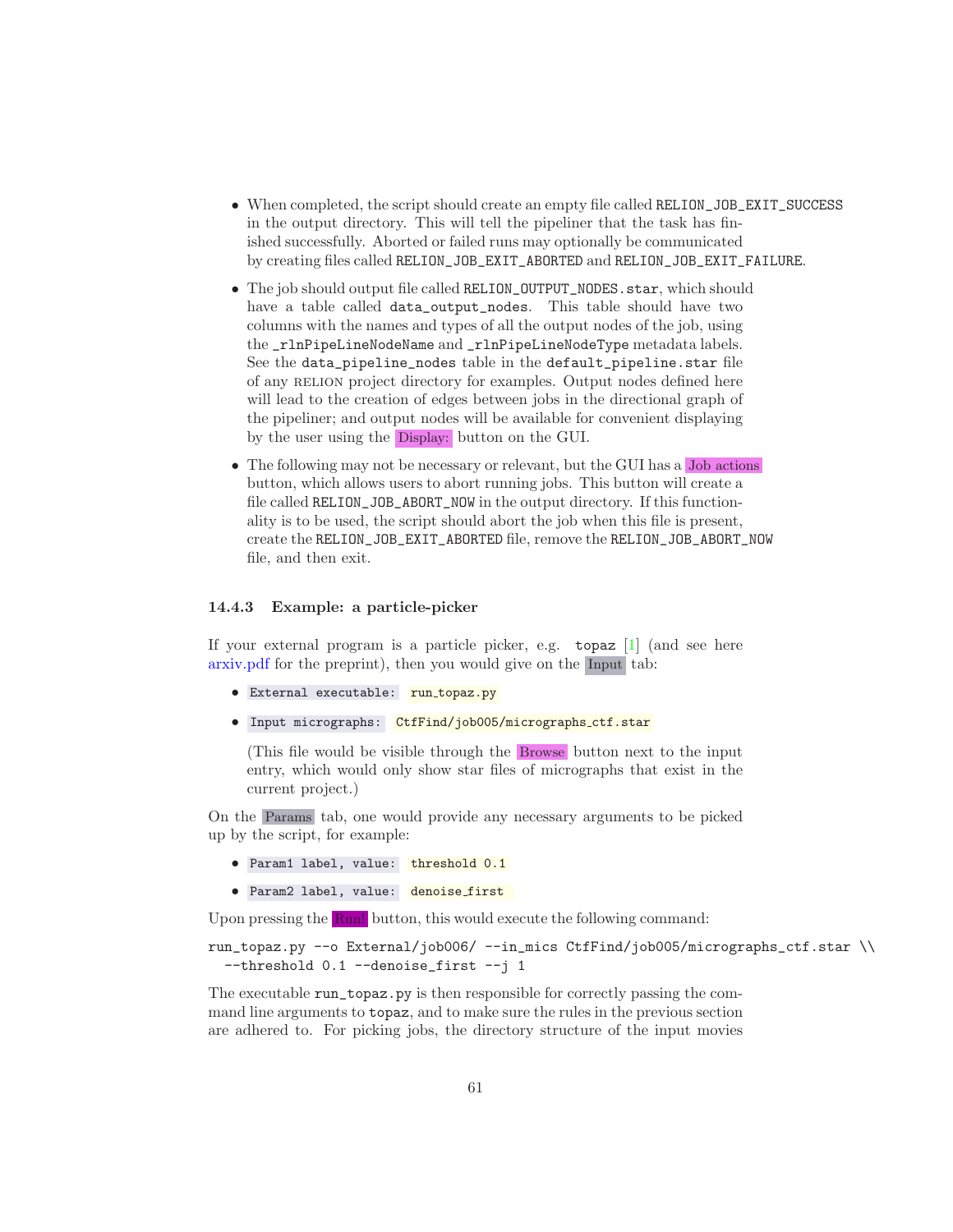(or micrographs) should be maintained inside the output directory, and each micrograph would have a STAR file with the picked coordinates that has the same rootname as the original micrograph, but with a \_PICKNAME.star suffix. The PICKNAME is a free string. One could use the name of the particle-picking program, for example topaz. Therefore, if a movie was originally imported as Movies/mic001.tif, its corresponding STAR file with the picked coordinate would be placed in External/job006/Movies/mic001\_topaz.star. In addition, in the output directory, the script should create a text file called coords\_suffix\_PICKNAME.star (i.e. coords\_suffix\_topaz.star). This file should contain at least one line of text, which is the name of the input micrographs STAR file given on the Input tab, i.e. CtfFind/job005/micrographs\_ctf.star. The output node (the coords\_suffix\_topaz.star file) should also be listed in the RELION\_OUTPUT\_NODES.star file. This file would therefore look like this:

data\_output\_nodes loop\_ \_rlnPipeLineNodeName #1 \_rlnPipeLineNodeType #2 External/job006/coords\_suffix\_topaz.star 2

### 14.5 On-the-fly processing: Schedules

*Schedules* are a new feature introduced to RELION-3.1. *Schedules* aim to provide a generalised replacement for the relion\_it.py script for on-the-fly processing introduced to RELION-3.0. Although all the functionality to write python scripts is maintained in RELION-3.1, we no longer maintain and distribute the script itself for every RELION release. The reason for this is that for each new release some input/output options on the GUI will have changed, requiring a rewrite of (parts of) the python script. Instead, the *Schedules* framework in relion-3.1 aims to formalise the decision process that was encoded in the python code of the relion\_it.py script. The *Schedules* framework is built around the following key concepts: a directed graph that represents the logic of a series of subsequent relion job-types is encoded in *Nodes* and *Edges*. *Nodes* can be either a relion job or a so-called *Operator* ; *Edges* form the connections between *Nodes*. In addition, *Schedules* have their own *Variables*.

All information for each *Schedule* is stored in its own subdirectory of the Schedules/ directory in a RELION project, e.g. Schedules/preprocess. Within each *Schedule*'s directory, the schedule.star file contains information about all the *Variables*, *Edges*, *Operators* and *Jobs*. In addition, within the *Schedule*'s directory, a schedule\_pipeline.star file contains information which jobs provide input for other jobs, and each job has a unique subdirectory (named according to its *JobNameOriginal*, see below) that contains a job.star file with the parameters for that job.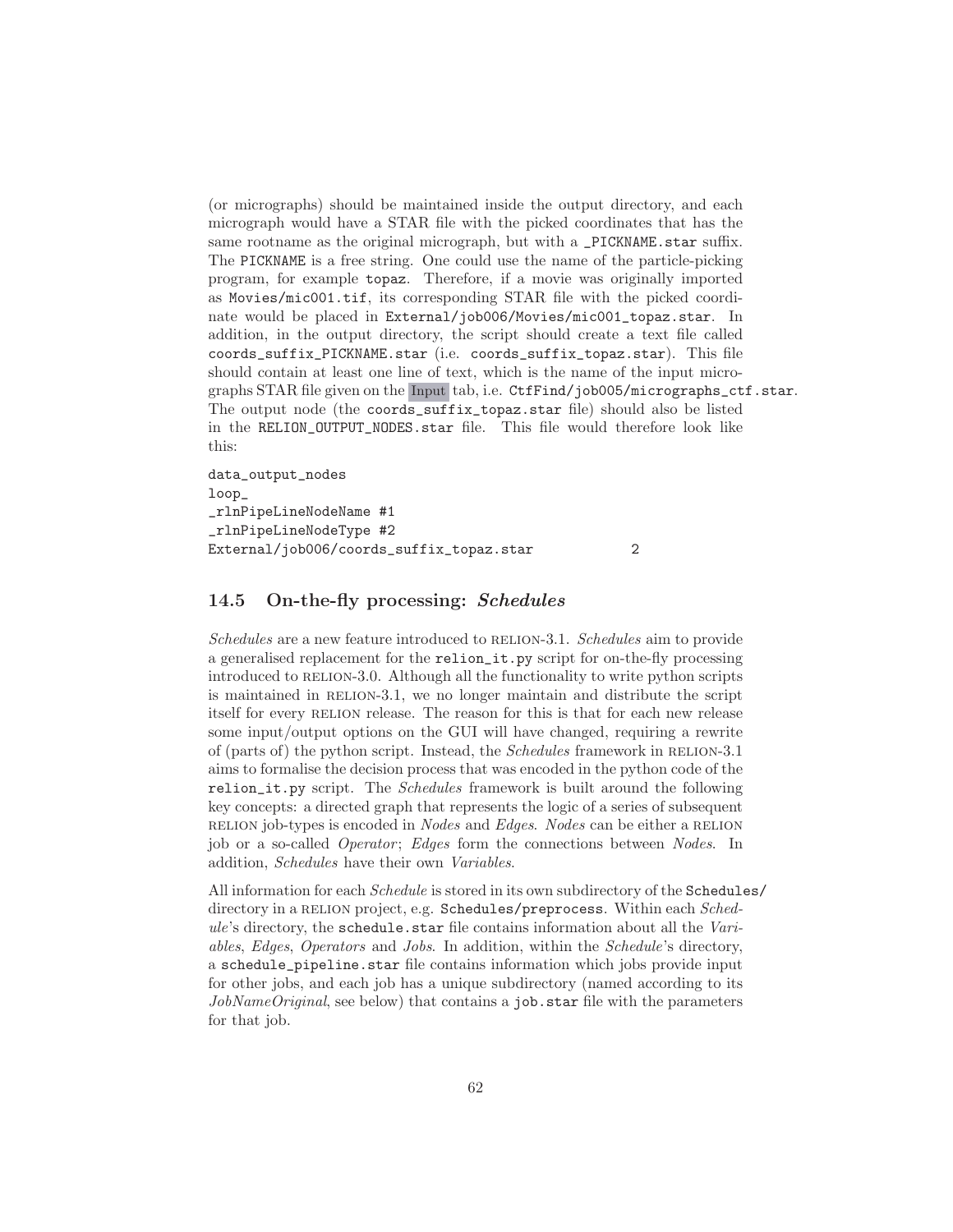### 14.5.1 Variables

Three different types of *Variables* exist: *floatVariables* are numbers; *boolean-Variables* are either True or False; and *stringVariables* are text. Each Variable has a *VariableName*; a so-called *VariableResetValue*, at which the value is initialised; and a *VariableValue*, which may change during execution of the *Schedule* through the actions of Operators, as outlined below.

One special *stringVariable* is called email. When this is set, upon completion or upon encountering an error, the *Schedule* will send an email (through the Linux mail command) to the value of the email *stringVariable*.

#### 14.5.2 Jobs

Jobs are the first type of *Node*. They can be of any of the jobtypes defined in the RELION pipeliner, i.e. Import, Motion correction, etc, including the new External. Any *Variable* defined in the *Schedule* can be set as a parameter in a Job, by using two dollar signs on the GUI or in the job.star file. For example, one could define a *floatVariable* voltage and use \$\$voltage on the correspondig input line of an Import job. Upon execution of the job inside the *Schedule*, the \$\$voltage will be replaced with the current value of the voltage *floatVariable*.

Jobs within a *Schedule* each have a *JobName* and a *JobNameOriginal*. The latter is defined upon creation of the job (see next section); the former depends on the execution status of the *Schedule*, and will be set to the executed RELION job's name, e.g. CtfFind/job004. In addition, each job has a *JobMode* and a *jobHasStarted* status. There are three types of *JobMode*:

- new: regardless of *jobHasStarted*, a new job will be created, with its own new *JobName*, every time the *Scheduler* passes through this Node.
- continue: if *jobHasStarted* is False, a new job, with its own new *JobName*, will be created. If *jobHasStarted* is True, the *job* will be executed as a continue job inside the existing *JobName* directory.
- overwrite: if *jobHasStarted* is False, a new job, with its own new *Job-Name*, will be created. If *jobHasStarted* is True, a new job execution will overwrite what was already present inside the existing *JobName* directory.

When a *Schedule* executes a Job, it always sets *jobHasStarted* to True. When a *Schedule* is reset, the *jobHasStarted* status for all jobs is set to False.

### 14.5.3 Operators

*Operators* are the second type of *Node*. Each operator within a *Schedule* has a unique name and a type. Operators can also have an output Variable: *output*,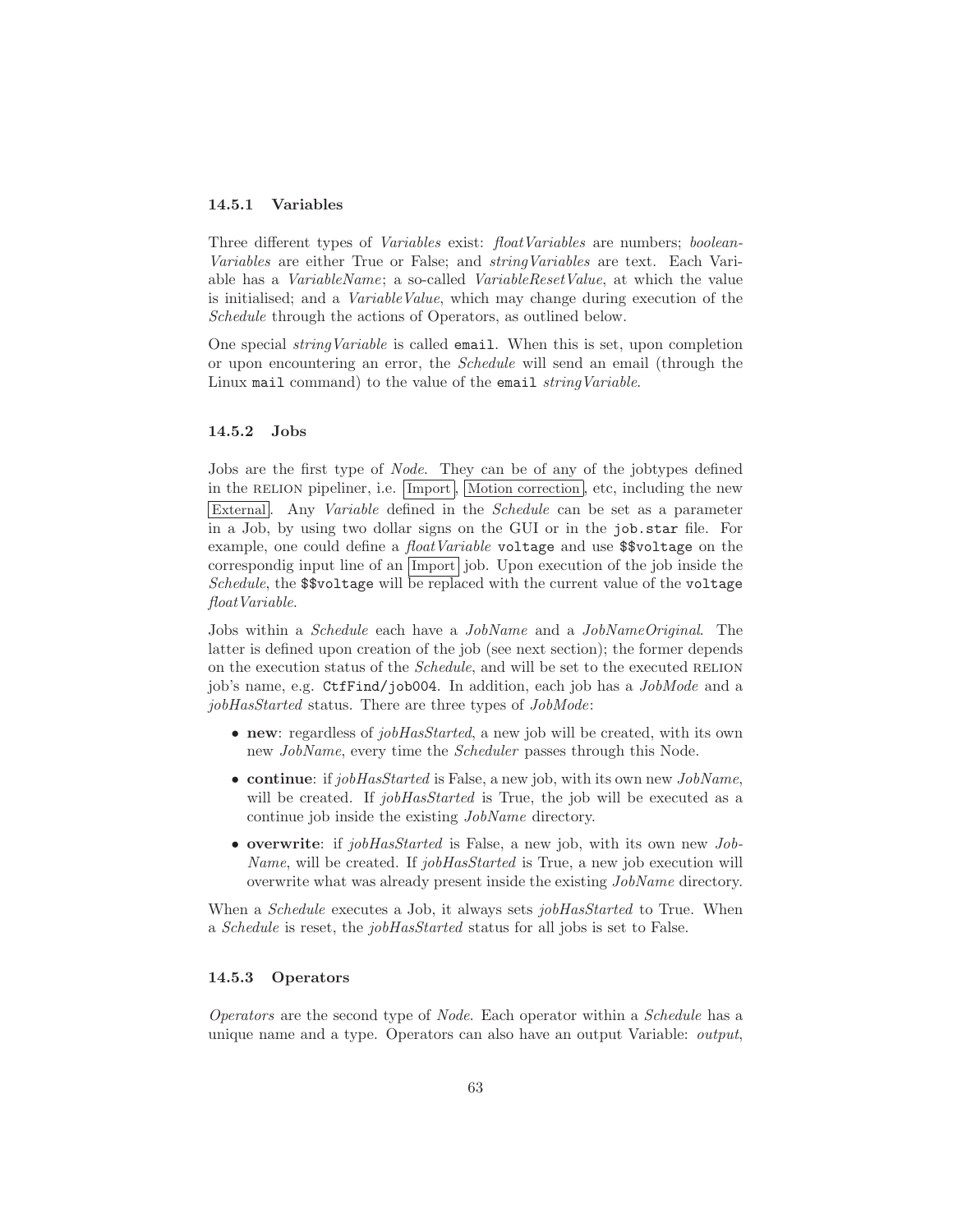on which they act, and up to two input Variables: *input1* and *input2*. Most, but not all operators change the value of their *outputVariable*.

The following types of operators exist to act on a *floatVariable*:

- float=set: *output* = *floatVariable input1*
- float=plus:  $output = floatVariable input1 + floatVariable input2$
- float=minus: *output* = *floatVariable input1* − *floatVariable input2*
- float=mult: *output* = *floatVariable input1* ∗ *floatVariable input2*
- float=divide:  $output = floatVariable input1 / floatVariable input2$
- float=round:  $output = \text{ROUND}(\text{floatVariable input1})$
- float=count images: sets *output* to the number of images in the STAR file called *stringVariable input1*. *stringVariable input2* can be particles, micrographs or movies.
- float=count\_words: sets *output* to the number of words in *stringVariable input1*, where individual words need to be separated with a , (comma) sign.
- float=read\_star: reads *output* from a double or integer that is stored inside a STAR file. *stringVariable input1* defines which variable to read as: *starfilename,tablename,metadatalabel*. If *tablename* is a table instead of a list, then *floatVariable input2* defines the line number, with the default of zero being the first line.
- float=star\_table\_max: sets *output* to the maximum value of a column in a starfile table, where *stringVariable input1* specifies the column as *starfilename,tablename,metadatalabel*.
- float=star\_table\_min: sets *output* to the minimum value of a column in a starfile table, where *stringVariable input1* specifies the column as *starfilename,tablename,metadatalabel*.
- float=star\_table\_avg: sets *output* to the average value of a column in a starfile table, where *stringVariable input1* specifies the column as *starfilename,tablename,metadatalabel*.
- float=star\_table\_sort\_idx: a sorting will be performed on the values of a column in a starfile table, where *stringVariable input1* specifies the column as *starfilename,tablename,metadatalabel*. *StringVariable input2* specifies the index in the ordered array: the lowest number is 1, the second lowest is 2, the highest is -1 and the one-but-highest is -2. Then, *output* is set to the corresponding index in the original table.

The following types of operators exist to act on a *booleanVariable*:

• bool=and: *output* = *booleanVariable input1* AND *booleanVariable input2*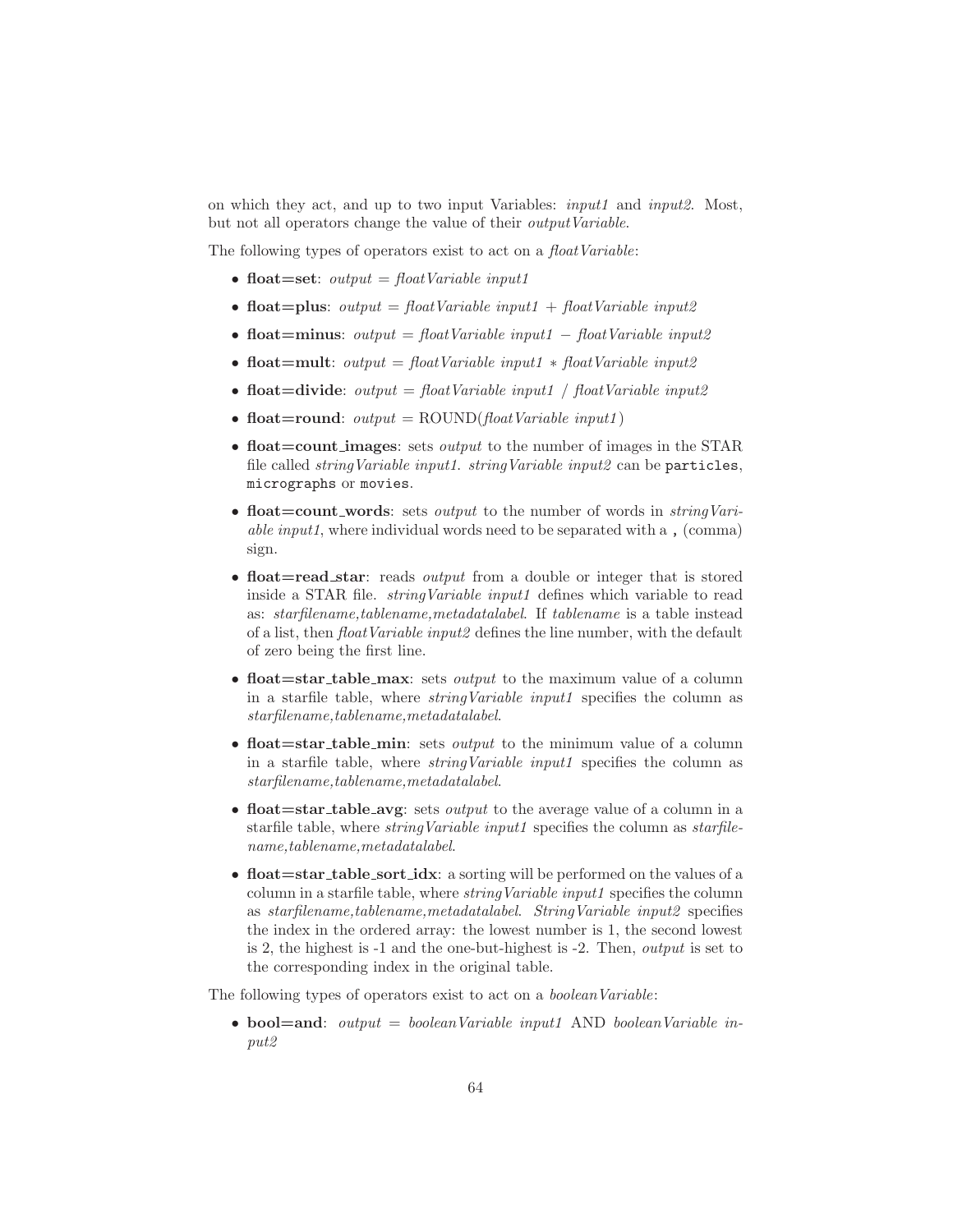- **bool=or**: *output* = *booleanVariable input1* OR *booleanVariable input2*
- bool=not: *output* = NOT *booleanVariable input1*
- bool=gt: *output* = *floatVariable input1* > *floatVariable input2*
- bool=lt: *output* = *floatVariable input1* < *floatVariable input2*
- **bool=ge**: *output* =  $floatVariable\ input1 \geq floatVariable\ input2$
- **bool=le**: *output* =  $floatVariable\ input1 \leq floatVariable\ input2$
- **bool=eq**: *output* =  $floatVariable\ input1 = floatVariable\ input2$
- **bool=file\_exists**: *output* = True if *stringVariable input1* exists on the file system; False otherwise
- **bool=read\_star**: reads *output* from a boolean that is stored inside a STAR file. *stringVariable input1* defines which variable to read as: *starfilename,tablename,metadatalabel*. If *tablename* is a table instead of a list, then *floatVariable input2* defines the line number, with the default of zero being the first line.

The following types of operators exist to act on a *stringVariable*:

- string=join: *output* = concatenate *stringVariable input1* and *stringVariable input2*
- string=before\_first: sets *output* to the substring of *stringVariable input1* that occurs before the first instance of substring *stringVariable input2*.
- string=after first: sets *output* to the substring of *stringVariable input1* that occurs after the first instance of substring *stringVariable input2*.
- string=before last: sets *output* to the substring of *stringVariable input1* that occurs before the last instance of substring *stringVariable input2*.
- string=after last: sets *output* to the substring of *stringVariable input1* that occurs after the last instance of substring *stringVariable input2*.
- string=read star: reads *output* from a string that is stored inside a STAR file. *stringVariable input1* defines which variable to read as: *starfilename,tablename,metadatalabel*. If *tablename* is a table instead of a list, then *floatVariable input2* defines the line number, with the default of zero being the first line.
- string=glob:  $output = GLOB(stringVariable input1)$ , where input1 contains a Linux wildcard and GLOB is the Linux function that returns all the files that exist for that wildcard. Each existing file will be separated by a comma in the *output* string.
- string=nth\_word: *output* = the Nth substring in *stringVariable input1*, where  $N=floatVariable\ input2$ , and substrings are separated by commas.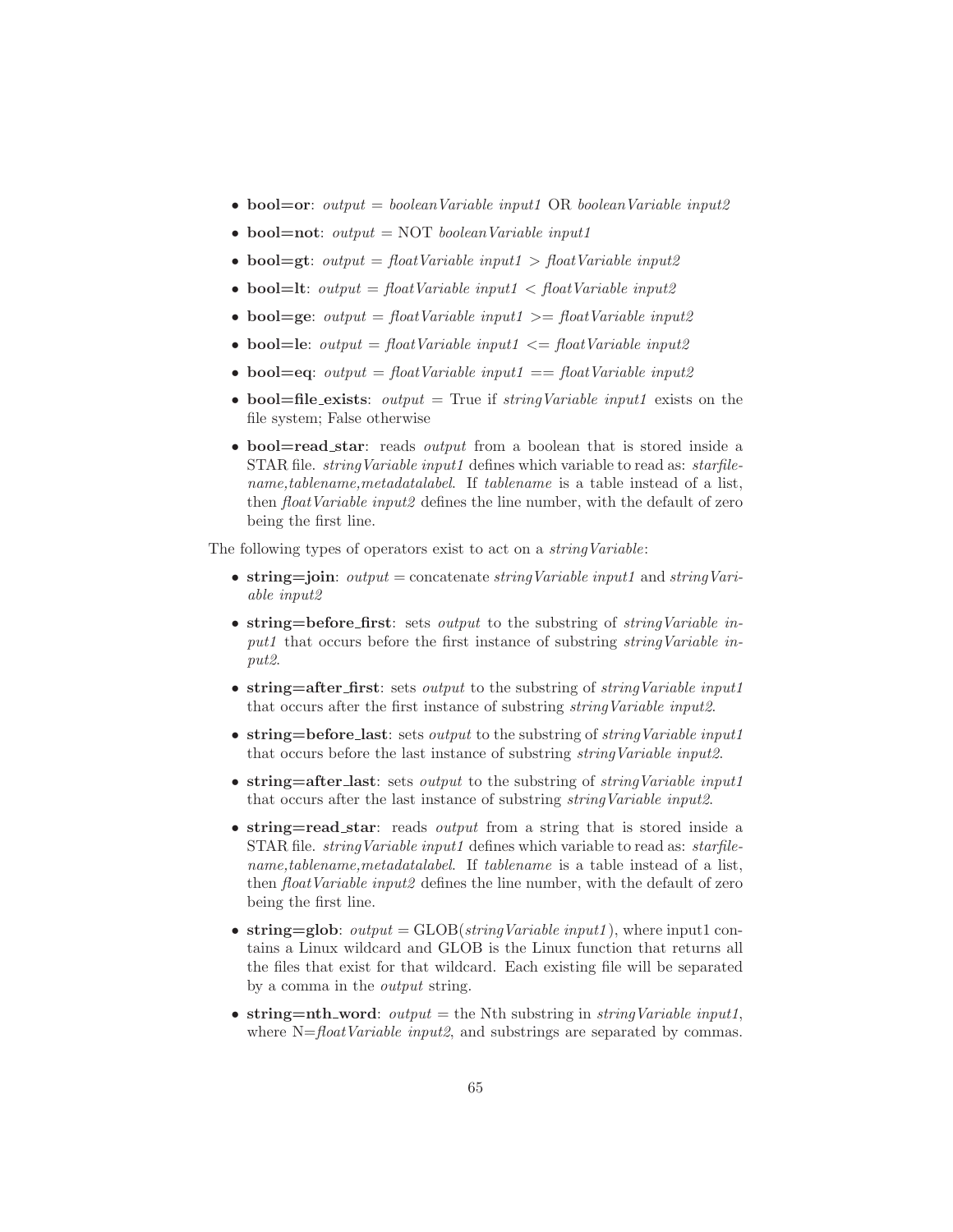Counting starts at one, and negative values for *input2* mean counting from the end, e.g. *input2=-2* means the second-last word.

The following types of operators do not act on any variable:

- touch file: performs "touch *stringVariable input1* " on the file system
- copy file: performs "cp *stringVariable input1 stringVariable input2* " on the file system. *Input1* may contain a linux wildcard. If *input2* contains a directory structure that does not exist yet, it will be created.
- move file: performs "mv *stringVariable input1 stringVariable input2* " on the file system. *Input1* may contain a linux wildcard. If *input2* contains a directory structure that does not exist yet, it will be created.
- delete file: performs "rm -f *stringVariable input1* " on the file system. *Input1* may contain a linux wildcard.
- email: sends an email, provided a *stringVariable* with the name email exists and the Linux command mail is functional. The content of the email has the current value of *Input1*, and optionally also *Input2*.
- wait: waits *floatVariable input1* seconds since the last time this operator was executed. The first time it is executed, this operator only starts the counter and does not wait. Optionally, if *output* is defined as a *float-Variable*, then the elapsed number of seconds since last time is stored in *output*.
- exit: terminates the execution of the *Schedule*, and sends a confirmation email if the email *stringVariable* is defined.

### 14.5.4 Edges

Two types of Edges exist. The first type is a normal *Edge*, which connects an *inputNode* to an *ouputNode*, thereby defining their consecutive execution. The second type is called a *Fork*. A Fork has one *inputNode* and two *outputNodes*. Whether one or the other output Node is executed depends on the current value of the booleanVariable that is associated with the Fork. Thereby, Forks are the main instrument of making decisions in *Schedules*.

### 14.5.5 Creating a new Schedule

The combination of the *Variables*, *Nodes* and *Edges* allows one to create complicated sequences of jobs. It is probably a good idea to draw out a logical flow-chart of your sequence before creating a *Schedule* as outlined below.

The creation of a *Schedule* is most easily done through the GUI, using the following command: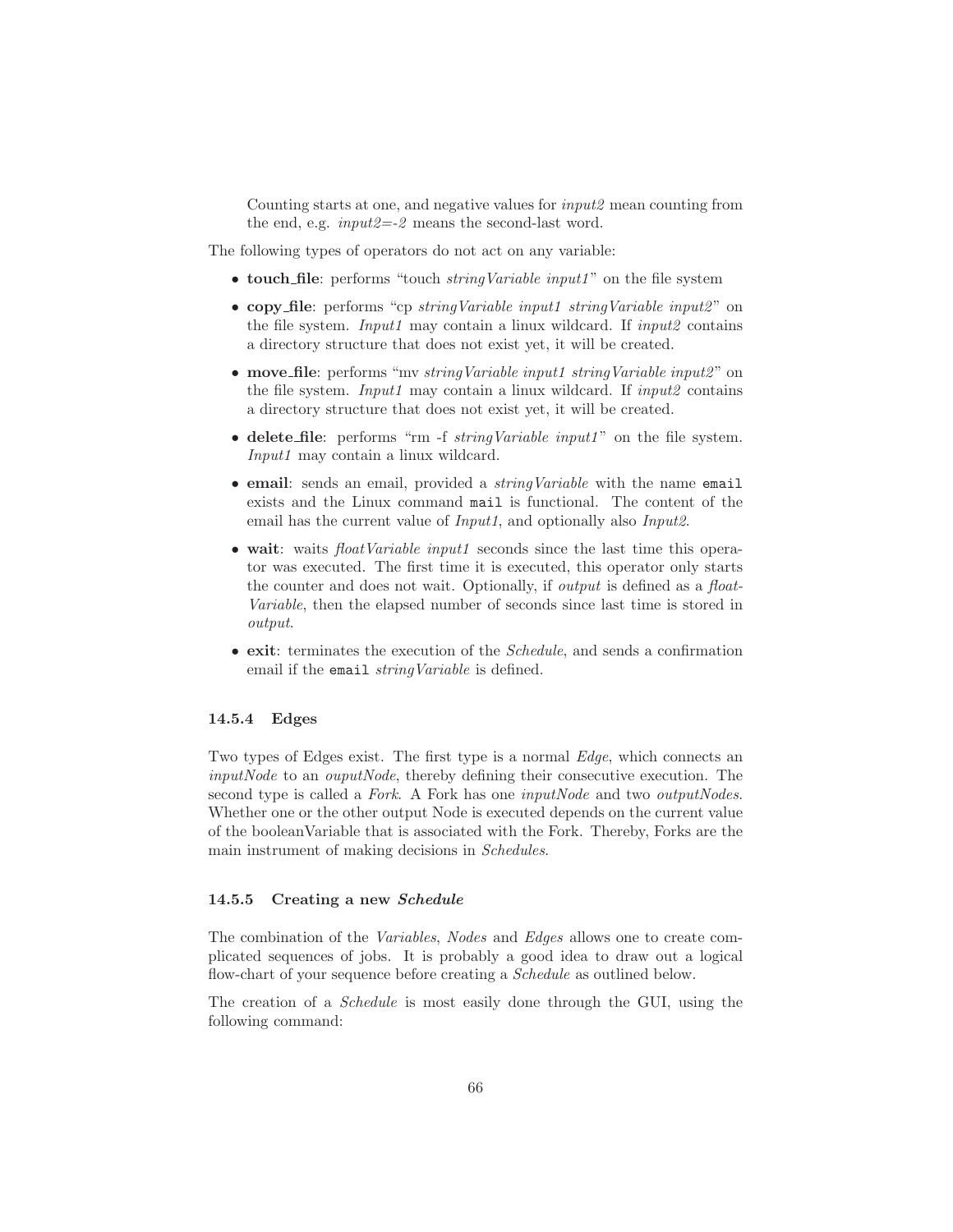### relion --schedule preprocess &

Note that the --schedule argument launches the GUI in a modifed mode, where slider bars and Yes/No pull-down menus are replaced by plain input text fields for more convenient placement of *Variables* with a \$\$ prefix.

*Variables* can be added or deleted using the corresponding Set and Del buttons, respectively. The left-hand input field defines the *VariableName*, the righthand input field defines its *VariableValue* and *VariableResetValue*. Any variable names that contain a *JobNameOriginal* of any of the *Jobs* inside the same *Schedule*, will be replaced by the current *JobName* upon execution of an operator.

Similarly, *Operators* can be added or deleted using the corresponding Add and Del buttons, respectively. The upper-left pull-down menu contains all possible *OperatorTypes*. The upper-right pull-down menu (next to the  $\rightarrow$  sign) will define the *Output* variable, and the menu contains a list of all defined *Variables*. The lower two pull-down menus (with labels i1: and i2:) define *Input1* and *Input2* variables. Adding *Operators* with types for the input or output variables that are incompatible with the *OperatorType* will result in a pop-up error message.

*Jobs* can be added by first clicking on the job-type menu on the left-hand side of the top half of the GUI; then filling in the parameters on all tabs. Note that parameters may be updated with the current values of *Variables* from the *Schedule* by using the \$\$ prefix, followed by the name of the corresponding *Variable*, as also mentioned above. If one *Job* depends on another *Job* inside the same *Schedule*, it is important to use the Browse button for its input parameters on the I/O tab of the job, and to select the input files from the same Schedules subdirectory. This is because, much like with *Variables*, all parameters of *Jobs* that contain a *JobNameOriginal* of any of the *Jobs* inside the same *Schedule*, will be replaced by the current *JobName* upon execution of that *Job*. This way, the *Schedule* will be able to define the correct dependencies between the newly created jobs upon its execution. Once all tabs on the top part of the GUI have been filled in, one needs to provide a *JobNameOriginal* in the input field with the label Name:. In addition, the *JobMode* needs to be chosen from the pulldown menu: new, continue or overwrite. Then, the job can be added to the *Schedule* by clicking the Add job button.

Finally, once all the *Variables*, *Operators* and *Jobs* are in place, one may add or delete the *Edges* using the corresponding Add and Del buttons, respectively. All defined *Operators* and *Jobs* will be available from the pull-down menus below these buttons. Normal *Edges* go from the left-hand pull-down to the right-hand pull-down menu, with the -> sign in between them. *Forks* are defined by also selecting a *booleanVariable* from the pull-down menu with the if: label. When the *booleanVariable* is True, it will point to the *Node* defined by the lower-right pull-down menu (with the : label). When the *booleanVariable* is False, it will point to the *Node* defined by the upper-right pull-down menu (with the -> label). The *Schedule* will be initialised (and reset) to the left-hand *Node* of the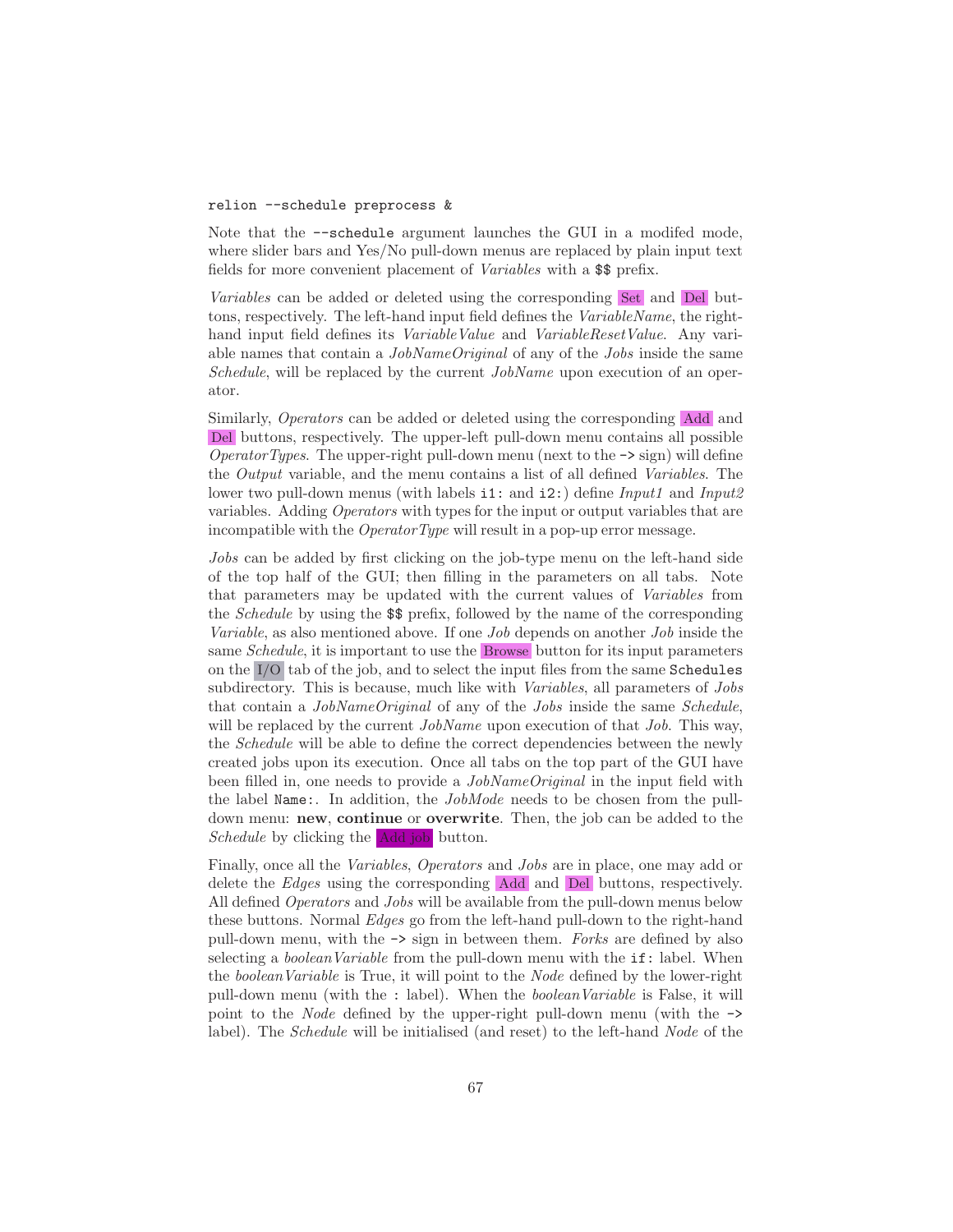first defined *Edge*. If the *Schedule* is not an infinite loop, it is recommended to add the exit *Operator* as the last *Node*.

To check the logic of the defined *Schedule* one can use the Set , Prev , Next and Reset buttons at the bottom of the GUI to set the *CurrentNodeName* to any of the defined *Nodes*; to go to the previous *Node*; to go to the next *Node*; or to reset all *Variables* and set *CurrentNodeName* to the left-hand side *Node* of the first *Edge*.

Also, using the 'Scheduling' menu on the top of the GUI, one can make a copy of any *Schedule* using the 'Copy Schedule' option. This may be useful to make a back-up of a schedule during the different stages of its creation. Once a *Schedule* has been created, it may be useful for more than one RELION project. Therefore, you may want to store it in a tar-ball:

tar -zcvf preprocess\_schedule.tar.gz Schedules/preprocess

That tar-ball can then be extracted in any new RELION project directory:

tar -zxvf preprocess\_schedule.tar.gz

#### 14.5.6 Executing a Schedule

Once a *Schedule* has been created using the --schedule argument to the GUI, it is no longer necessary to provide that argument. One can instead launch the GUI normally (and have slider bars for numbers and Yes/No pull-down menues for booleans):

### relion &

The *Schedule* can then be accessed through the 'Scheduling' menu at the top of the GUI, where all defined *Schedules* are available through the 'Schedules' sub-menu. The same GUI can be toggled back into the normal 'pipeline' mode from the same menu (or by pressing ALT+'p'). If one wants to start a *Schedule* from scratch, one would typically press the Reset button first, and then press the Run! button. This will lock the *Schedule* directory from further writing by the GUI and to reflect this, the lower part of the GUI will be de-activated. Once the *Schedule* finishes, the lock (in effect a hidden directory with the name .relion\_lock\_schedule\_NAME) will be removed and the bottom part of the GUI will be re-activated. One can safely toggle between the pipeliner and the scheduler mode during execution of any *Schedule*, and multiple (different) *Schedules* can run simultaneously.

When a *Schedule* for whatever reason dies, the lock will not be automatically removed. If this happens, use the Unlock button to remove the lock manually. Be careful not to remove the lock on a running *Schedule* though, as this itself will cause it to die with an error.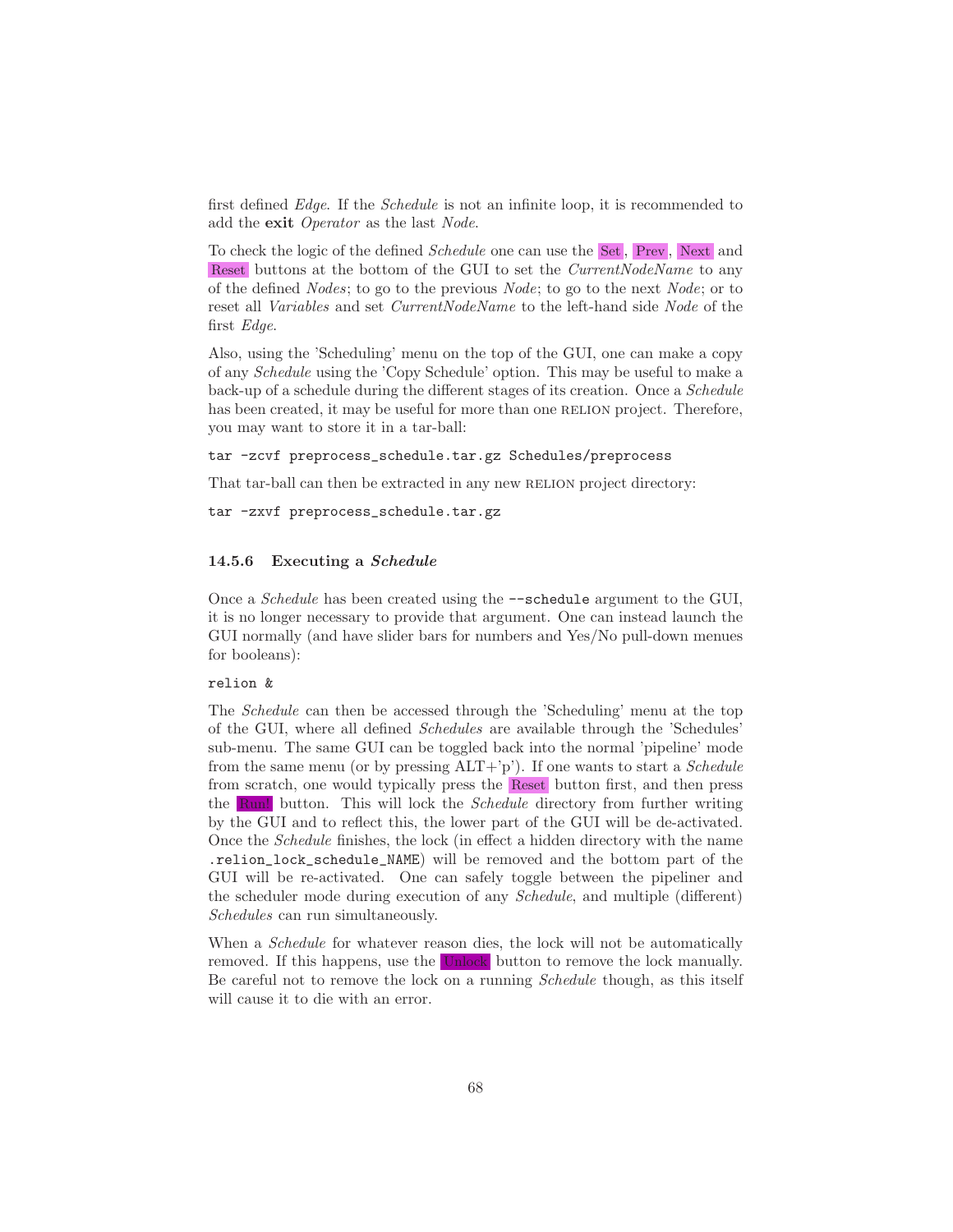If one would like to stop a running *Schedule* for whatever reason, one can press the Abort button. This will send an abort signal (i.e. it will create files called RELION\_JOB\_ABORT\_NOW in the job directory of the currently running job, and in the directory of the *Schedule* itself), which will cause the *Schedule* to stop, and the lock to be removed. If one were to press the Run! button again, the same *Schedule* would continue the same execution as before, from the point where it was aborted. Most likely though, one has aborted because one would like to change something in the *Schedule* execution. For example, one could change parameters of a specific *Job*. To do so, select that *Job* by clicking on it in the list of *Jobs* in the lower part of the GUI. Then, edit the corresponding parameters on the relevant tabs of that *Job* on the top part of the GUI. Then, one may want to set *jobHasStarted* status to False, in order to make these options effective for all data processed in the *Schedule* thus far. For example, after running a *Schedule* for automated pre-processing for a while, one might want to change the threshold for picking particles in a  $|$  auto-picking job. One would then reset the *jobHasStarted* status of the auto-picking job to False, while one would leave the *jobHasStarted* status of other jobs like Motion correction and CTF estimation to True. Thereby, upon a re-start of the *Schedule*, only new movies would be subjected to Motion correction and CTF estimation inside the same output directories as generated previously, but a new **auto-picking** directory would be created, in which all movies acquired thus far would be processed. Examples like these were very hard to do with the relion\_it.py script in RELION-3.0.

### 14.6 Helical reconstruction

Shaoda He, a PhD-student in the Scheres group, implemented a workflow for the processing of helical assemblies. This involves additional tabs to the parameterpanels of the  $\boxed{\text{Auto-picking}}$ ,  $\boxed{\text{Particle extraction}}$ ,  $\boxed{2D \text{ classification}}$ ,  $\boxed{3D \text{ classification}}$ 3D auto-refine, Particle polishing and Mask create job-types. We do not have a separate tutorial for processing helical assemblies. The general principles remain the same as for single-particle analysis, which is covered in this tutorial. Therefore, users intending to use RELION for helical processing are still encouraged to do this tutorial first. For a detailed description of the helical options, the user is referred to the corresponding pages on the [relion](http://www2.mrc-lmb.cam.ac.uk/relion/index.php/Helical_processing) Wiki, or to [Shaoda's paper\[](https://doi.org/10.1016/j.jsb.2017.02.003)[6](#page-70-8)]. We are aware that a tutorial on helical processing is probably overdue, but due to time constraints we haven't got to doing that yet. Sorry...

### 14.6.1 Initial model generation for amyloids

The relion\_helix\_inimodel2d program is a new feature in RELION-3.1. It allows generation of an initial 3D reference for helical reconstruction, in particular for amyloids. It is run from the command line, and takes a selection of suitable 2D class averages as input. It will try to align these class averages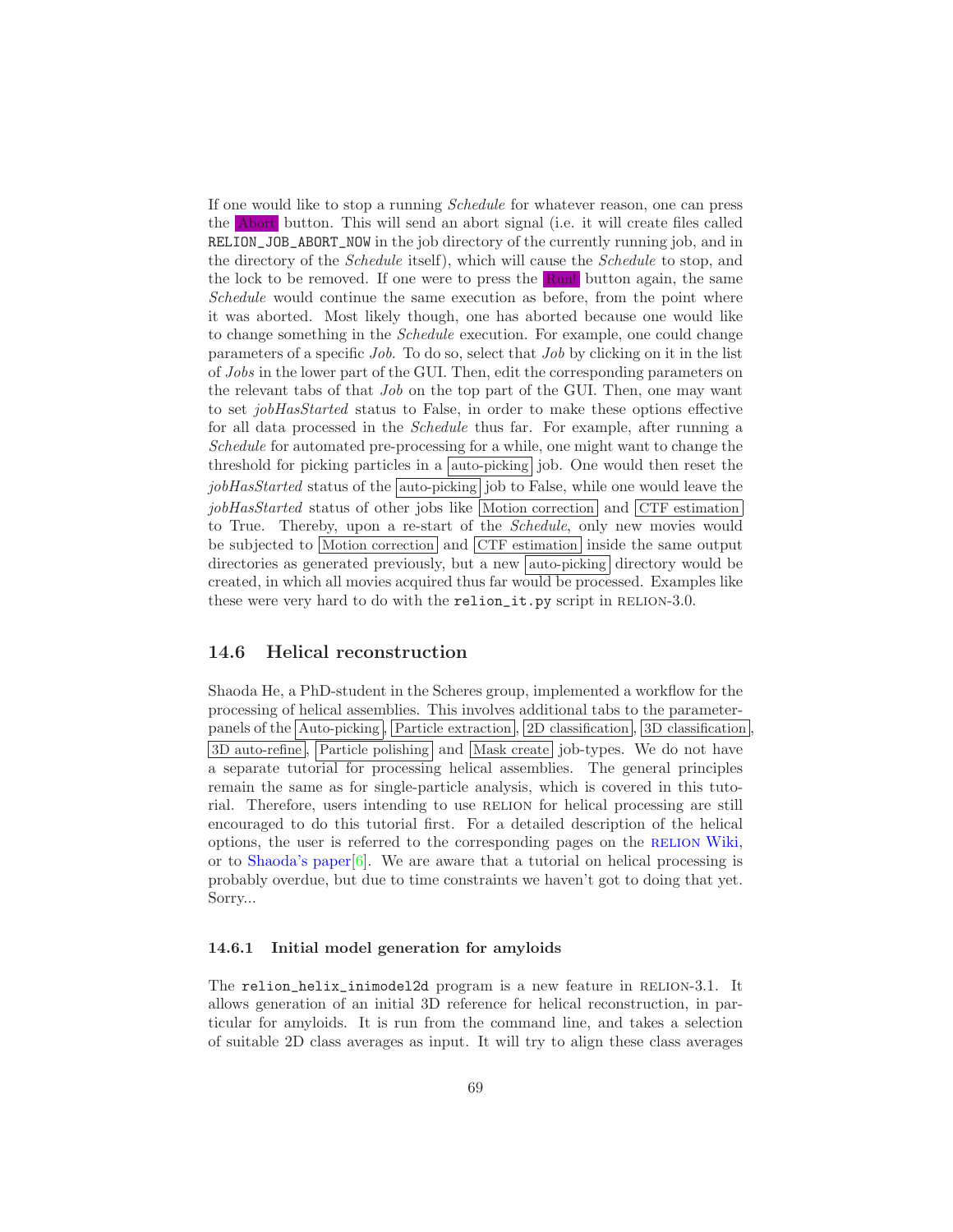with respect to each other to form a continuously changing density that spans an entire cross-over. At the heart of the iterative refinement process lies a "tomographic" 2D reconstruction with all 1D pixel columns from the cross-over. Details of this program, together with a more elaborate documentation of its functionality remain to be published. Possible usage is:

```
relion_helix_inimodel2d --i Select/job056/class_averages.star \
--crossover_distance 800 --angpix 1.15 --maxres 9 --search_shift 3 \
-mask_diameter 250 -j 6 -iter 5 -o IniModel/run1
relion_helix_inimodel2d --i IniModel/run1_it005.star \
--iniref 1@IniModel/run1_it005_reconstructed.mrcs --angpix 1.15 \
--maxres 6 --search_angle 2 --step_angle 0.5 --mask_diameter 250 \
--j 6 --iter 5 --o IniModel/run2
```
We like xmipp-2.4 for live-updated display of the following images during the optimisation:

xmipp\_show -img rec.spi after\_reproject.spi before\_reproject.spi -poll &

## 14.7 Sub-tomogram averaging

For sub-tomogram averaging, which was implemented with help from Tanmay Bharat, a former postdoc in the Lowe group at MRC-LMB, the same holds as for helical processing. Many general concepts remain the same as for single-particle analysis, and users intending to perform sub-tomogram averaging in RELION are encouraged to go through this tutorial first. For a detailed description of the sub-tomogram averaging procedures, the user is referred to the corresponding pages on the RELION Wiki, or to [Tanmay's paper\[](http://dx.doi.org/10.1016/j.str.2015.06.026)[2\]](#page-70-9). Please note that we are still actively working on making the sub-tomogram averaging pipeline more convenient to use and better. This work is done in close collaboration with the group of John Briggs, also at MRC-LMB. Meanwhile, please be advised that the sub-tomogram averaging pipeline is considerably less stream-lined than the single-particle one, and users should be prepared to do some scripting outside the RELION pipeline for many cases.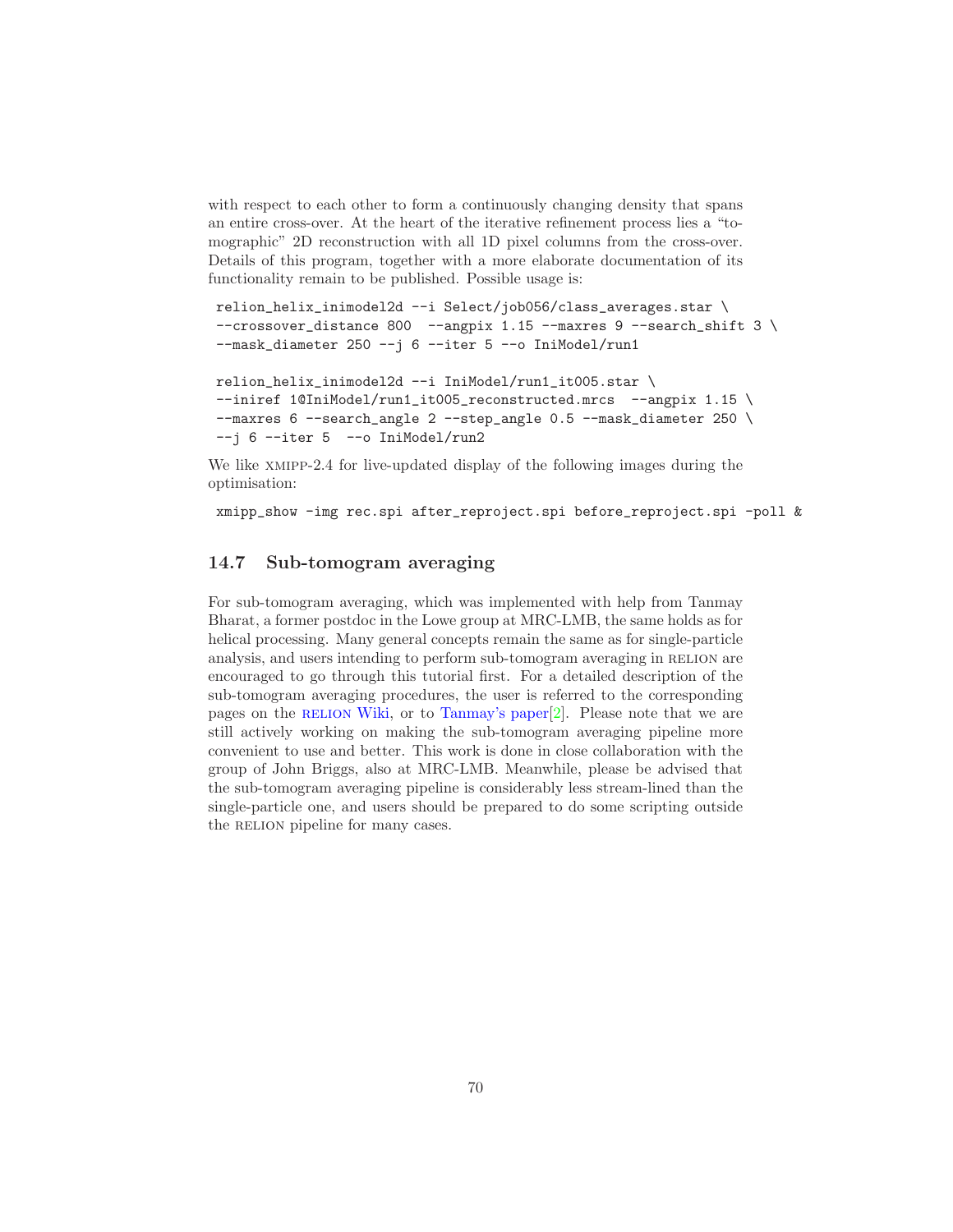## References

- <span id="page-70-7"></span>[1] Tristan Bepler, Andrew Morin, Micah Rapp, Julia Brasch, Lawrence Shapiro, Alex J. Noble, and Bonnie Berger. Positive-unlabeled convolutional neural networks for particle picking in cryo-electron micrographs. *Nature Methods*, 2019.
- <span id="page-70-9"></span>[2] Tanmay A. M. Bharat, Christopher J. Russo, Jan Lwe, Lori A. Passmore, and Sjors H. W. Scheres. Advances in Single-Particle Electron Cryomicroscopy Structure Determination applied to Sub-tomogram Averaging. *Structure (London, England: 1993)*, 23(9):1743–1753, September 2015.
- <span id="page-70-0"></span>[3] Shaoxia Chen, Greg McMullan, Abdul R. Faruqi, Garib N. Murshudov, Judith M. Short, Sjors H. W. Scheres, and Richard Henderson. Highresolution noise substitution to measure overfitting and validate resolution in 3d structure determination by single particle electron cryomicroscopy. *Ultramicroscopy*, 135:24–35, December 2013.
- <span id="page-70-5"></span>[4] Rafael Fernandez-Leiro and Sjors H. W. Scheres. A pipeline approach to single-particle processing in RELION. *Acta Crystallographica. Section D, Structural Biology*, 73(Pt 6):496–502, June 2017.
- <span id="page-70-3"></span>[5] Timothy Grant and Nikolaus Grigorieff. Measuring the optimal exposure for single particle cryo-EM using a 2.6 reconstruction of rotavirus VP6. *eLife*, 4:e06980, 2015.
- <span id="page-70-8"></span>[6] Shaoda He and Sjors H. W. Scheres. Helical reconstruction in RELION. *Journal of Structural Biology*, in press, 2017.
- <span id="page-70-6"></span>[7] Dari Kimanius, Bjrn O Forsberg, Sjors HW Scheres, and Erik Lindahl. Accelerated cryo-EM structure determination with parallelisation using GPUs in RELION-2. *eLife*, 5, November 2016.
- <span id="page-70-2"></span>[8] Alp Kucukelbir, Fred J Sigworth, and Hemant D Tagare. Quantifying the local resolution of cryo-EM density maps. *Nature methods*, 11(1):63–65, January 2014.
- [9] Ali Punjani, John L. Rubinstein, David J. Fleet, and Marcus A. Brubaker. cryoSPARC: algorithms for rapid unsupervised cryo-EM structure determination. *Nature Methods*, 14(3):290–296, March 2017.
- <span id="page-70-4"></span>[10] Alexis Rohou and Nikolaus Grigorieff. CTFFIND4: Fast and accurate defocus estimation from electron micrographs. *Journal of Structural Biology*, 192(2):216–221, November 2015.
- <span id="page-70-1"></span>[11] Peter B Rosenthal and Richard Henderson. Optimal determination of particle orientation, absolute hand, and contrast loss in single-particle electron cryomicroscopy. *Journal of Molecular Biology*, 333(4):721–745, October 2003.